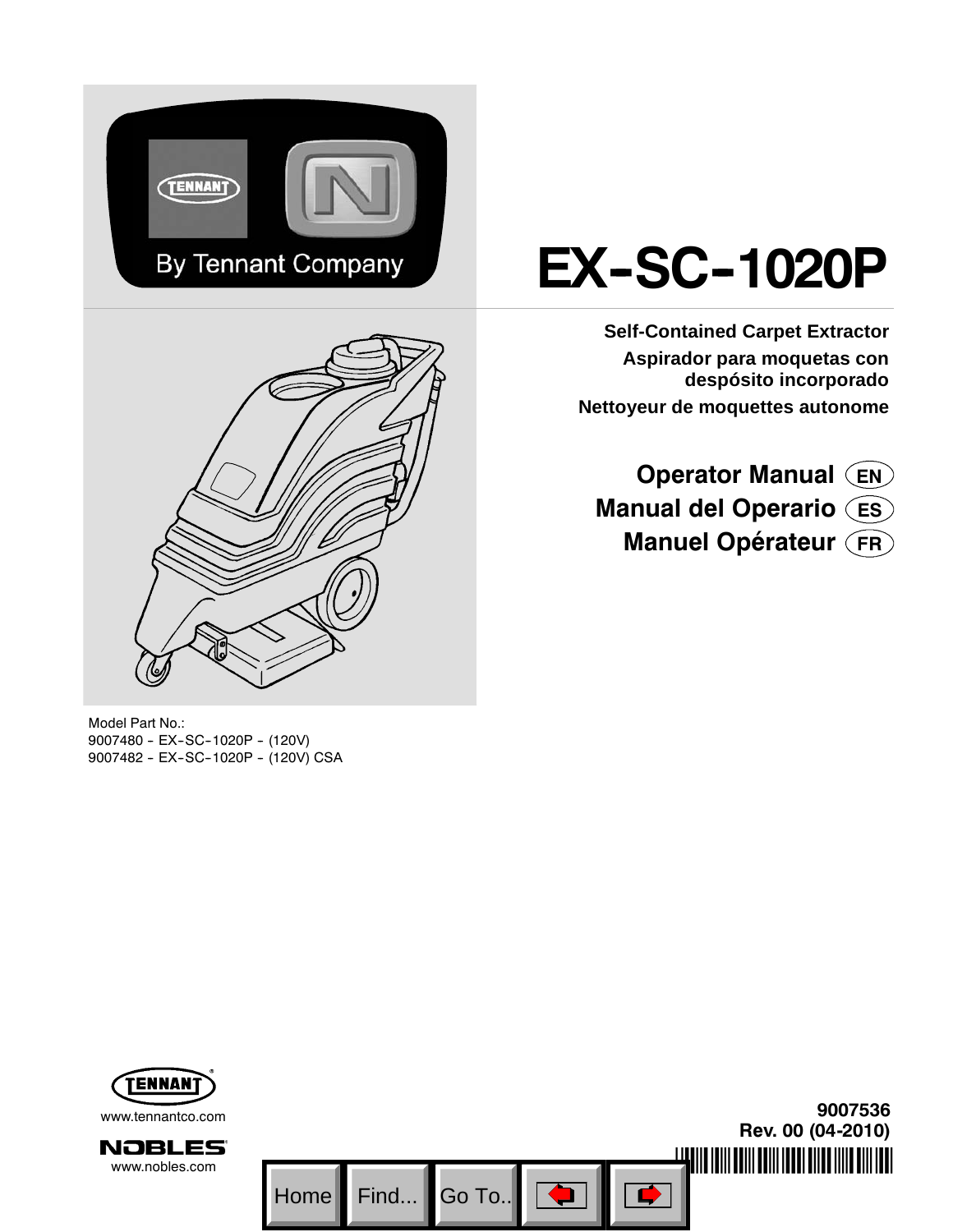This manual is furnished with each new model. It provides necessary operation and maintenance instructions.

#### **Read this manual completely and understand the machine before operating or servicing it.**

This machine will provide excellent service. However, the best results will be obtained at minimum costs if:

- The machine is operated with reasonable care.
- The machine is maintained regularly per the machine maintenance instructions provided.
- The machine is maintained with manufacturer--supplied or equivalent parts.

Parts and supplies may be ordered online, by phone, by fax or by mail.

**UNCRATING MACHINE:** Carefully check carton for signs of damage. Report damages at once to carrier.



### **PROTECT THE ENVIRONMENT**

Please dispose of packaging materials and old machine components in an environmentally safe way according to local waste disposal regulations.

Always remember to recycle.

#### **Tennant Company**

PO Box 1452 Minneapolis, MN 55440 USA Phone: (800) 553-8033 or (763) 513-2850 www.tennantco.com www.nobles.com

Specifications and parts are subject to change without notice.

Copyright © 2010 TENNANT Company. All rights reserved.

# **MACHINE DATA**

| Please fill out at time of installation<br>for future reference. |  |  |  |  |
|------------------------------------------------------------------|--|--|--|--|
| Model No. - _______________________                              |  |  |  |  |
|                                                                  |  |  |  |  |
|                                                                  |  |  |  |  |
|                                                                  |  |  |  |  |
|                                                                  |  |  |  |  |
|                                                                  |  |  |  |  |
| Installation Date -                                              |  |  |  |  |

# **TABLE OF CONTENTS**

| SAFETY PRECAUTIONS<br>GROUNDING INSTRUCTIONS                                                                                                                     | 3<br>4                       |
|------------------------------------------------------------------------------------------------------------------------------------------------------------------|------------------------------|
| <b>SAFETY LABEL</b>                                                                                                                                              | 4                            |
| <b>MACHINE COMPONENTS </b>                                                                                                                                       | 5                            |
| MACHINE SETUP                                                                                                                                                    | 6                            |
| MACHINE OPERATION<br>PRE-OPERATION<br>CLEANING CARPETS<br>WHILE OPERATING $\ldots \ldots \ldots \ldots \ldots \ldots$<br>OPERATING ACCESSORY TOOLS<br>(OPTIONAL) | 6<br>6<br>7<br>7<br>7        |
| <b>ADJUSTING BRUSH HEIGHT </b>                                                                                                                                   | 8                            |
| DRAINING TANKS<br>DRAINING RECOVERY TANK<br>DRAINING LEFTOVER CLEANING                                                                                           | 8<br>8<br>8                  |
| MACHINE MAINTENANCE<br>DAILY MAINTENANCE<br>WEEKLY MAINTENANCE<br>MONTHLY MAINTENANCE<br>QUARTERLY MAINTENANCE<br>SERVICING MACHINE                              | 9<br>9<br>9<br>9<br>10<br>10 |
| STORING MACHINE                                                                                                                                                  | 10                           |
| RECOMMENDED STOCK ITEMS                                                                                                                                          | 10                           |
| TROUBLE SHOOTING                                                                                                                                                 | 11                           |
| SPECIFICATIONS                                                                                                                                                   | 12                           |
| MACHINE DIMENSIONS                                                                                                                                               | 12                           |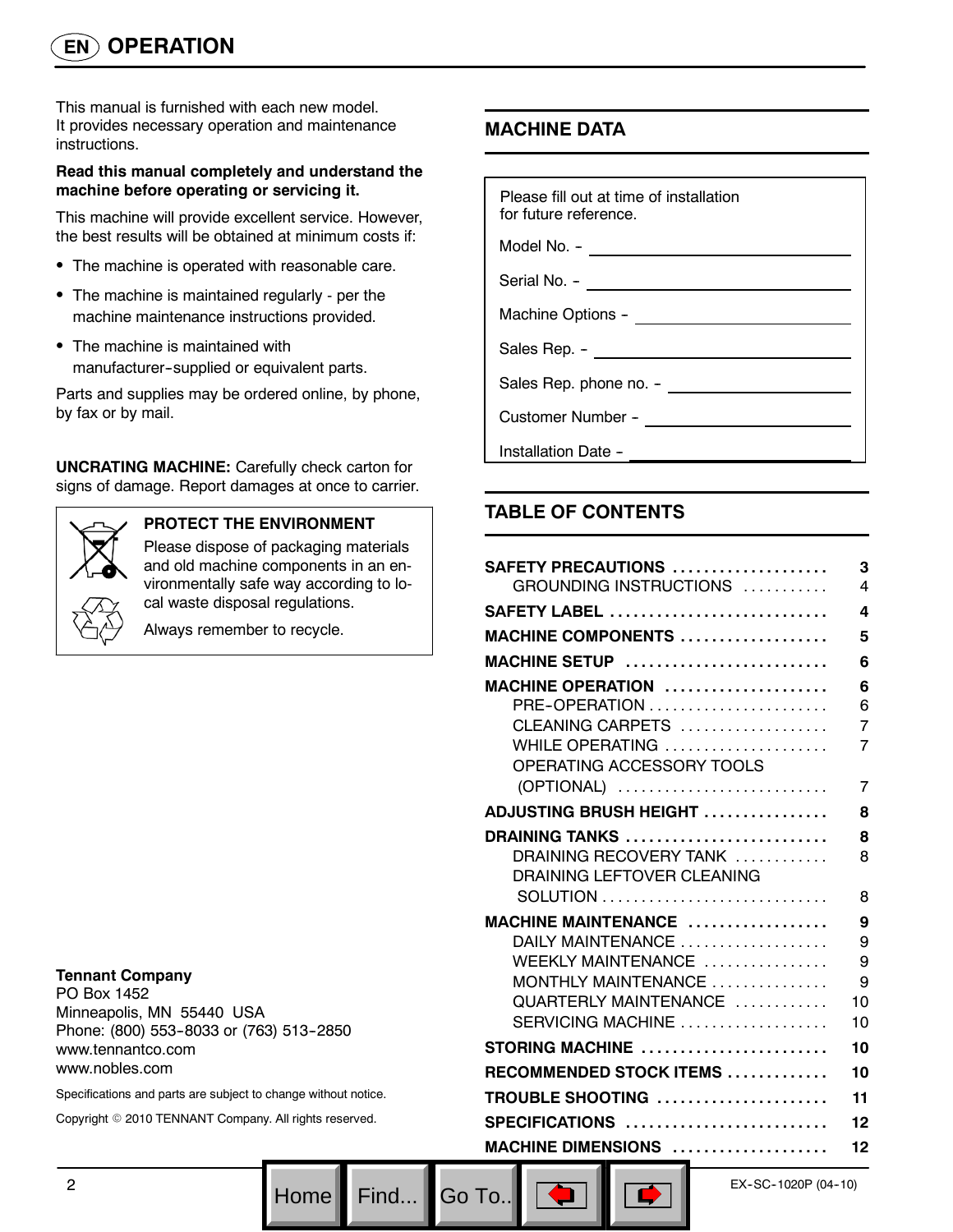# **SAFETY PRECAUTIONS**

**This machine is intended for commercial use. It is designed exclusively to clean carpet and upholstery in an indoor environment and is not constructed for any other use. Use only recommended accessory tools and commercially available carpet cleaners intended for machine application.**

#### **All operators must read, understand and practice the following safety precautions.**

The following warning alert symbol and the "FOR SAFETY" heading are used throughout this manual as indicated in their description:

**WARNING: To warn of hazards or unsafe practices which could result in severe personal injury or death.**

**FOR SAFETY: To identify actions which must be followed for safe operation of equipment.**

**Failure to follow these warnings may result in personal injury, electrical shock, fire or explosion.**

#### **WARNING: Fire Or Explosion Hazard:**

**Never Use Flammable Liquids Or Operate Machine in Or Near Flammable Liquids, Vapors Or Combustible Dusts.**

*This machine is not equipped with explosion proof motors. The electric motors will spark upon start up and during operation which could cause a flash fire or explosion if machine is used in an area where flammable vapors/liquids or combustible dusts are present.*

**Do Not Pick Up Flammable Materials Or Reactive Metals.**

**WARNING: Electrical Hazard. Do Not Operate With Damaged Power Cord. Do Not Modify Plug. Unplug power Cord Before Servicing Machine.**

**If the supply cord is damaged or broken, it must be replaced by the manufacturer or it's service agent or a similarly qualified person in order to avoid a hazard.**

**WARNING: Spinning Brush. Keep Hands Away. Turn Off Power Before Working On Machine.**

**WARNING: Electrical Shock Hazard. Do Not Use Outdoors. Do Not Expose To Rain. Store Indoors.**

**The following information signals potentially dangerous conditions to the operator or equipment:**

#### **FOR SAFETY:**

- **1. Do not operate machine:**
	- **With flammable liquids or near flammable vapors as an explosion or flash fire may occur.**
	- Unless trained and authorized.
	- Unless operator manual is read and **understood.**
	- Unless cord is properly grounded.
	- **With damaged cord or plug.**
	- **If not in proper operating condition.**
	- In outdoor areas.
	- **In standing water.**
	- With the use of additional extension cords. **Only use manufacturer's extension cord equipped with machine which has proper capacity and is grounded.**
- **2. Before operating machine:**
	- **Make sure all safety devices are in place and operate properly.**
	- Place wet floor signs as needed.
- **3. When using machine:**
	- Do not run machine over cord.
	- Do not pull machine by plug or cord.
	- Do not pull cord around sharp edges or **corners.**
	- Do not unplug by pulling on cord.
	- Do not stretch cord.

Go To.. $\blacksquare$ 

- Do not handle plug with wet hands.
- Keep cord away from heated surfaces.
- **Report machine damage or faulty operation immediately.**
- **Follow mixing and handling instructions on chemical containers**
- Never allow children to play on or around.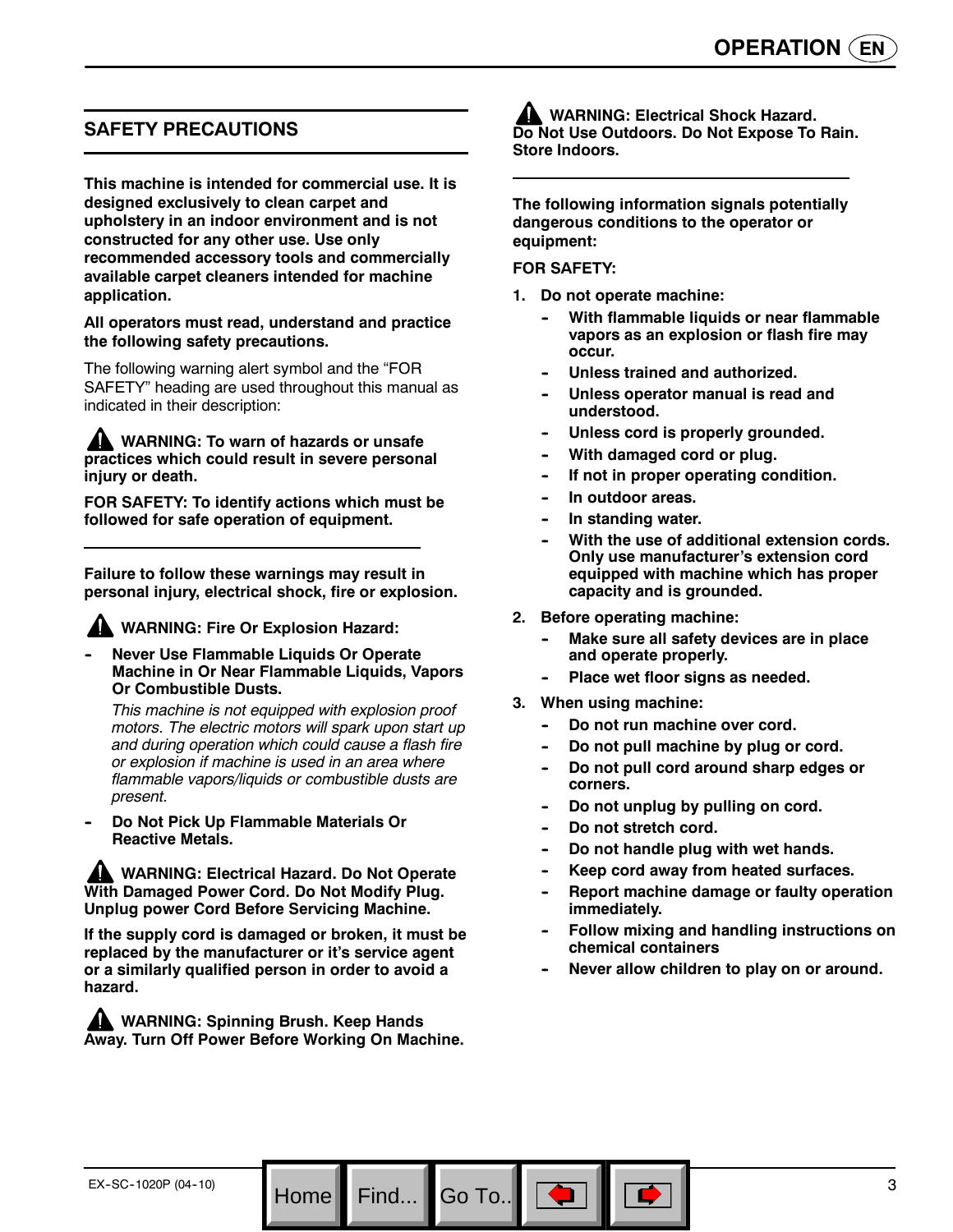- **4. Before leaving or servicing machine:**
	- **Turn off machine.**
	- Unplug cord from wall outlet.
- **5. When servicing machine:**
	- Unplug cord from wall outlet.
	- Avoid moving parts. Do not wear loose **jackets, shirts, or sleeves.**
	- Do not power spray or hose off machine. **Electrical malfunction may occur.**
	- Use manufacturer supplied or approved **replacement parts.**
	- All repairs must be performed by a **qualified service person.**
	- Do not modify the machine from its original **design.**
- **6. When transporting machine:**
	- **Get assistance when lifting machine.**
	- Unplug cord from wall outlet.
	- Use tie-down straps to secure machine to **truck or trailer.**

#### **GROUNDING INSTRUCTIONS**

**Machine must be grounded. If it should malfunction or breakdown, grounding provides a path of least resistance for electrical current to reduce the risk of electrical shock. This machine is equipped with a cord having an** equipment-grounding conductor and grounding **plug. The plug must be plugged into an appropriate outlet that is properly installed in accordance with all local codes and ordinances. Do not remove ground pin; if missing, replace plug before use.**



# **SAFETY LABEL**

The safety label appears on the machine in the location indicated. Replace label if it is missing or becomes damaged or illegible.

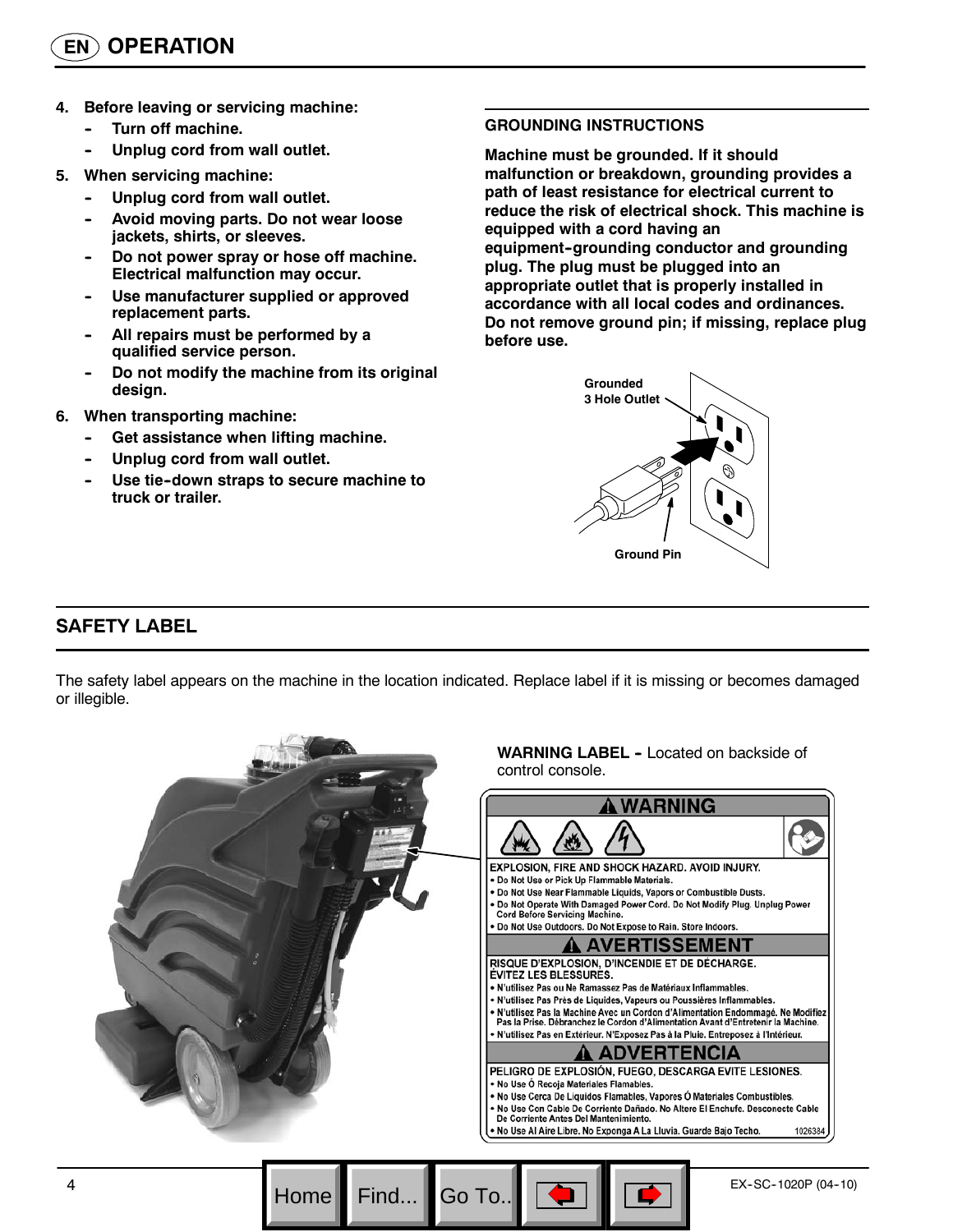# **MACHINE COMPONENTS**



- 1. Recovery Tank Dome
- 2. Solution Tank Lid
- 3. Spray Bar
- 4. 254 mm (10 in) Stair Climbing Wheels
- 5. Extension Power Cord (120V Model)
- 6. Bleeder Hose
- 7. Accessory Tool Solution Hose Quick Coupler
- 8. Main Power Switch
- 9. Brush/Spray Switch
- 10. Recovery Tank Drain Hose
- 11. Circuit Breakers (under switch box)
- 12. Power Cord Storing Hook
- 13. Brush/Vacuum Head Lift Lever
- 14. Power Cord Pigtail (120V Model)
- 15. Vacuum Head
- 16. Brush Housing

Go To.. $\|$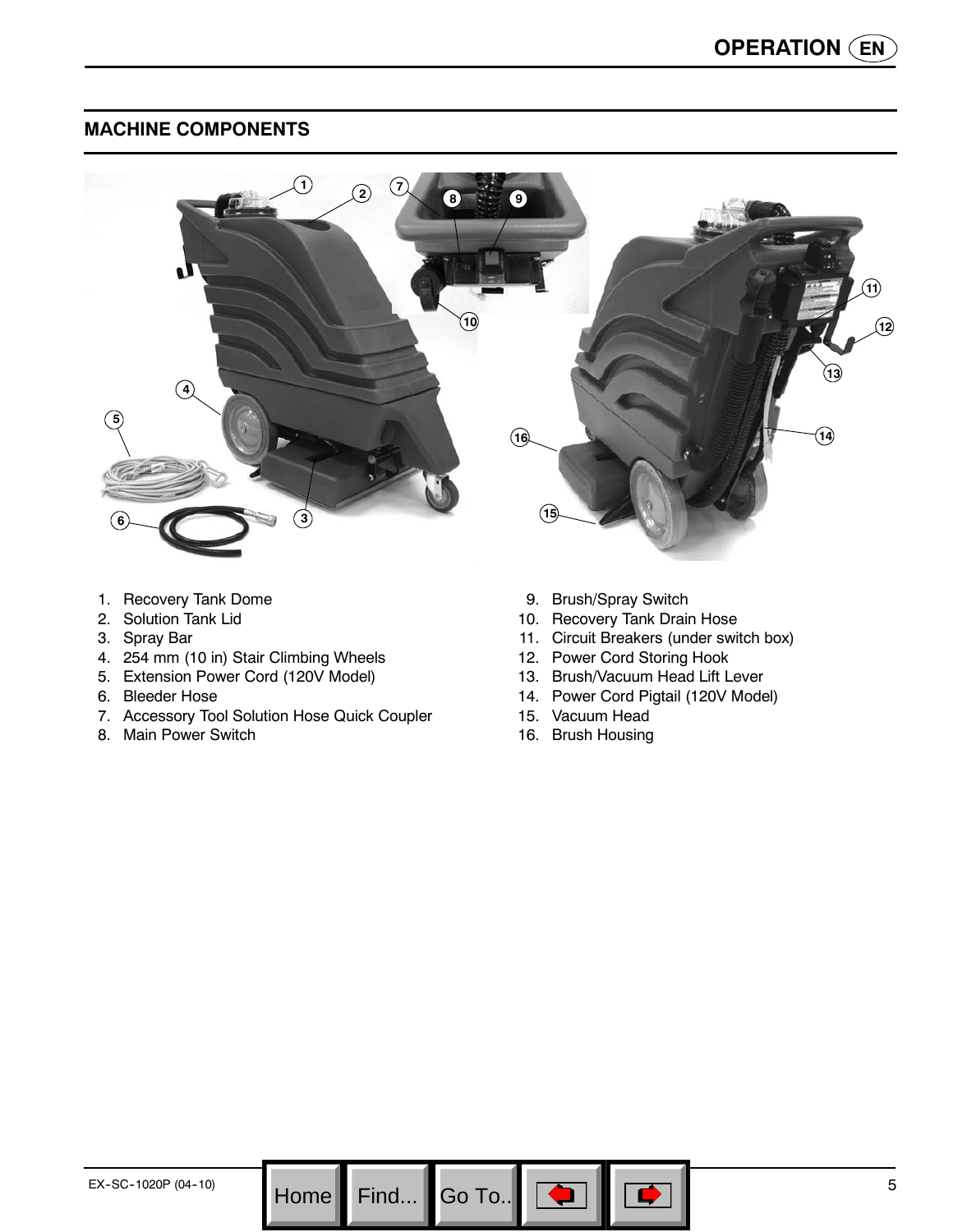# **MACHINE SETUP**

- 1. Carefully check carton for signs of damage. Report damages at once to carrier. The machine is shipped fully assembled and is ready for operation.
- 2. Remove solution tank lid and fill tank with 38 liters (10 gallons) of hot water, 60°C (140°F) maximum (Figure 1).

*NOTE: The water must not be hotter than 60*\_*C (140*\_*F) or tank damage may occur.*

*NOTE: When filling solution tank with a bucket, make sure that the bucket is clean. Do not use the same bucket for filling and emptying the machine.*



**FIG. 1**

#### **WARNING: Fire or Explosion Hazard. Never Use Flammable Liquids.**

3. Add a recommended cleaning solution. Follow bottle's mixing instructions.

**FOR SAFETY: When using machine, follow mixing and handling instructions on chemical containers.**

#### **ATTENTION: If using powdered cleaning chemicals, mix prior to adding.**

*NOTE: If desired, hot water alone achieves excellent cleaning results.*

- 4. Replace lid securely after filling.
- 5. Connect extension cord to machine.

6. Plug power cord into a grounded wall outlet (Figure 2).



**FIG. 2**

**FOR SAFETY: Do not operate machine unless cord is properly grounded.**

**FOR SAFETY: Do not operate machine with the use of additional extension cords. Only use manufacturer's extension cord equipped with machine which has proper capacity and is grounded.**

# **MACHINE OPERATION**

**FOR SAFETY: Do not operate machine unless operator manual is read and understood.**

**WARNING: Fire Or Explosion Hazard. Never Use Flammable Liquids Or Operate Machine in Or Near Flammable Liquids, Vapors Or Combustible Dusts.**

#### **PRE-OPERATION**

Go To.

- 1. Vacuum carpet to remove particles and other debris.
- 2. Inspect power cord for damage.

**WARNING: Electrical Hazard. Do Not Operate With Damaged Power Cord. Do Not Modify Plug. Unplug power Cord Before Servicing Machine.**

**If the supply cord is damaged or broken, it must be replaced by the manufacturer or it's service agent or a similarly qualified person in order to avoid a hazard.**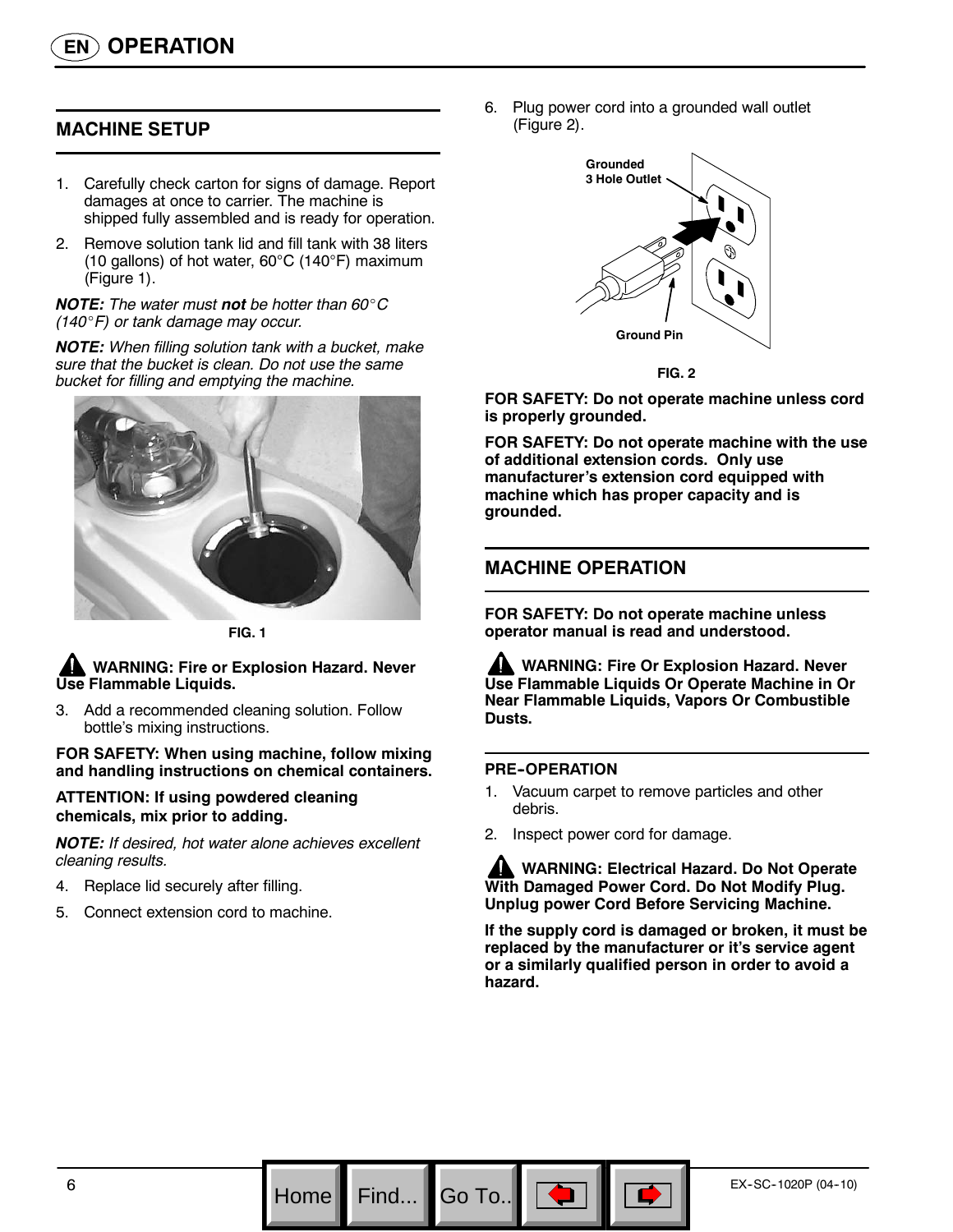#### **CLEANING CARPETS**

- 1. Turn on main power switch.
- 2. Lower brush/vacuum head lift lever (Figure 3).



**FIG. 3**

3. To begin cleaning, hold down the brush/spray button and push machine forward at a pace of approximately 23 m (75 ft) per minute. For heavily soiled areas, push machine at a slower pace (Figure 4).



**FIG. 4**

#### **A** WARNING: Fire Or Explosion Hazard. Do Not **Pick Up Flammable Materials Or Reactive Metals.**

- 4. Release button at end of path and continue to push machine forward to pick up excess solution.
- 5. After cleaning, perform the daily maintenance instructions.

*NOTE: Allow up to one hour for carpet to dry. Use air movers to reduce drying time.*

# **WHILE OPERATING**

- 1. If necessary, adjust brush height to accommodate type of carpet (See ADJUSTING BRUSH HEIGHT).
- 2. Overlap each path by 51 mm (2 in).
- 3. Work away from wall outlet and power cord to prevent cord damage.
- 4. When turning machine around, release spray/brush button, push down on handle and pivot machine on rear wheels.

Go To.

5. Check for excessive foam buildup in recovery tank. Use a recommended foam control solution to prevent motor damage.

#### **ATTENTION: Foam will not activate the float shut-off screen. Motor damage due to foam or water is not covered by warranty.**

- 6. When the float shut-off screen is activated, water pickup will stop. Drain recovery tank at this point and refill solution tank (See DRAINING TANKS).
- 7. If brush or vacuum motor should stop, circuit breaker may have tripped. Shut off machine, unplug power cord and check for any obstructions. Let motor cool and manually reset circuit breaker button, located on switch box.
- 8. Raise brush/vacuum head when transporting machine to draining area.

# **OPERATING ACCESSORY TOOLS (OPTIONAL)**

- 1. Disconnect vacuum hose from recovery dome and connect accessory vacuum hose (Figure 5).
- 2. Connect accessory solution hose to the quick coupler located in front of the handle (Figure 5).





- 3. Attach desired accessory tool to hoses.
- 4. Turn on main power switch.
- 5. Begin operating accessory tool (Figure 6).



**FIG. 6**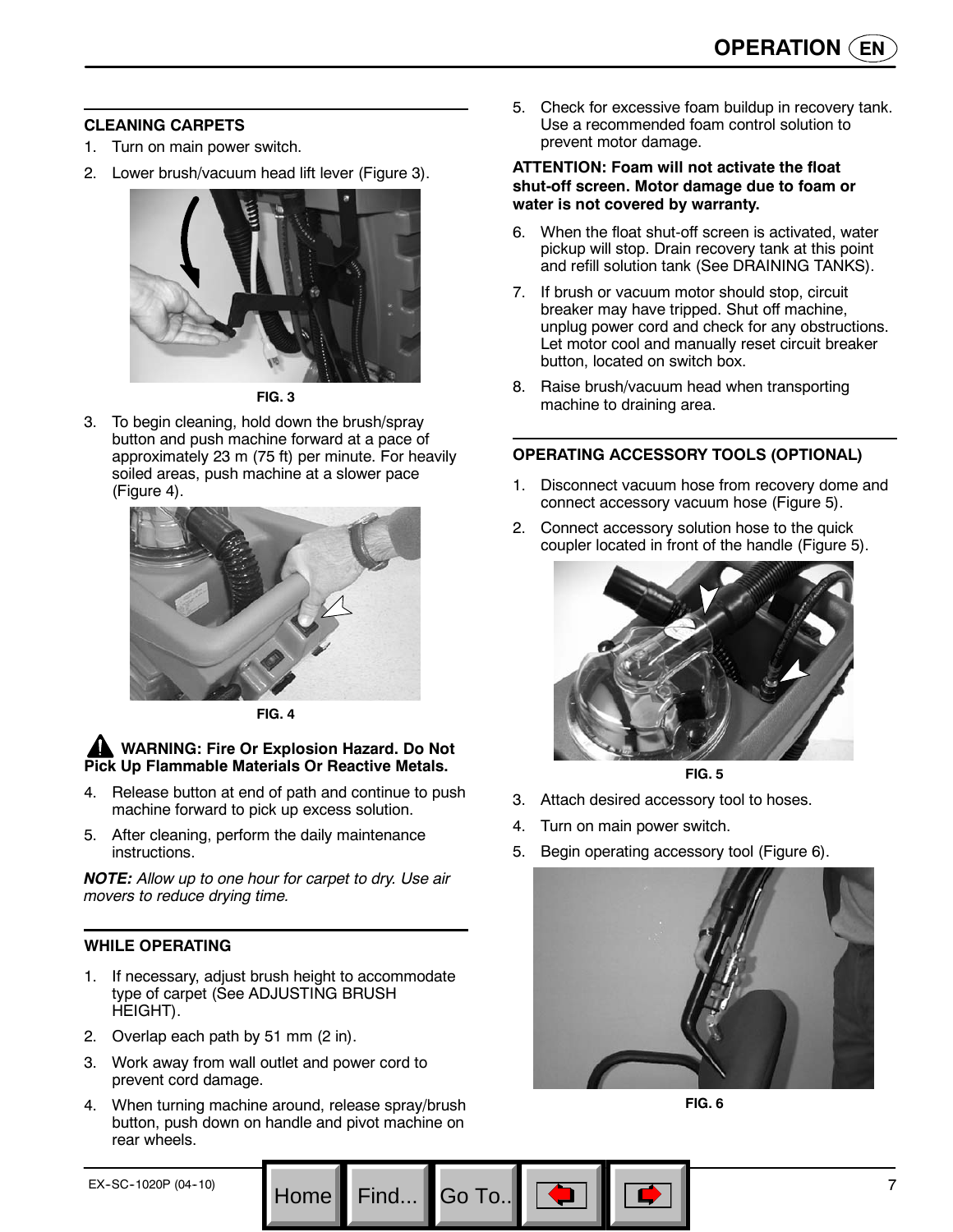### **WARNING: Fire Or Explosion Hazard. Do Not Pick Up Flammable Materials Or Reactive Metals.**

*NOTE: When cleaning upholstery, always check cleaning instructions sewn in furniture by manufacturer.*

6. After operating accessory tool, relieve water pressure from tool before disconnecting hose. Squeeze trigger for five seconds after turning off switches.

# **ADJUSTING BRUSH HEIGHT**

1. Turn off machine and unplug power cord from wall outlet.

**WARNING: Spinning Brush. Keep Hands Away. Turn Off Power Before Working On Machine.**

#### **WARNING: Electrical Hazard. Unplug power Cord Before Leaving Or Servicing Machine.**

2. To adjust brush height, use a standard screwdriver and turn brush height adjustment lever in 1/4 turn increments, 4 settings (Figure 7).



**FIG. 7**

# **DRAINING TANKS**

**WARNING: Electrical Hazard. Unplug power Cord Before Leaving Or Servicing Machine.**

*NOTE: Always use separate buckets when draining and filling machine.*

#### **DRAINING RECOVERY TANK**

- 1. Turn off power switch and unplug power cord. Raise brush lift handle and transport machine to draining area.
- 2. Remove the recovery tank drain hose cap by turning it counter-clockwise and drain the tank (Figure 8).



**FIG. 8**

3. After draining, replace drain hose cap securely.

#### **DRAINING LEFTOVER CLEANING SOLUTION**

1. Connect the 1m (3 ft) bleeder hose, supplied with machine, to machine's quick coupler (Figure 9).



**FIG. 9**

- 2. Direct the hose into a bucket or floor drain.
- 3. Turn on main power switch.

Go To.

*NOTE: You can also use the bleeder hose to rinse out recovery tank when there's leftover water.*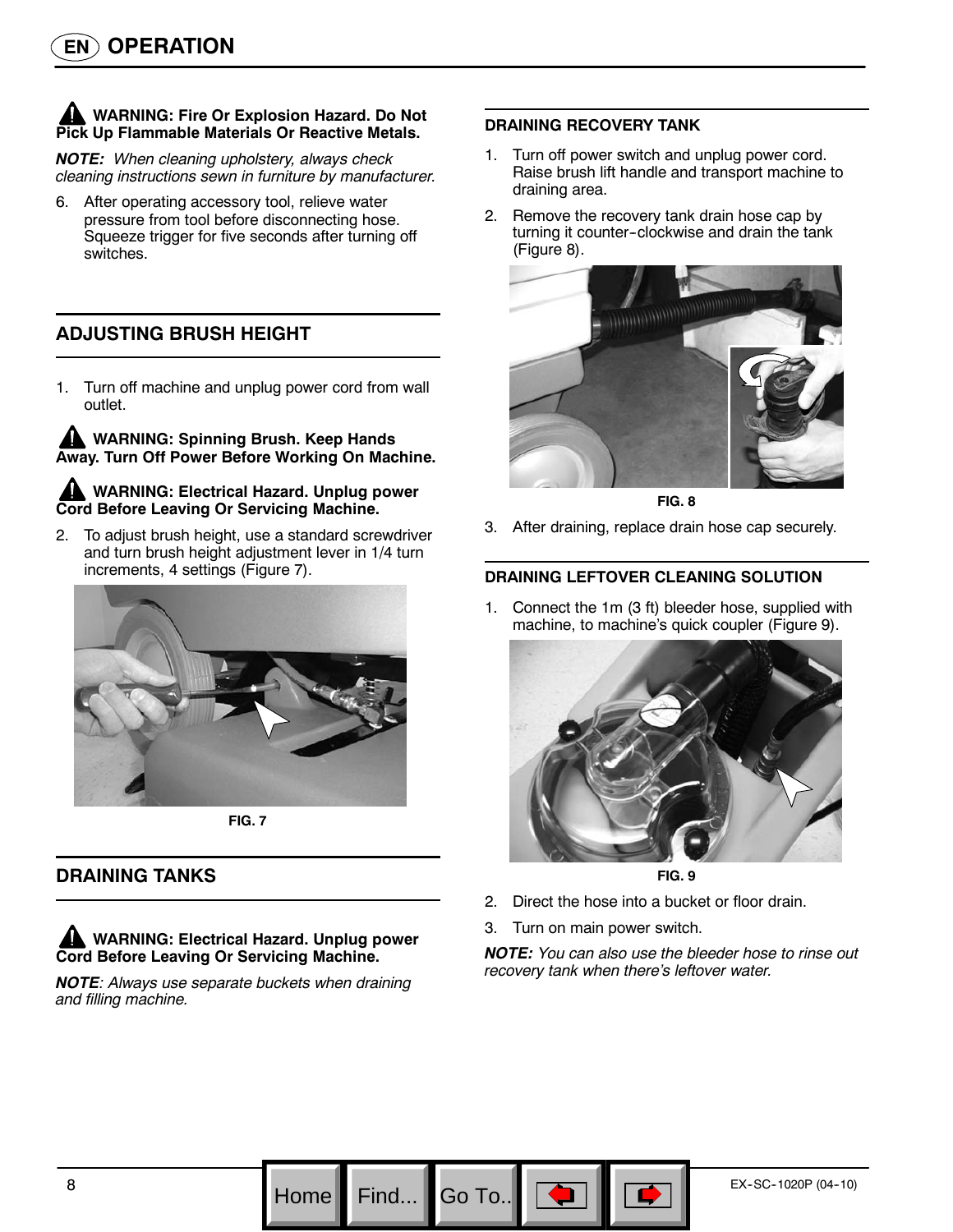### **MACHINE MAINTENANCE**

To keep machine in good working condition, simply follow machine's daily, weekly and monthly maintenance procedures.

**WARNING: Electrical Hazard. Unplug power Cord Before Leaving Or Servicing Machine.**

**Contact an Authorized Service Center for machine repairs.**

**FOR SAFETY: When servicing machine, all repairs must be performed by a qualified service person.**

#### **DAILY MAINTENANCE (After Every Use)**

- Rinse out recovery tank and recovery dome thoroughly after every use.
- 2. Remove float shut-off screen and clean. Screen is located in recovery tank (Figure 10).



**FIG. 10**

- 3. Vacuum out any leftover solution from solution tank, using the 1m (3 ft) bleeder hose.
- 4. Remove and rinse off solution tank screen.
- 5. Remove any entangled carpet fibers and debris in brush.
- 6. Remove any clogged debris in vacuum head.
- 7. Check power cord for damage, replace if necessary. Coil cord neatly after each use.

**If the supply cord is damaged or broken, it must be replaced by the manufacturer or it's service agent or a similarly qualified person in order to avoid a hazard.**

8. Clean machine with a nonabrasive, non-solvent cleaner.

**FOR SAFETY: When cleaning machine, do not power spray or hose off machine. Electrical malfunction may occur.**

#### **WEEKLY MAINTENANCE (Every 20 Hours of Use)**

- 1. Inspect vacuum hose for holes and loose cuffs.
- 2. Inspect spray pattern for plugging. If plugged, remove spray tips and soak in acetic acid solution for up to six hours. Do not use pointed objects to unplug tips, damage will occur.

#### **FOR SAFETY: When using machine, follow mixing and handling instructions on chemical containers.**

Inspect power cord and cord grip for damage. Replace immediately if damaged.

**If the supply cord is damaged or broken, it must be replaced by the manufacturer or it's service agent or a similarly qualified person in order to avoid a hazard.**

#### **MONTHLY MAINTENANCE (Every 80 Hours of Use)**

1. Flush pump system with an acetic acid solution to dissolve normal alkaline chemical buildup. Follow instructions below:

#### **FOR SAFETY: When using machine, follow mixing and handling instructions on chemical containers.**

a. Premix .5 L (16 oz) of an acetic acid solution with 7.5 L (2 gal) of hot water,  $60^{\circ}$  C (140 $^{\circ}$ F) maximum, and pour into solution tank.

*NOTE: The water must not be hotter than 60*\_*C (140*\_*F) or tank damage may occur.*

*NOTE: If filling with a bucket be certain that bucket is clean. This will prevent possible solution line clogs.*

- b. Turn on main power switch.
- c. Position brush housing over floor drain and activate the brush/spray button for one minute.
- d. Shut off machine and allow remaining solution to break down alkaline buildup overnight.
- e. Next day, spray out remaining solution and flush system with 11 L (3 gal) of clean water.
- 2. Lubricate wheels and caster with a water resistant oil.
- 3. Inspect machine for water leaks.
- 4. Inspect machine for loose screws.

Go To.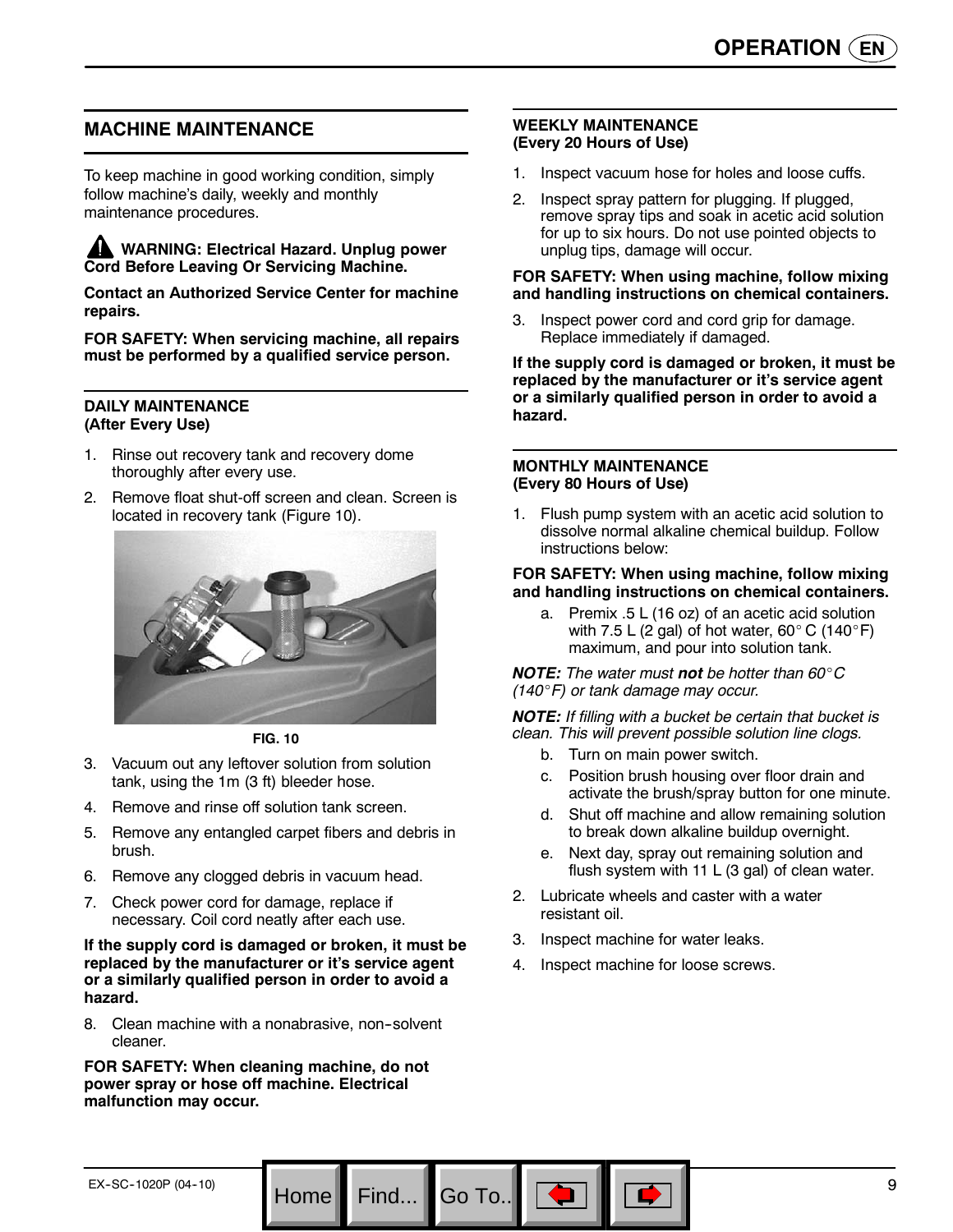#### **QUARTERLY MAINTENANCE (Every 250 Hours of Use)**

Check the vacuum motor for carbon brush wear. Replace carbon brushes when worn to a length of 10 mm (0.38 in) or less.

**Contact an Authorized Service Center for machine repairs.**

**FOR SAFETY: When servicing machine, all repairs must be performed by a qualified service person.**

#### **SERVICING MACHINE**

**WARNING: Electrical Hazard. Unplug power Cord Before Leaving Or Servicing Machine.**

To access internal components for repair:

1. Remove screw from lift handle linkage as shown, 0.5 inch wrench required (Figure 11).



**FIG. 11**

#### **ATTENTION: Make sure tanks are empty before opening.**

- 2. Remove two hex-head bolts at front of machine, 9/16" wrench required.
- 3. Hinge tank backwards away from chassis (Figure 12).





4. When closing machine, be careful not to pinch any internal hoses or wiring.

# **STORING MACHINE**

- 1. Before storing machine, be certain to flush tanks and drain machine of all water.
- 2. Store machine in a dry area in the upright position with brush/vacuum head raised off floor.
- 3. Remove recovery tank dome to promote air circulation.

**ATTENTION: If storing machine in freezing temperatures, be sure that machine, pump and spraying system are completely drained and dry. Damage due to freezing temperatures is not covered by warranty.**

**WARNING: Electrical Shock Hazard. Do Not Use Outdoors. Do Not Expose To Rain. Store Indoors.**

# **RECOMMENDED STOCK ITEMS**

Refer to the Parts List manual for recommended stock items. Stock Items are clearly identified with a bullet preceding the parts description. See example below:

| 26 | 1017380    | (00000000- | ) . Hose, Drain, Assy, 1.5d X 29.5l, Blk, Flx |
|----|------------|------------|-----------------------------------------------|
| 27 | 1008639    | (00000000- | Drain Assy                                    |
|    | 28 1019563 | (00000000- | ) · Strap, Drain Cap                          |
| 29 | 1008637    | (00000000- | ) • O Ring, 1.48" Id, 1.76" Od                |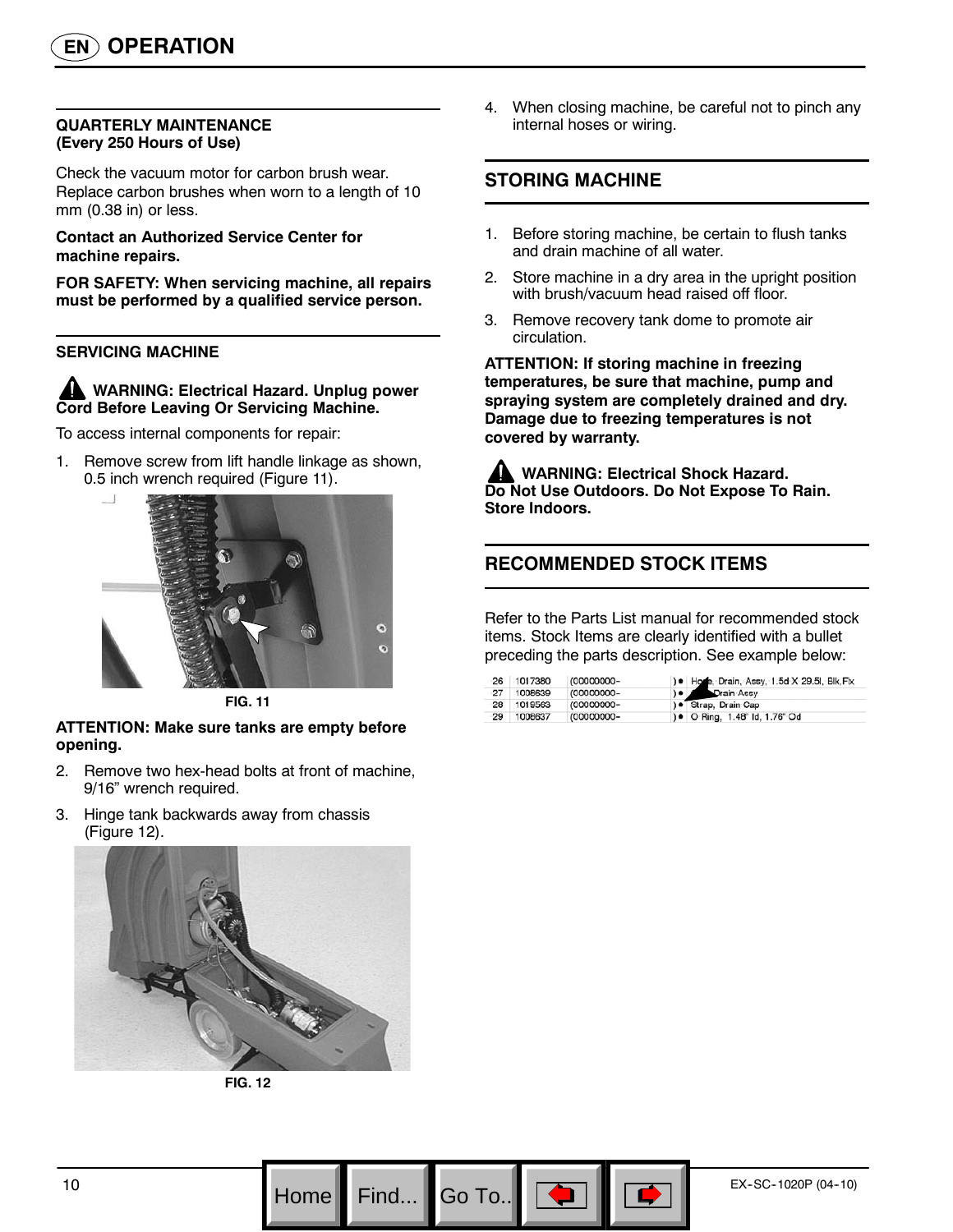# **TROUBLE SHOOTING**

| <b>PROBLEM</b>                  | <b>CAUSE</b>                              | <b>SOLUTION</b>                                                          |
|---------------------------------|-------------------------------------------|--------------------------------------------------------------------------|
| Machine does not operate.       | Faulty main power switch or wiring.       | <b>Contact Service Center.</b>                                           |
|                                 | Tripped machine circuit breaker.          | Reset circuit breaker.                                                   |
|                                 | Faulty power cord.                        | <b>Contact Service Center.</b>                                           |
|                                 | Building circuit breaker tripped.         | Reset breaker.                                                           |
| Solution pump does not operate. | Overheated pump.                          | Determine cause, wait 20 minutes for<br>pump to cool and reset breaker.  |
|                                 | Faulty solution pump.                     | <b>Contact Service Center.</b>                                           |
|                                 | Faulty solenoid.                          | <b>Contact Service Center.</b>                                           |
|                                 | Faulty brush/spray switch.                | <b>Contact Service Center.</b>                                           |
|                                 | Loose or broken wiring.                   | <b>Contact Service Center.</b>                                           |
| Vacuum motor does not operate.  | Vacuum motor thermal overload<br>tripped. | Check air flow for obstruction and wait<br>20 minutes for motor to cool. |
|                                 | Loose or broken wiring.                   | <b>Contact Service Center.</b>                                           |
|                                 | Faulty main power switch.                 | <b>Contact Service Center.</b>                                           |
|                                 | Defective vacuum motor.                   | <b>Contact Service Center.</b>                                           |
|                                 | Worn carbon brushes.                      | Replace brushes or call for service.                                     |
| Brush motor does not operate.   | Brush motor circuit breaker tripped.      | Remove brush obstruction. Reset<br>brush breaker button on switch box.   |
|                                 | Brush/spray button not pressed.           | Push brush/spray button.                                                 |
|                                 | Faulty brush motor.                       | <b>Contact Service Center.</b>                                           |
|                                 | Loose or broken brush belt.               | <b>Contact Service Center.</b>                                           |
|                                 | Faulty switch or wiring.                  | <b>Contact Service Center.</b>                                           |
| Poor pick up.                   | Loose drain hose plug.                    | Cap drain hose securely.                                                 |
|                                 | Full recovery tank.                       | Drain recovery tank.                                                     |
|                                 | Clogged float shut-off screen.            | Remove recovery dome and clean lint<br>off screen.                       |
|                                 | Air leakage around recovery dome.         | Tighten recovery dome knobs or<br>replace gaskets.                       |
|                                 | Loose vacuum hose connections.            | Secure connections.                                                      |
|                                 | Defective vacuum hose.                    | Replace hose.                                                            |
|                                 | Loose vacuum hose cuffs.                  | Secure cuffs to hose.                                                    |
|                                 | Clogged vacuum head.                      | Dislodge debris from vacuum head.                                        |
|                                 | Pushing machine too fast.                 | Slow down cleaning process.                                              |
| Uneven or no spray.             | Dirty or plugged spray tips.              | Clean or replace tips.                                                   |
|                                 | Improper spray tip size or spray angle.   | Replace with proper tips.                                                |
|                                 | Worn spray tips.                          | Replace spray tips.                                                      |
|                                 | Solution tank low or empty.               | Refill solution tank.                                                    |
|                                 | Faulty solution pump.                     | <b>Contact Service Center.</b>                                           |
|                                 | Plugged solution tank filter.             | Clean filter.                                                            |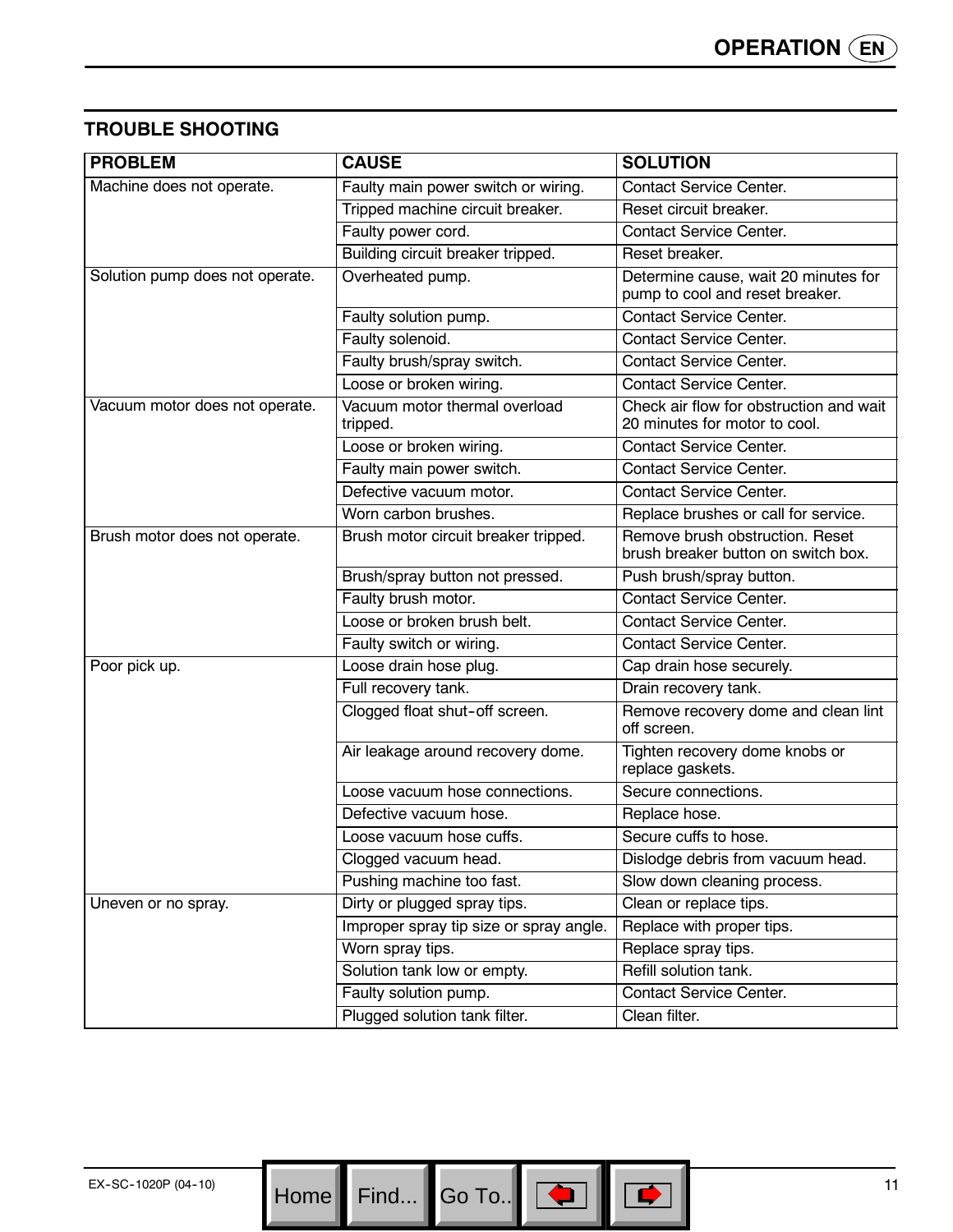# **SPECIFICATIONS**

| <b>Model</b>                                        | <b>EX-1020P</b>                           |
|-----------------------------------------------------|-------------------------------------------|
| <b>LENGTH</b>                                       | 1180mm (46.5 in)                          |
| <b>WIDTH</b>                                        | 510mm (20 in)                             |
| <b>HEIGHT</b>                                       | 940mm (37 in)                             |
| <b>WEIGHT</b>                                       | 54 Kg (120 lbs)                           |
| <b>CLEANING PATH WIDTH</b>                          | 510mm (20 in)                             |
| SOLUTION TANK CAPACITY                              | 38 ltr (10 gal)                           |
| RECOVERY TANK CAPACITY                              | 55 ltr (14.5 gal)                         |
| <b>SOLUTION PUMP</b>                                | 120V, 6.9 bar (100 psi), 1 amp            |
| <b>SPRAY NOZZLES</b>                                | 5-80015 Quickjet                          |
| VACUUM MOTOR                                        | 120V, 3-stage, 1.8 hp, 13 amp, 1560 watts |
| <b>SEALED WATER LIFT</b>                            | $3.5m(137)$ in)                           |
| <b>BRUSH MOTOR</b>                                  | 120V, .1 hp, 1800 rpm, .75 A, 90 W        |
| POWER CORD LENGTH                                   | 120V - 23 m (75 ft.)                      |
| TOTAL POWER CONSUMPTION                             | 120V, 14.2 A, 1710 W                      |
| DECIBEL RATING AT OPERATOR'S EAR, INDOORS ON CARPET | 80dB(A)                                   |

# **MACHINE DIMENSIONS**



Find...  $\parallel$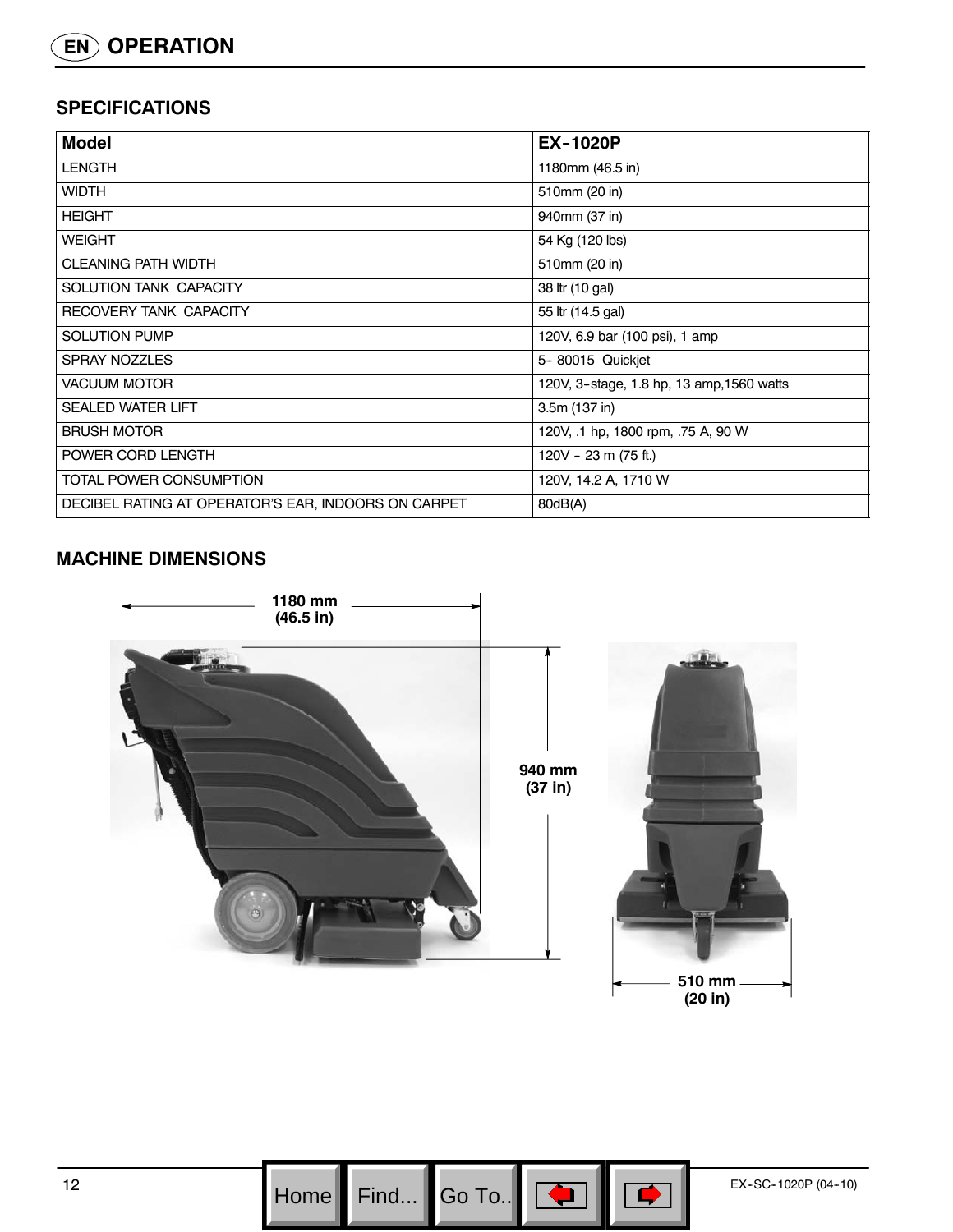Este manual acompaña a los modelos nuevos e incluye las instrucciones necesarias para su utilización y mantenimiento.

#### **Lea todo el manual para familiarizarse con la máquina antes de utilizarla o realizar tareas de mantenimiento.**

Esta máquina ofrece un funcionamiento excelente y puede obtener los mejores resultados con los mínimos costes si:

- Maneja la máquina con un cuidado razonable.
- Revisa la máquina periódicamente, de acuerdo con las instrucciones de mantenimiento adjuntas.
- Las operaciones de mantenimiento de la máquina se realizan con piezas suministradas por el fabricante o equivalentes.

Puede solicitar las piezas a través de internet, por teléfono, por fax o por correo.

#### **DESEMBALADO DE LA MÁQUINA:** Controle cuidadosamente si la caja presenta signos de deterioro. Si detecta desperfectos, informe inmediatamente al transportista.



#### **PROTECCIÓN DEL MEDIO AMBIENTE**

Deseche el material de embalaje y los componentes usados de la máquina de forma segura para el medio ambiente, de acuerdo con las normativas locales sobre desecho de residuos.

No olvide reciclar.

#### **Tennant Company**

PO Box 1452 Minneapolis, MN 55440 EE.UU. Teléfono: (800) 553-8033 o (763) 513-2850 www.tennantco.com www.nobles.com

Las características técnicas y las piezas están sujetas a modificaciones sin previo aviso.

Home Find... Go To..

Copyright © 2010 TENNANT Company. Todos los derechos reservados.

# **DATOS DE LA MÁQUINA**

| Rellénela cuando realice la instalación para utilizarla<br>como referencia en el futuro. |
|------------------------------------------------------------------------------------------|
| $N^{\circ}$ modelo: $\qquad \qquad \qquad$                                               |
|                                                                                          |
| Opciones de la máquina:<br><u> Opciones</u> de la máquina:                               |
| Vendedor:<br><u> 1989 - Andrea State Barbara, amerikan per</u>                           |
|                                                                                          |
| N <sup>o</sup> de cliente:                                                               |
|                                                                                          |

# **ÍNDICE**

| MEDIDAS DE SEGURIDAD<br>INSTRUCCIONES DE CONEXION A                 | 14       |
|---------------------------------------------------------------------|----------|
| TIERRA                                                              | 15       |
| <b>ADHESIVO DE SEGURIDAD </b>                                       | 15       |
| <b>COMPONENTES DE LA MÁQUINA </b>                                   | 16       |
| PREPARACION DE LA MÁQUINA                                           | 17       |
| OPERACIÓN DE LA MÁQUINA<br>PREOPERACION                             | 17<br>17 |
| LIMPIEZA DE ALFOMBRAS<br>AL OPERAR<br>OPERACIÓN DE LAS HERRAMIENTAS | 18<br>18 |
| DE ACCESORIOS (OPCIONAL)                                            | 18       |
| AJUSTE DE LA ALTURA DEL CEPILLO                                     | 19       |
| VACIADO DE LOS DEPÓSITOS<br>VACIADO DEL DEPÓSITO DE                 | 19       |
| VACIADO DE LA DISOLUCIÓN LIMPIADORA                                 | 19       |
| SOBRANTE                                                            | 20       |
| MANTENIMIENTO DE LA MÁQUINA ,,,,,,,,                                | 20       |
| MANTENIMIENTO DIARIO                                                | 20       |
| MANTENIMIENTO SEMANAL<br>MANTENIMIENTO MENSUAL                      | 20<br>21 |
| MANTENIMIENTO TRIMESTRAL                                            | 21       |
| SERVICIO A LA MÁQUINA                                               | 21       |
| ALMACENAMIENTO DE LA MÁQUINA                                        | 22       |
| <b>ARTICULOS RECOMENDADOS PARA MANTENER</b>                         |          |
| <b>EN STOCK</b>                                                     | 22       |
| LOCALIZACION DE FALLAS                                              | 23       |
| $ESPECIFICACIONES$                                                  | 25       |
| DIMENSIONES DE LA MÁQUINA                                           | 25       |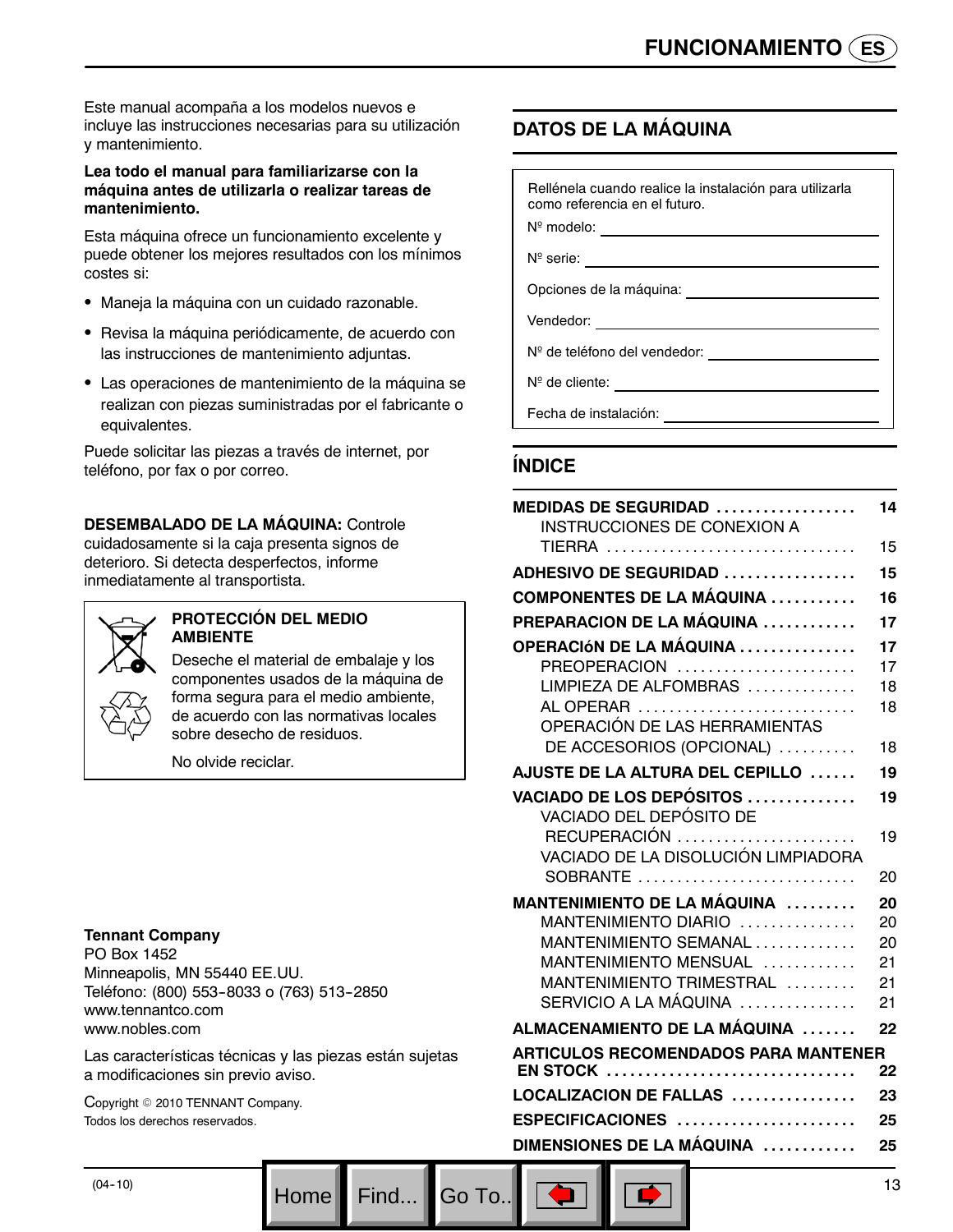# **MEDIDAS DE SEGURIDAD**

**Esta máquina está diseñada para el uso comercial. Se ha diseñado exclusivamente para limpiar alfombras y tapizados en un ambiente interior y no se fabrica para ningún otro uso. Use sólo herramientas de accesorios recomendados y limpiadores de alfombras comercialmente disponibles formulados para la aplicación de la máquina.**

**Todos los operarios deben leer, comprender y cumplir las siguientes medidas de seguridad.**

A lo largo de todo el manual se utilizan los siguientes símbolos de advertencia y encabezados "PARA SU SEGURIDAD" descritos a continuación:

**ADVERTENCIA: Advierte sobre riesgos o prácticas inseguras que podrían provocar lesiones personales graves o fatales.**

**PARA SU SEGURIDAD: Identifica las operaciones que debe realizar para una utilización segura del equipo.**

**El no cumplimiento de estas advertencias puede causar lesiones personales, descargas eléctricas, incendios y explosiones.**

#### **ADVERTENCIA: Peligro de incendio o explosión:**

**-- Nunca utilice líquidos inflamables ni haga funcionar la máquina en las proximidades de líquidos, vapores o polvos inflamables.**

*La máquina no está equipada con motores a prueba de explosiones. Los motores eléctricos producirán chispas tanto durante el arranque y como durante su utilización que pueden provocar incendios o explosiones si utiliza la máquina en presencia de líquidos o vapores inflamables o partículas combustibles.*

**-- No recoja materiales inflamables ni metales reactivos.**

**ADVERTENCIA: Peligro eléctrico. No opere con un cordón eléctrico dañado. No modifique el enchufe. Desenchufe el cordón eléctrico antes de reparar la máquina.**

**Si el cordón del suministro se daña o se rompe, debe ser reemplazado por el fabricante o su agente de servicio o una persona similarmente calificada para evitar un riesgo.**

**ADVERTENCIA: Cepillo giratorio. Mantenga alejadas las manos. Apague la máquina antes de trabajar en ella.**

**ADVERTENCIA: Peligro choque eléctrico. No use al aire libre. No exponga a la lluvia. Almacén bajo techo.**

**La siguiente información indica las condiciones potencialmente peligrosas para el operario o equipo:**

#### **PARA SU SEGURIDAD:**

- **1. No opere la máquina:**
	- Con líquidos inflamables o cerca de gases **inflamables, ya que podría provocar explosiones o llamaradas.**
	- **-- A menos que está capacitado y autorizado.**
	- A menos que se haya leído y entendido el **manual del funcionamiento.**
	- A menos que el cordón se conecte **apropiadamente a tierra.**
	- Con un cordón o enchufe dañados.
	- Si no está en condición de ejecutar una **operación apropiada.**
	- **En áreas al aire libre.**
	- **-- En agua estancada.**
	- Con cables alargadores adicionales. Utilice **únicamente los alargadores proporcionados por el fabricante junto a la máquina para asegurarse de que presentan la capacidad y toma de tierra adecuadas.**
- **2. Antes de operar máquina:**
	- Asegúrese que todos los dispositivos de **seguridad están en su lugar y operando apropiadamente.**
	- **-- Coloque señales de piso húmedo según se necesite.**
- **3. Al utilizar la máquina:**
	- No pase la máquina encima del cordón.
	- **-- No tire de la máquina por el enchufe o el cordón.**
	- Evite pasar el cable por bordes agudos o **esquinas.**
	- No desenchufe tirando del cordón.
	- No estire el cordón.

Go To..

- No maneje el enchufe con las manos **húmedas.**
- **-- Mantenga el cordón lejos de las superficies calientes.**
- **-- Informe inmediatamente acerca de daños o un funcionamiento defectuoso.**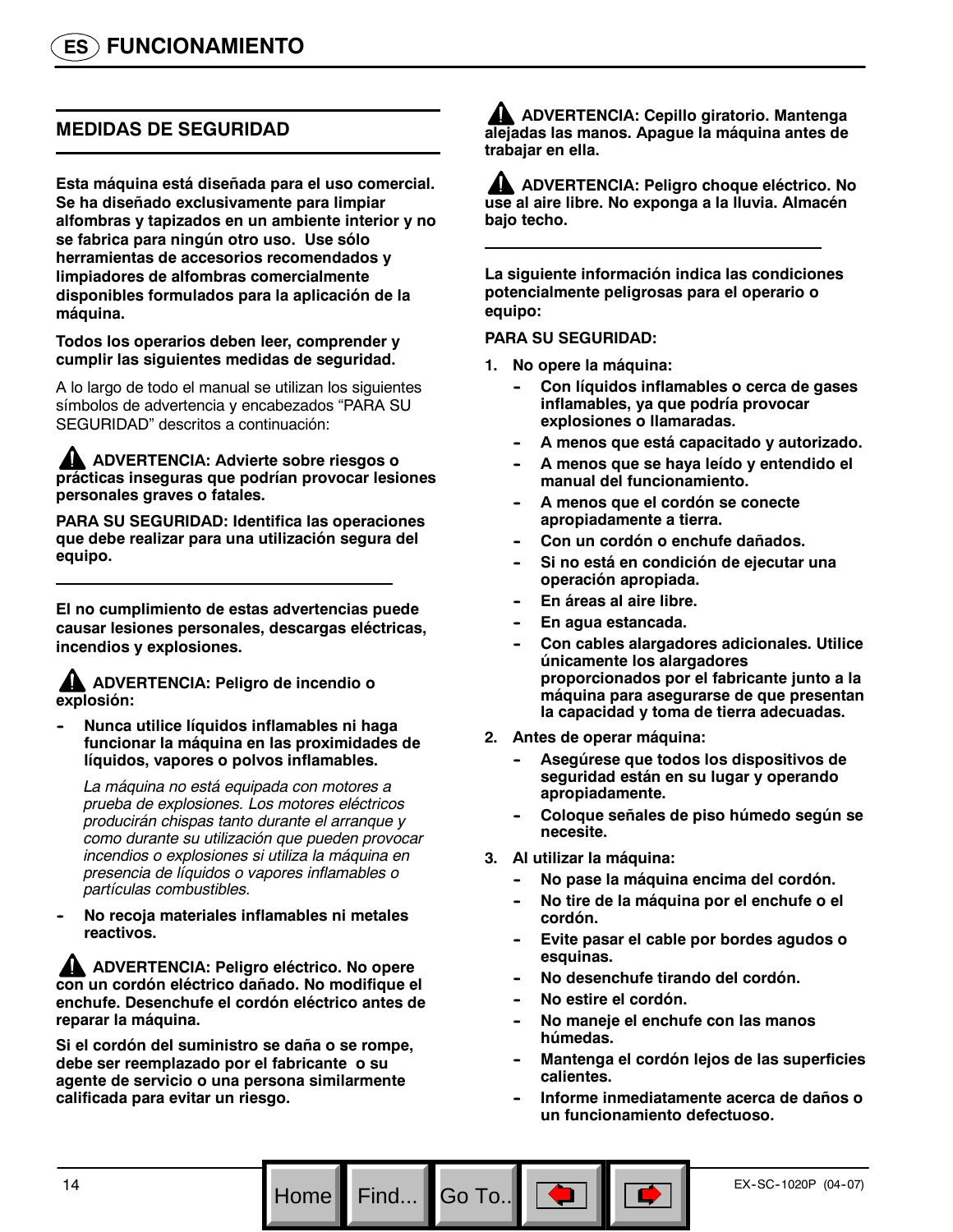- **-- Siga las instrucciones de mezcla y manejo indicados en los recipientes químicos.**
- **-- Nunca permita que los niños jueguen en o alrededor de la máquina.**
- **4. Antes de salir de o reparar la máquina:**
	- Apague la máquina.
	- Desenchufe cordón del tomacorriente de la **pared.**
- **5. Al prestar servicio a la máquina:**
	- Desenchufe cordón del tomacorriente de la **pared.**
	- Evite las partes en movimiento. No utilice **chaquetas, camisas o mangas sueltas.**
	- **Utilice repuestos suministrados o aprobados por el fabricante.**
	- **Todas las reparaciones deben ser realizadas por personal técnico cualificado.**
	- **-- No modifique el diseño original de la máquina.**
- **6. Al transportar la máquina:**
	- Pida ayuda para levantar la máquina.
	- Desenchufe cordón del tomacorriente de la **pared.**
	- **-- Utilice las cintas para fijar la máquina al camión o remolque.**

#### **INSTRUCCIONES DE CONEXION A TIERRA**

**La máquina debe conectarse a tierra. En caso de mal funcionamiento o desarreglo, la conexión a tierra provee un recorrido de menor resistencia para la corriente eléctrica para reducir el riesgo de choque eléctrico. Esta máquina está equipada con un cordón con un conductor de conexión a tierra del equipo y enchufe de conexión a tierra. El enchufe debe enchufarse en un tomacorrientes apropiado correctamente instalado de acuerdo con todos los códigos y ordenanzas locales. No extraer la clavija de conexión a tierra; si falta, reemplazar el enchufe antes de usar.**



# **ADHESIVO DE SEGURIDAD**

La adhesivo de seguridad aparece en la máquina en la localización indicada. Sustituya el adhesivo si se ha desprendido, o está deteriorado o son ilegible.



Home Find... Go To.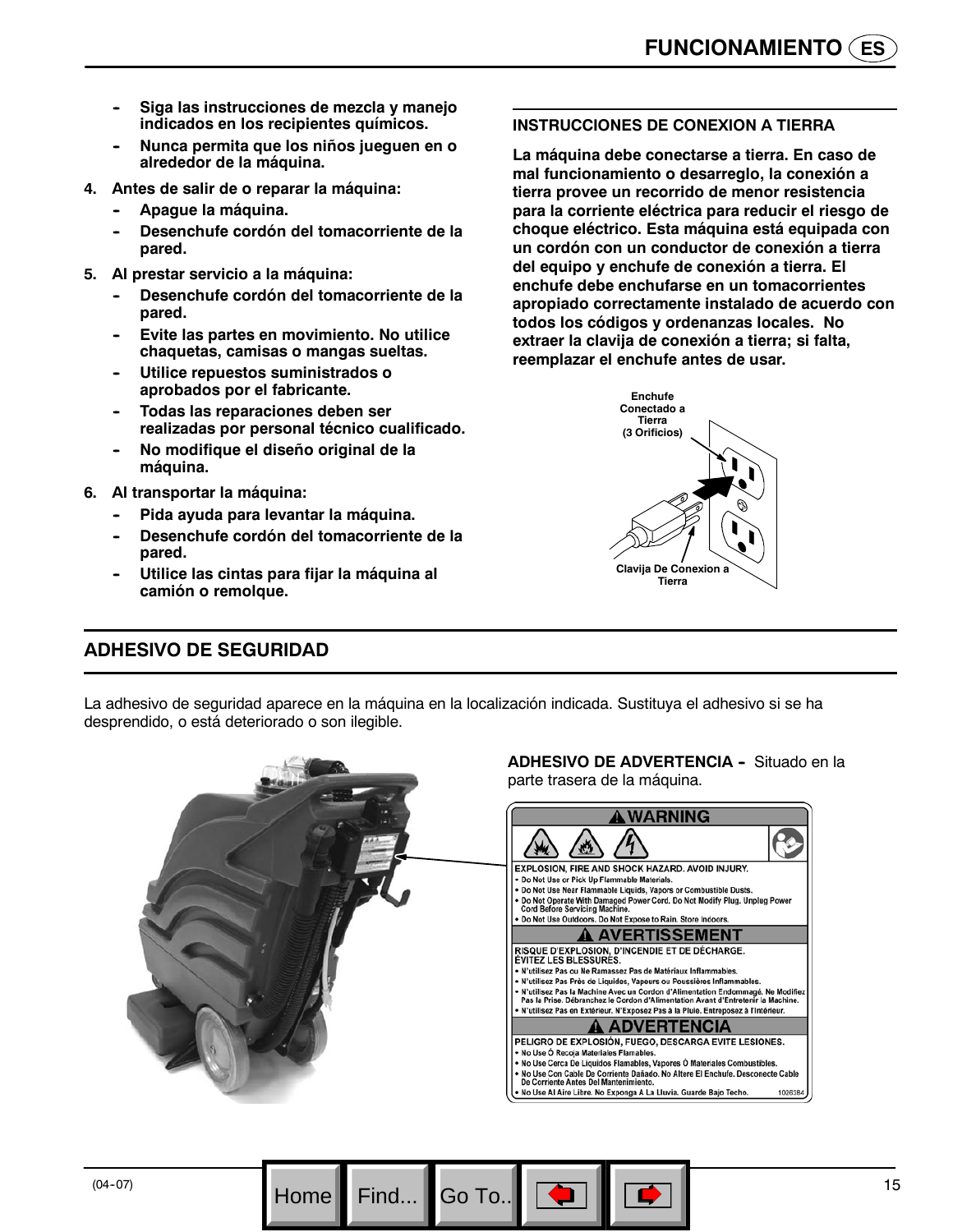# **COMPONENTES DE LA MÁQUINA**



- 1. Cúpula del tanque de recuperación
- 2. Tapa del tanque de solución
- 3. Barra rociadora
- 4. Ruedas para subir escaleras de 254 mm
- 5. Cordón de energía separable (120V Modelo)
- 6. Manguera de drenaje del tanque de solución
- 7. Soporte para el accesorio de la manguera para la disolución.
- 8. Conmutador de energía principal
- 9. Botón de cepillo/rociador
- 10. Manguera de drenaje del tanque de recuperación
- 11. Interruptores de circuito (debajo de la caja de conmutadores)
- 12. Gancho para enrollar el cordón de energía
- 13. Palanca elevadora del cepillo/cabezal de aspiración
- 14. Cordón flexible de energía (120V Modelo)
- 15. Cabezal de aspiración
- 16. Bastidor del cepillo

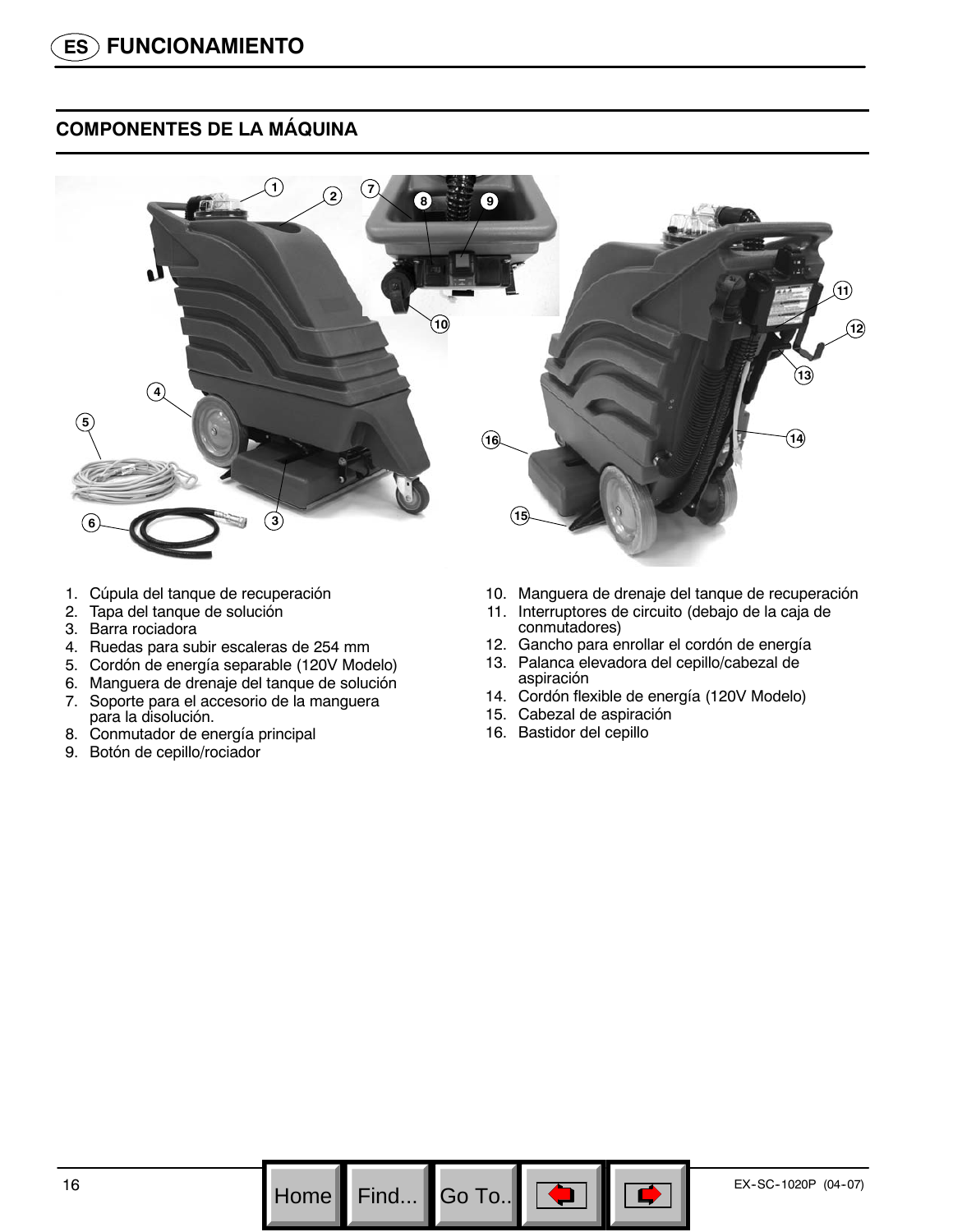# **PREPARACION DE LA MÁQUINA**

- 1. Inspeccione cuidadosamente la caja por indicios de daño. Reporte inmediatamente cualquier daño al transportista. La máquina se envía completamente ensamblada y está lista para operar.
- 2. Extraiga la tapa del tanque de solución y llene el tanque con 38 litros (10 galones) de agua caliente, 60 $^{\circ}$  C (140 $^{\circ}$  F) máximo (Figura 1).

*NOTA: La temperatura del agua NO debe ser superior a los 60*° *C(140*° *F) ya que se podría dañar el tanque.*

*NOTA: Si utiliza un cubo para llenar el depósito, asegúrese de que dicho cubo esté limpio para evitar que se obstruyan las tuberías de la disolución.*



**FIG. 1**

**ADVERTENCIA: Peligro de incendio o explosión. No use líquidos inflamables.**

3. Agregue una solución limpiadora recomendada. Siga las instrucciones de mezcla de la botella.

**PARA SU SEGURIDAD: Al usar la máquina, observe las instrucciones de mezcla y manejo de los recipientes de substancias químicas.**

#### **ATENCION: Si usa substancias químicas limpiadoras en polvo, mezcle antes de agregar.**

*NOTA: Si se prefiere, el agua caliente sola logra resultados excelentes de limpieza.*

- 4. Vuelva a colocar bien la tapa después de llenar.
- 5. Conecte el cordón separable de energía a la máquina, use la correa sujetadora del cordón provista.

Home Find... Go To.

6. Enchufe el cordón a un tomacorrientes de pared conectado a tierra (Figura 2).



**FIG. 2**

**PARA SU SEGURIDAD: No opere la máquina a menos que el cordón esté bien conectado a tierra.**

**PARA SU SEGURIDAD: No opere la máquina usando cordones de extensión adicionales. Use sólo el cordón de extensión del fabricante equipado con la máquina que tenga una capacidad apropiada y esté conectado a tierra.**

# **OPERACIÓN DE LA MÁQUINA**

**PARA SU SEGURIDAD: No opere la máquina a menos que haya leído y entendido el manual del operador.**

**ADVERTENCIA: Peligro de incendio o explosión. Nunca utilice líquidos inflamables ni haga funcionar la máquina en las proximidades de líquidos, vapores o polvos inflamables.**

#### **PREOPERACION**

- 1. Aspire la alfombra para extraer las partículas y otros desechos.
- 2. Inspeccione el cordón de energía por daños.

**ADVERTENCIA: Peligro eléctrico. No opere con un cordón eléctrico dañado. No modifique el enchufe. Desenchufe el cordón eléctrico antes de reparar la máquina.**

**Si el cordón del suministro se daña o se rompe, debe ser reemplazado por el fabricante o su agente de servicio o una persona similarmente calificada para evitar un riesgo.**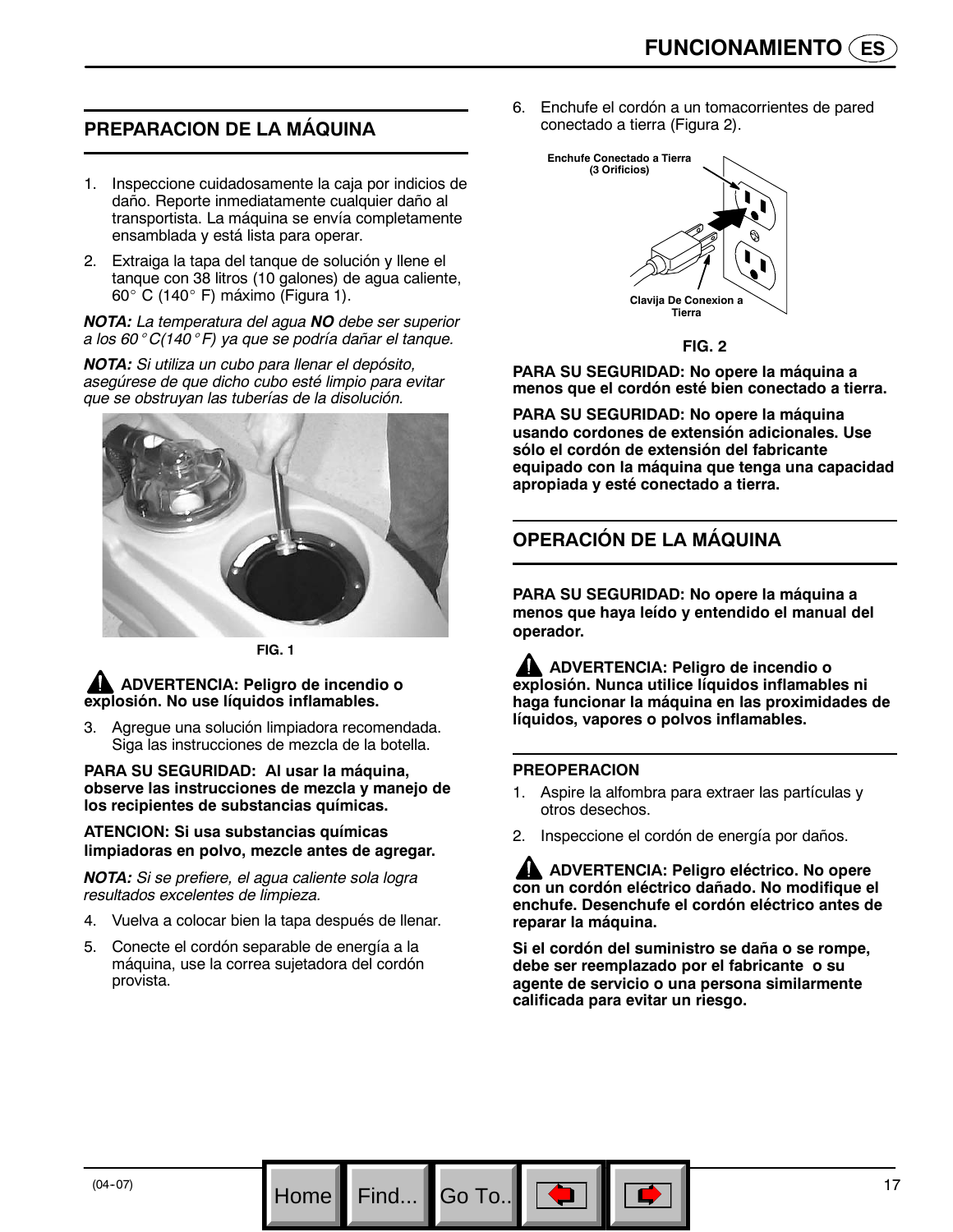#### **LIMPIEZA DE ALFOMBRAS**

- 1. Conecte el conmutador de energía principal.
- 2. Baje la palanca de elevación del cepillo/cabezal de aspiración (Figura 3).



**FIG. 3**

3. Para comenzar a limpiar, oprima el botón del cepillo/rociador y empuje la máquina hacia adelante a una velocidad de 23 m (75 pies) por minuto. Para áreas muy sucias, empuje la máquina más lentamente (Figura 4).



**FIG. 4**

#### **ADVERTENCIA: Peligro de incendio o explosión. No recoja materiales inflamables ni metales reactivos.**

- 4. Suelte el botón al final del recorrido y continúe empujando la máquina hacia adelante para aspirar el exceso de solución.
- 5. Después de limpiar, siga las instrucciones de mantenimiento diario.

*NOTA: Permita hasta una hora para que la alfombra se seque. Use ventiladores para reducir el tiempo de secado*

# **AL OPERAR**

- 1. Si fuera necesario, ajuste la altura del cepillo para acomodar los diferentes tipos de alfombras (Vea AJUSTE DE LA ALTURA DEL CEPILLO).
- 2. Superponga cada recorrido en 51 mm (2 pulg.).
- 3. Trabaje alejado del tomacorrientes de pared y del cordón de energía para prevenir daños al cordón.
- 4. Al girar la máquina, suelte el botón de rociado/cepillo, empuje la manija hacia abajo y pivotee la máquina sobre las ruedas posteriores.
- 5. Inspeccione por acumulación excesiva de espuma en el tanque de recuperación. Use una solución recomendada de control de espuma para prevenir daños al motor.

#### **ATENCION: La espuma no activa el tamiz flotante de corte. Los daños al motor debidos a la espuma o agua no están cubiertos por la garantía.**

- 6. Cuando se activa el tamiz flotante de corte, se interrumpe la aspiración de agua. En este punto drene el tanque de recuperación y vuelva a llenar el tanque de solución. (Vea TANQUES DE DRENAJE).
- 7. Si el motor del cepillo o de aspiración se para, puede haberse activado un interruptor de circuito. Apague la máquina, desenchufe el cordón de potencia e inspeccione por obstrucciones. Permita que el motor se enfríe y regradúe manualmente el botón del interruptor de circuito, ubicado en la caja del conmutador.
- 8. Eleve el cepillo/cabezal de aspiración al transportar la máquina al área de drenaje.

#### **OPERACIÓN DE LAS HERRAMIENTAS DE ACCESORIOS (OPCIONAL)**

- 1. Desconecte la manguera de vacío de la cúpula de recuperación y conecte la herramienta de accesorio de la manguera de aspiración (Figura 5).
- 2. Conecte la herramienta de accesorio de la manguera de solución al acople rápido, ubicado al frente de la manija (Figura 5).





- 3. Fije la herramienta de accesorio deseado a la manguera.
- 4. Conecte el conmutador de energía principal.

Go To.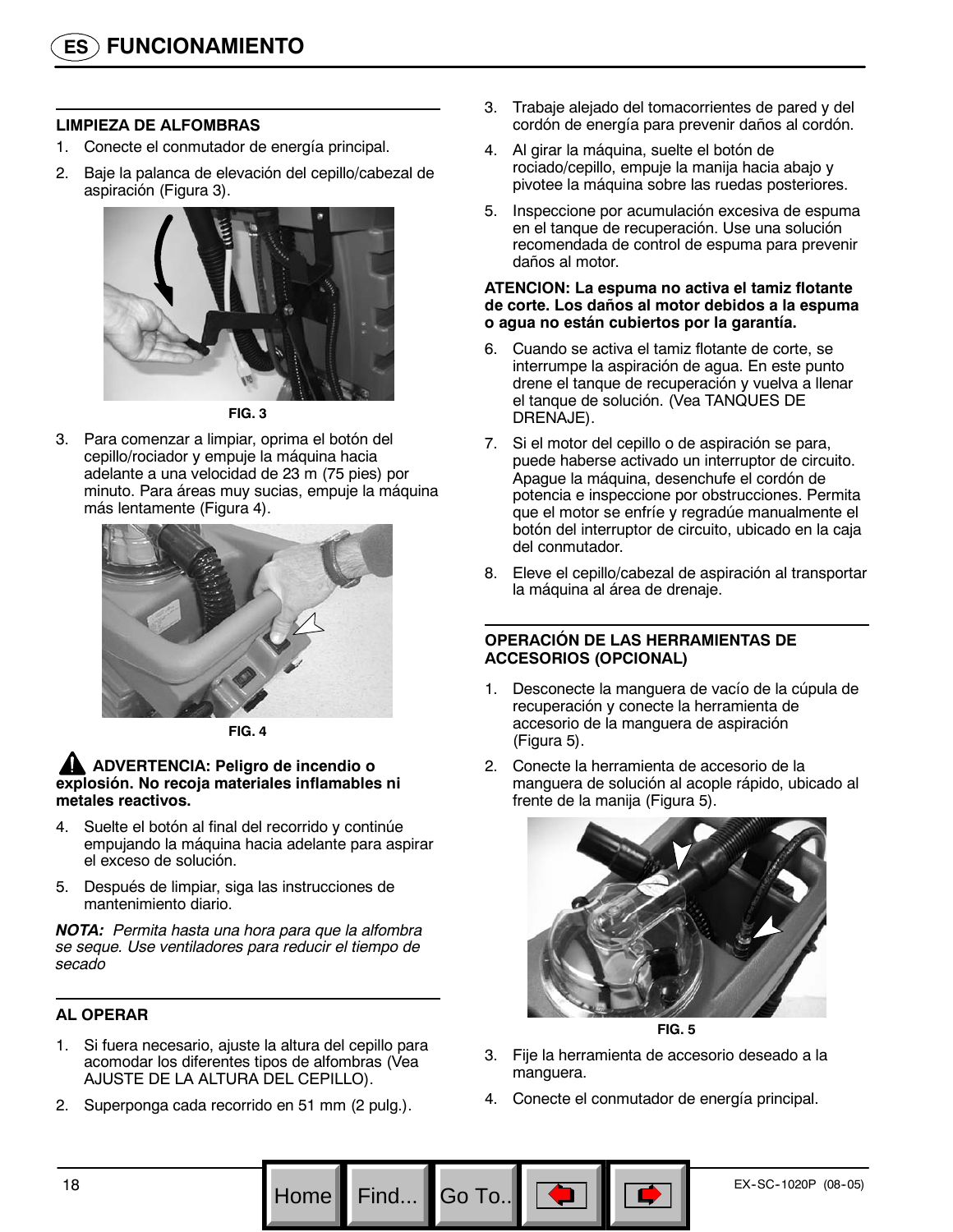5. Comience a operar la herramienta de los accesorios (Figura 6).



**FIG. 6**

#### **ADVERTENCIA: Peligro de incendio o explosión. No recoja materiales inflamables ni metales reactivos.**

*NOTA: Al limpiar tapicería, consulte siempre las instrucciones de limpieza cosidas en mueble por el fabricante.*

6. Después de operar la herramienta de accesorio y antes de desconectar la manguera, elimine la presión del agua de la herramienta. Oprima el gatillo por cinco segundos después de desconectar los conmutadores.

# **AJUSTE DE LA ALTURA DEL CEPILLO**

1. Apague la máquina y desenchufe el cordón de energía del tomacorrientes de pared.

**ADVERTENCIA: Cepillo giratorio. Mantenga alejadas las manos. Apague la máquina antes de trabajar en ella.**

#### **ADVERTENCIA: Peligro eléctrico. Desenchufe el cordón eléctrico antes de reparar la máquina.**

Para ajustar la altura del cepillo, use un destornillador estándar y gire la palanca de ajuste de altura del cepillo en incrementos de 1/4 de vuelta, 4 graduaciones (Figura 7).

Home Find... Go To.



**FIG. 7**

# **VACIADO DE LOS DEPÓSITOS**

# **ADVERTENCIA: Peligro eléctrico. Desenchufe el cordón eléctrico antes de reparar la máquina.**

*NOTA: Si utiliza un cubo para llenar el depósito, asegúrese de que dicho cubo esté limpio para evitar que se obstruyan las tuberías de la disolución.*

#### **VACIADO DEL DEPÓSITO DE RECUPERACIÓN**

- 1. Desconecte el conmutador de energía y desenchufe el cordón de energía. Eleve la manija elevadora del cepillo y transporte la máquina al área de drenaje.
- 2. Retire el tapón de la manguera de vaciado del depósito de recuperación girándolo en sentido contrario a las agujas del reloj y vacíe el depósito (Figura 8).



**FIG. 8**

3. Después de drenar, vuelva a colocar bien la tapón de la manguera de drenaje.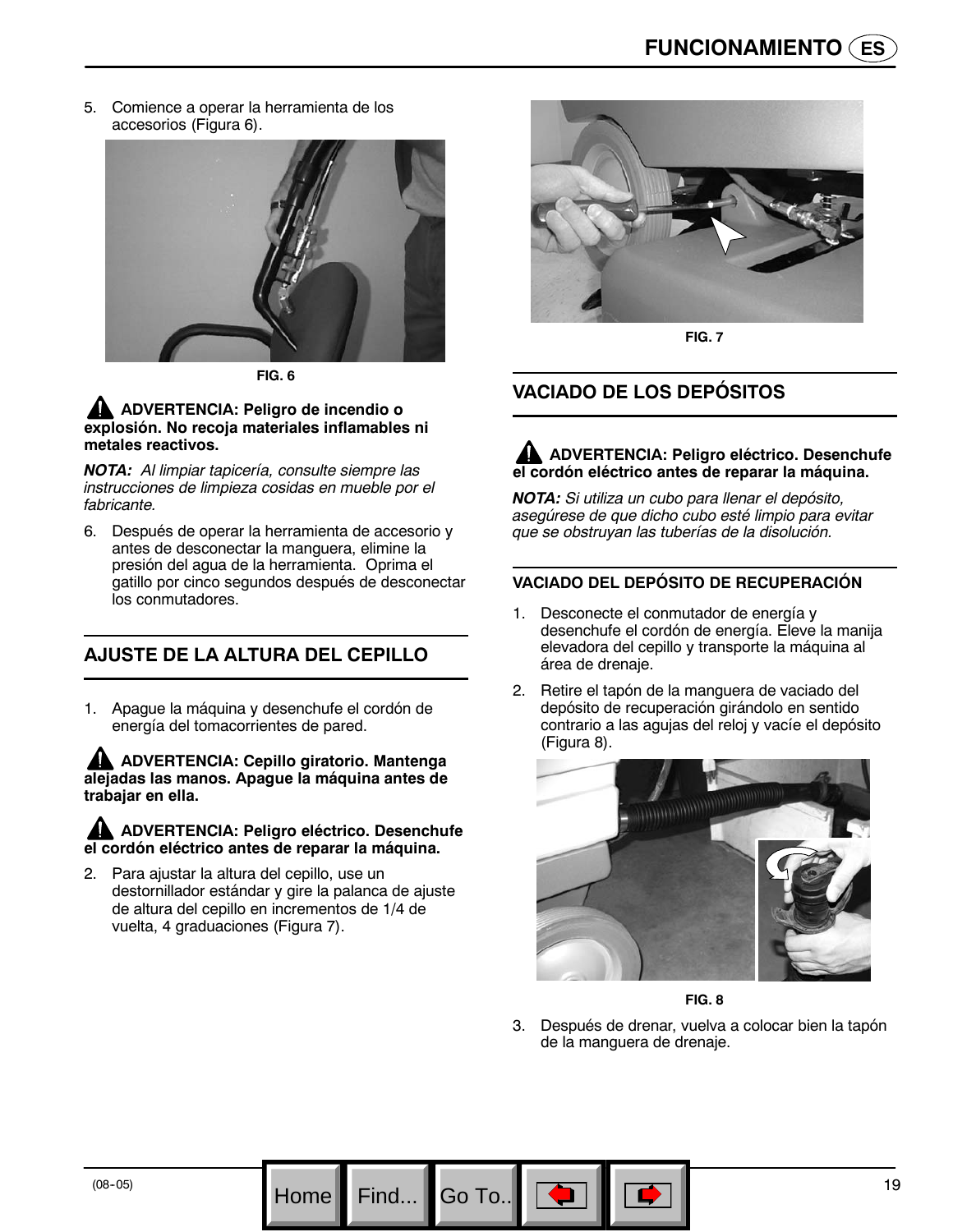#### **VACIADO DE LA DISOLUCIÓN LIMPIADORA SOBRANTE**

1. Conecte 1 m (3 pies) de la manguera de bombeo, provista con la máquina, al acople de solución de la máquina (Figura 9).



**FIG. 9**

- 2. Dirija la manguera a un balde o drenaje de piso.
- 3. Conecte el conmutador de energía principal.

*NOTA: Usted puede usar también la manguera de bombeo para enjuagar el tanque de recuperación cuando hay agua restante.*

# **MANTENIMIENTO DE LA MÁQUINA**

Para mantener la máquina en buen estado de funcionamiento, simplemente observe los procedimientos de mantenimiento diarios, semanales y mensuales de la máquina.

**ADVERTENCIA: Peligro eléctrico. Desenchufe el cordón eléctrico antes de reparar la máquina.**

**Póngase en contacto con un Centro de Servicio autorizado para reparar las reparaciones necesarias.**

**PARA SU SEGURIDAD: Todas las reparaciones deben ser realizadas por una persona de servicio calificada.**

#### **MANTENIMIENTO DIARIO (Después de cada uso)**

- 1. Después de cada uso enjuague bien el tanque y la cúpula de recuperación.
- 2. Extraiga el tamiz flotante de corte y limpie. El tamiz está ubicado en el tanque de recuperación (Figura 10).



**FIG. 10**

- 3. Aspire la solución restante del tanque de solución, usando la manguera de limpieza de 1 m (3 pies).
- 4. Extraiga y enjuague el diafragma del tamiz del tanque.
- 5. Extraiga las fibras y los desechos atrapados de la alfombra en el cepillo.
- 6. Extraiga los desechos taponados en el cabezal de aspiración.
- 7. Inspeccione por daños el cordón de energía, reemplace si es necesario. Enrolle prolijamente el cordón después de cada uso.

#### **Si el cordón del suministro se daña o se rompe, debe ser reemplazado por el fabricante o su agente de servicio o una persona similarmente calificada para evitar un riesgo.**

8. Limpie la máquina con un limpiador no abrasivo y sin solvente.

**PARA SU SEGURIDAD: Cuando limpie la máquina, no moje la máquina rociándola o utilizando una manguera. Pueden producirse fallos eléctricos.**

#### **MANTENIMIENTO SEMANAL (Cada 20 horas de uso)**

Go To.

- 1. Inspeccione la manguera de vacío por orificios y bandas sujetadoras flojas.
- 2. Inspeccione el patrón de rociado por taponamiento. De estar taponado, extraiga las puntas rociadoras y sumerja en solución de ácido acético por hasta seis horas. No use objetos aguzados para destapar las puntas ya que puede resultar en daños.

#### **PARA SU SEGURIDAD: Al usar la máquina, siga las instrucciones de mezcla y manejo en los recipientes de substancias químicas.**

3. Inspeccione por daños el cordón flexible, la empuñadura del cordón y el cordón separable de energía. Si está dañado reemplace inmediatamente.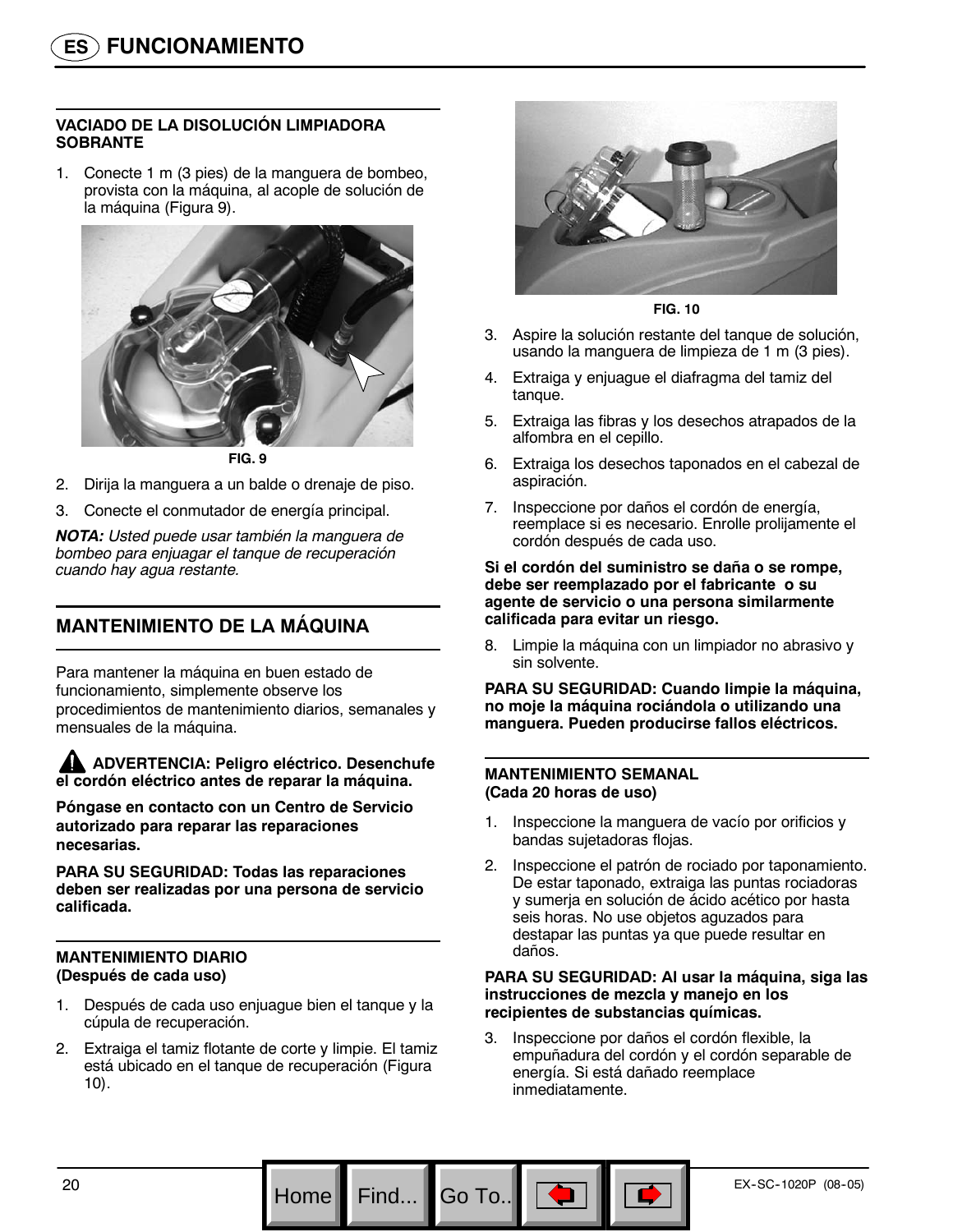**Si el cordón del suministro se daña o se rompe, debe ser reemplazado por el fabricante o su agente de servicio o una persona similarmente calificada para evitar un riesgo.**

#### **MANTENIMIENTO MENSUAL (Cada 80 horas de uso)**

1. Para disolver la acumulación normal de substancias químicas alcalinas lave el sistema de la bomba con solución de ácido acético. Siga las instrucciones de abajo:

#### **PARA PROTECCION: Al usar la máquina, siga las instrucciones de mezcla y manejo en los recipientes de substancias químicas.**

a. Premezcle .5 L (16 oz) de una solución de ácido acético con 7.5 L (2 gal) de agua caliente, 60° C (140° F) máximo y vierta en el tanque de solución.

*NOTA: La temperatura del agua NO debe ser superior a los 60*° *C(140*° *F) ya que se podría dañar el tanque.*

*NOTA: Al llenar el tanque de la solución con un balde, asegúrese que el balde esté limpio. No use el mismo balde para llenar y vaciar la máquina.*

- b. Conecte el conmutador de energía principal.
- c. Coloque en posición el cepillo/cabezal de vacío sobre el drenaje de piso y active el botón de cepillo/rociado por un minuto.
- d. Apague la máquina y permita que la solución restante disuelva la acumulación alcalina durante la noche.
- e. Al día siguiente, rocíe la solución restante y lave el sistema con 11 L (3 gal) de agua limpia.
- 2. Lubrique las ruedas y rueda metálica con un aceite resistente al agua.
- 3. Inspeccione la máquina por pérdidas de agua.
- 4. Inspeccione la máquina por tornillos flojos.

#### **MANTENIMIENTO TRIMESTRAL (Cada 250 horas de operación)**

Verifique si están desgastadas las escobillas de carbono en los motores de los cepillos. Reemplace las escobillas de carbono cuando el desgaste las haya dejado con una longitud de 10 mm (0.38 pulg.) o menos.

#### **Consulte con un Centro de Servicio Autorizado si necesita efectuar reparaciones de la máquina.**

**PARA SU SEGURIDAD: Todas las reparaciones de máquina deben ser realizadas por un técnico calificado.**

Home Find... Go To.

### **SERVICIO A LA MÁQUINA**

#### **ADVERTENCIA: Peligro eléctrico. Desenchufe el cordón eléctrico antes de reparar la máquina.**

Para obtener acceso a los componentes internos para reparar:

1. Extraiga el tornillo del acople de la manija elevadora según se muestra, se requiere una llave de 0.5 pulgadas (Figura 11).



**FIG. 11**

#### **ATENCION: Antes de abrir asegúrese que los tanques estén vacíos.**

- 2. Extraiga dos pernos de cabeza hexagonal al frente de la máquina, se requiere una llave de 9/16".
- 3. Gire el tanque hacia atrás alejado del bastidor (Figura 12).



**FIG. 12**

4. Al cerrar la máquina, tenga cuidado en no presionar las mangueras o el cableado interno.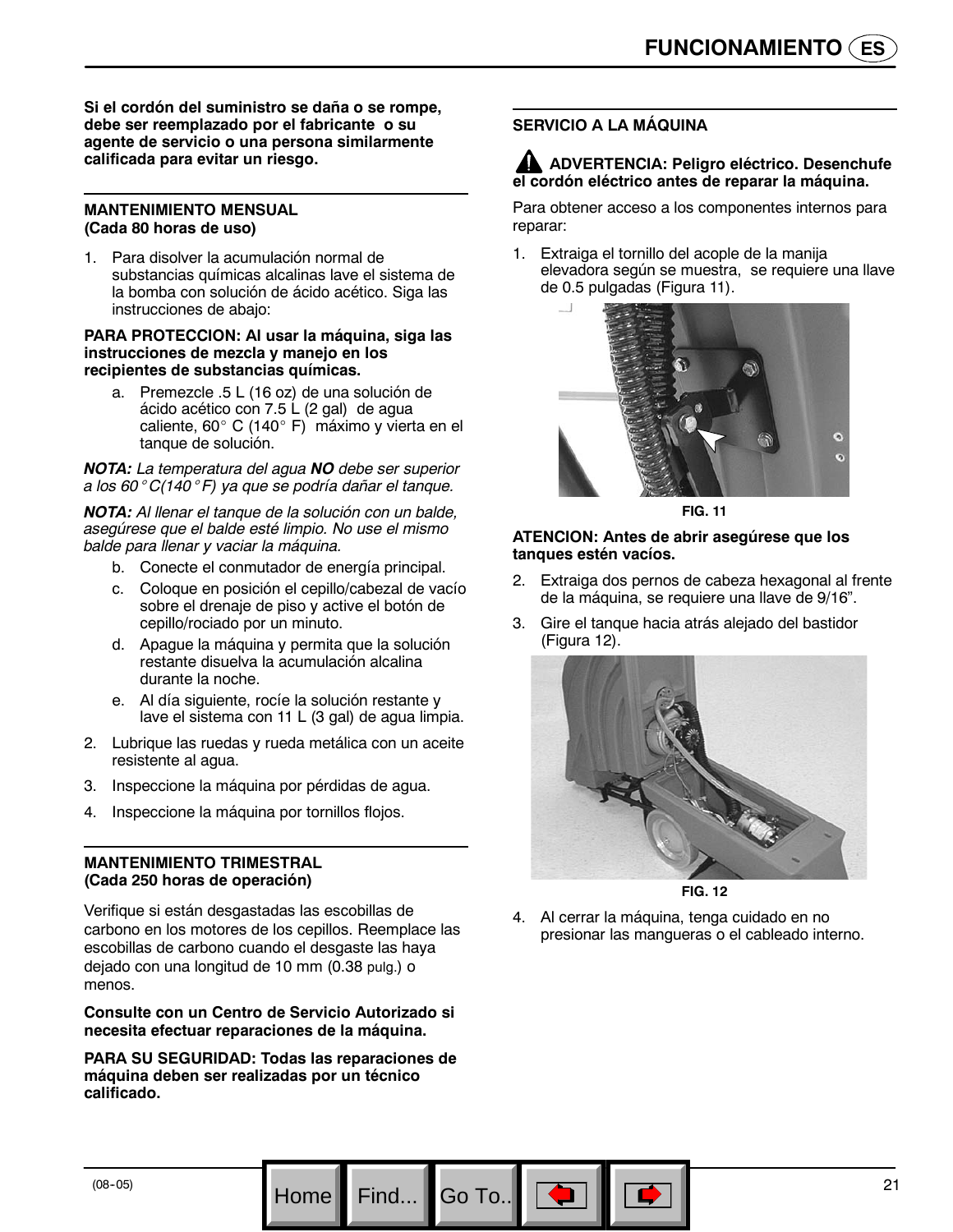# **ALMACENAMIENTO DE LA MÁQUINA**

- 1. Asegúrese de limpiar los tanques y drenar la máquina de todo el agua, antes de almacenar la misma.
- 2. Almacenar la máquina en un área seca en posición vertical con el cepillo/cabezal de aspiración elevado sobre el piso.
- 3. Extraiga la cúpula de recuperación para promover la circulación de aire.

**ATENCION: Si se almacena la máquina a temperaturas de congelación, asegúrese que la bomba y el sistema rociador de la máquina estén completamente drenados y secos. Los daños debidos a temperaturas de congelación no están cubiertos por la garantía.**

**ADVERTENCIA: Peligro choque eléctrico. No use al aire libre. No exponga a la lluvia. Almacén bajo techo.**

# **ARTICULOS RECOMENDADOS PARA MANTENER EN STOCK**

Consulte el manual de repuestos para saber qué repuestos conviene tener en stock. Los repuestos que debe tener en almacén se identifican fácilmente por la marca que precede a la descripción de las piezas. Consulte el siguiente ejemplo:

|    | 26 1017380 | (00000000- | ) . Hone, Drain, Assy, 1.5d X 29.5l, Blk, Flx |
|----|------------|------------|-----------------------------------------------|
| 27 | 1008639    | (00000000- | Drain Assy                                    |
| 28 | 1019563    | (00000000- | ) · Strap, Drain Cap                          |
| 29 | 1008637    | (00000000- | ) • O Ring, 1.48" Id, 1.76" Od                |

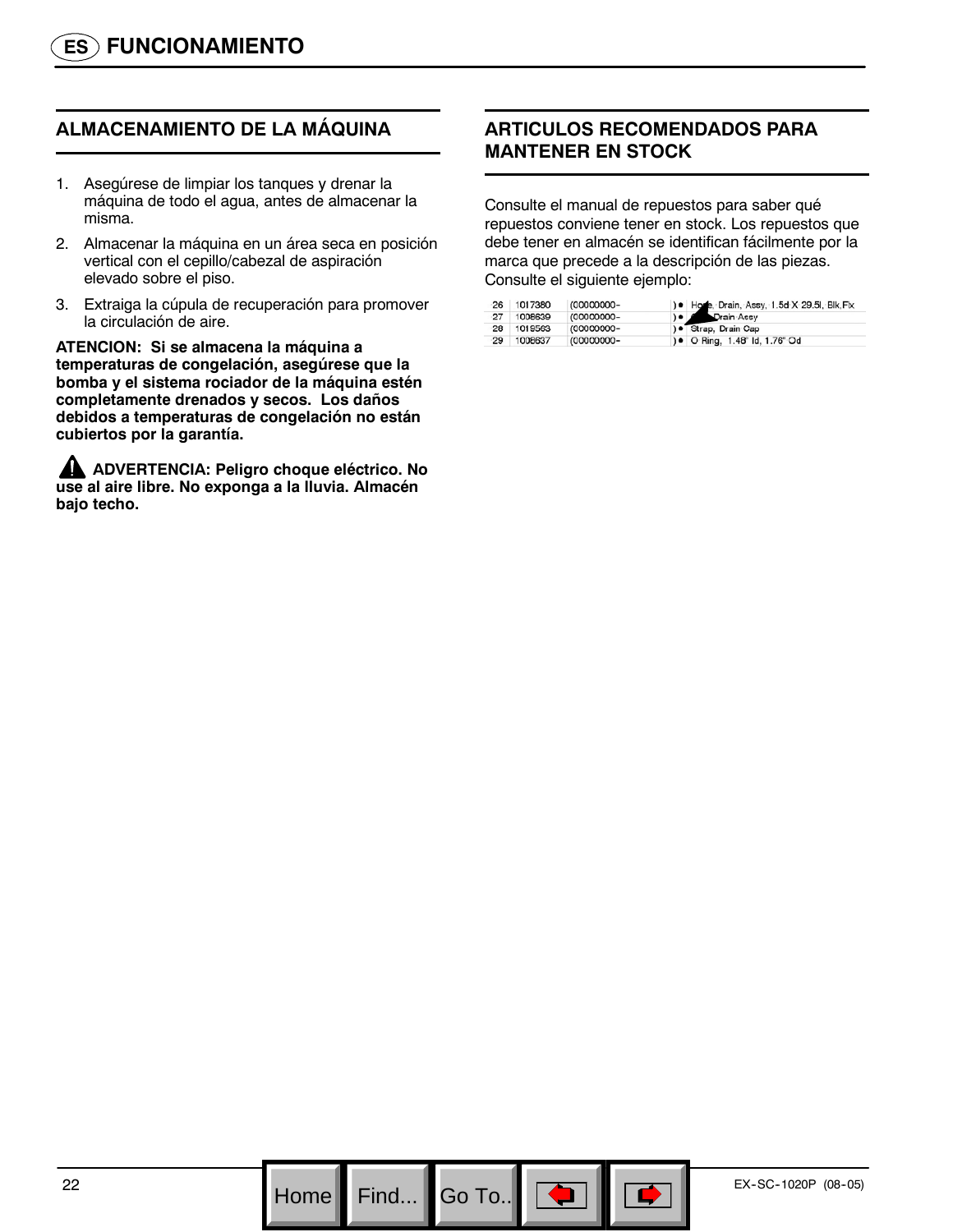# **LOCALIZACION DE FALLAS**

| <b>PROBLEMA</b>                      | <b>CAUSA</b>                                               | <b>SOLUCION</b>                                                                                                      |
|--------------------------------------|------------------------------------------------------------|----------------------------------------------------------------------------------------------------------------------|
| La máquina no funciona.              | Conmutador de energía principal o<br>cableado defectuoso.  | Consulte con el Centro de Servicio.                                                                                  |
|                                      | Interruptor de circuito de la máquina<br>activado.         | Regradúe el interruptor de circuito.                                                                                 |
|                                      | Cordón de energía defectuoso.                              | Consulte con el Centro de Servicio.                                                                                  |
|                                      | Interruptor de circuito del edificio<br>activado.          | Regradúe el interruptor.                                                                                             |
| La bomba de solución no<br>funciona. | Bomba recalentada.                                         | Determine la causa, espere 20<br>minutos para que la bomba se enfríe y<br>regradúe el interruptor.                   |
|                                      | Bomba de solución defectuosa.                              | Consulte con el Centro de Servicio.                                                                                  |
|                                      | Solenoide defectuoso.                                      | Consulte con el Centro de Servicio.                                                                                  |
|                                      | Conmutador de cepillo/rociador<br>defectuoso.              | Consulte con el Centro de Servicio.                                                                                  |
|                                      | Cableado flojo o roto.                                     | Consulte con el Centro de Servicio.                                                                                  |
| El motor de vacío no funciona.       | Recalentador térmico del motor de<br>vacío activado.       | Inspeccione el flujo de aire por<br>obstrucción y espere 20 minutos para<br>que el motor se enfríe.                  |
|                                      | Cableado flojo o roto.                                     | Consulte con el Centro de Servicio.                                                                                  |
|                                      | Conmutador de energía principal<br>defectuoso.             | Consulte con el Centro de Servicio.                                                                                  |
|                                      | Motor de vacío defectuoso.                                 | Consulte con el Centro de Servicio.                                                                                  |
|                                      | Escobillas de carbón desgastadas.                          | Reemplace las escobillas o llame para<br>el servicio.                                                                |
| El motor del cepillo no funciona.    | Interruptor de circuito del motor del<br>cepillo activado. | Extraiga la obstrucción del cepillo.<br>Regradúe el botón del interruptor del<br>circuito en la caja del conmutador. |
|                                      | Botón del cepillo/rociador no se ha<br>oprimido.           | Oprima el botón del cepillo/rociador.                                                                                |
|                                      | Motor del cepillo defectuoso.                              | Consulte con el Centro de Servicio.                                                                                  |
|                                      | Correa del cepillo floja o rota.                           | Consulte con el Centro de Servicio.                                                                                  |
|                                      | Conmutador o cableado defectuoso.                          | Consulte con el Centro de Servicio.                                                                                  |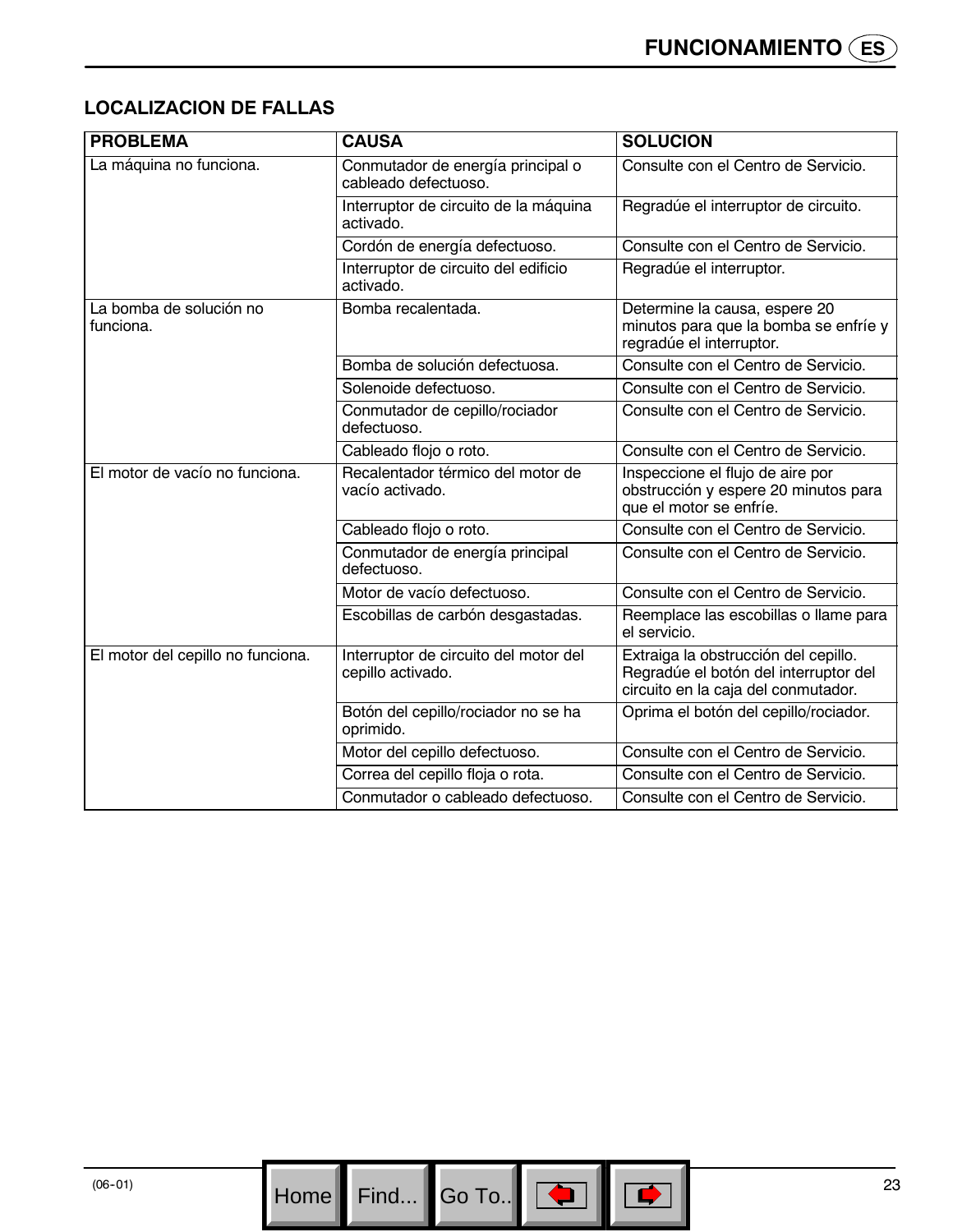# **LOCALIZACION DE FALLAS - CONTINUADO**

| Mala aspiración.              | Tapón de la manguera de drenaje<br>flojo.                         | Tape bien la manguera de drenaje.                                           |
|-------------------------------|-------------------------------------------------------------------|-----------------------------------------------------------------------------|
|                               | Tanque de recuperación lleno.                                     | Drene el tanque de recuperación.                                            |
|                               | Tamiz flotante de corte taponado.                                 | Extraiga la cúpula de recuperación y<br>limpie la pelusa del tamiz.         |
|                               | Pérdida de aire alrededor de la cúpula<br>de recuperación.        | Ajuste las perillas de la cúpula de<br>recuperación o reemplace las juntas. |
|                               | Conexiones de la manguera de vacío<br>flojas.                     | Asegure las conexiones.                                                     |
|                               | Manguera de vacío defectuosa.                                     | Reemplace la manguera.                                                      |
|                               | Bandas sujetadoras de la manguera<br>de vacío flojas.             | Asegure las bandas sujetadoras a la<br>manguera.                            |
|                               | Cabezal de vacío taponado.                                        | Desprenda los desechos del cabezal<br>de vacío.                             |
|                               | Empuja la máquina demasiado rápido.                               | Limpie a menos velocidad.                                                   |
| Rociado irregular o faltante. | Puntas de rociado sucias o<br>taponadas.                          | Limpie o reemplace las puntas.                                              |
|                               | Tamaño de la punta de rociado o<br>ángulo de rociado incorrectos. | Reemplazar con puntas apropiadas.                                           |
|                               | Puntas de rociado gastadas.                                       | Reemplace las puntas de rociado.                                            |
|                               | Tanque de solución bajo o vacío.                                  | Llene el tanque de solución.                                                |
|                               | Bomba de solución defectuosa.                                     | Consulte con el Centro de Servicio.                                         |
|                               | Filtro del tanque de solución<br>taponado.                        | Limpie el filtro.                                                           |

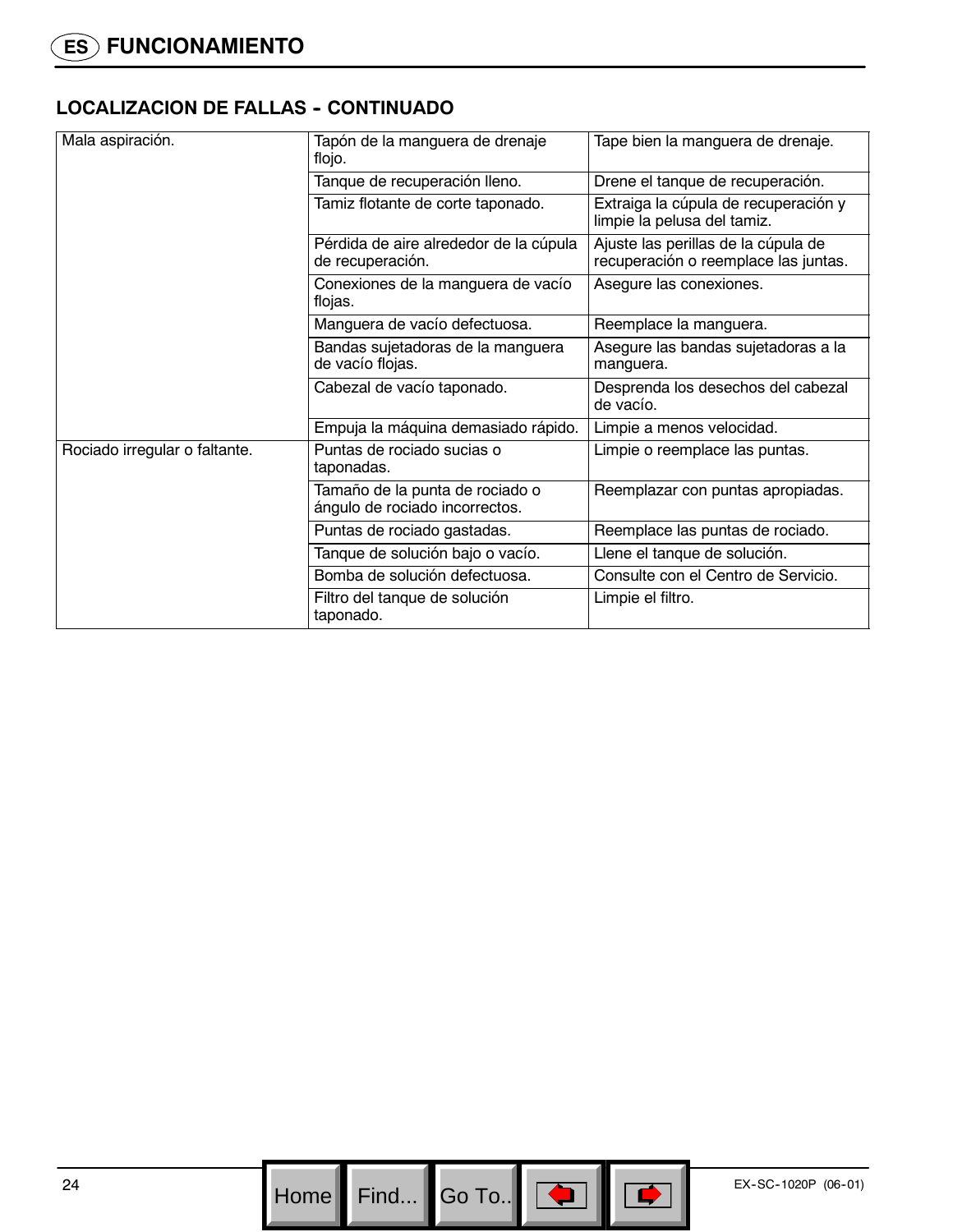# **ESPECIFICACIONES**

| <b>Modelo</b>                                                                                   | <b>EX-SC-1020P</b>                           |
|-------------------------------------------------------------------------------------------------|----------------------------------------------|
| LARGO                                                                                           | 1180 mm (46.5 pulg.)                         |
| <b>ANCHO</b>                                                                                    | 510 mm (20 pulg.)                            |
| <b>ALTO</b>                                                                                     | 940 mm (37 pulg.)                            |
| <b>PESO</b>                                                                                     | 54 Kg (120 lbs)                              |
| ANCHO DEL RECORRIDO DE LIMPIEZA                                                                 | 510 mm (20 pulg.)                            |
| CAPACIDAD DEL TANQUE DE SOLUCION                                                                | 38 ltr (10 gal)                              |
| CAPACIDAD DEL TANQUE DE RECUPERACION                                                            | 55 ltr (14.5 gal)                            |
| <b>BOMBAS DE SOLUCION</b>                                                                       | 120V, 6.9 barias/100 psi, 1 amperio          |
|                                                                                                 | 240V, .16 barias (100psi), .16hp, .5A, .12kV |
| <b>BOQUILLAS ROCIADORAS</b>                                                                     | 5-80015 Quickjet                             |
| <b>MOTOR DE VACIO</b>                                                                           | 120V, 3-etapas, 1.8 hp, 13 amp, 1560 vatios  |
|                                                                                                 | 240V, 1.8 hp, 5.8A, 1.4kV, 2 etapas          |
| ELEVADOR SELLADO DE AGUA                                                                        | 3.5 m (137 pulg.)                            |
| <b>MOTOR DEL CEPILLO</b>                                                                        | 120V, .1 hp, 1800 rpm, .75 A, 90 Vatios      |
|                                                                                                 | 240V, .16 hp, .5A, .12kV, 2100rpm            |
| LARGO DEL CORDON DE ENERGIA                                                                     | 120V - 23 m (75 ft)                          |
|                                                                                                 | 240V - 12 m (40 ft)                          |
| <b>CONSUMO TOTAL DE ENERGIA</b>                                                                 | 120V. 14.2 A. 1710 Vatios                    |
|                                                                                                 | 240V, 6.5A, 1.64kV                           |
| CLASIFICACION NOMINAL DE DECIBELES AL OIDO DEL OPERADOR,<br><b>BAJO TECHO SOBRE LA ALFOMBRA</b> | 80dB(A)                                      |

# **DIMENSIONES DE LA MÁQUINA**

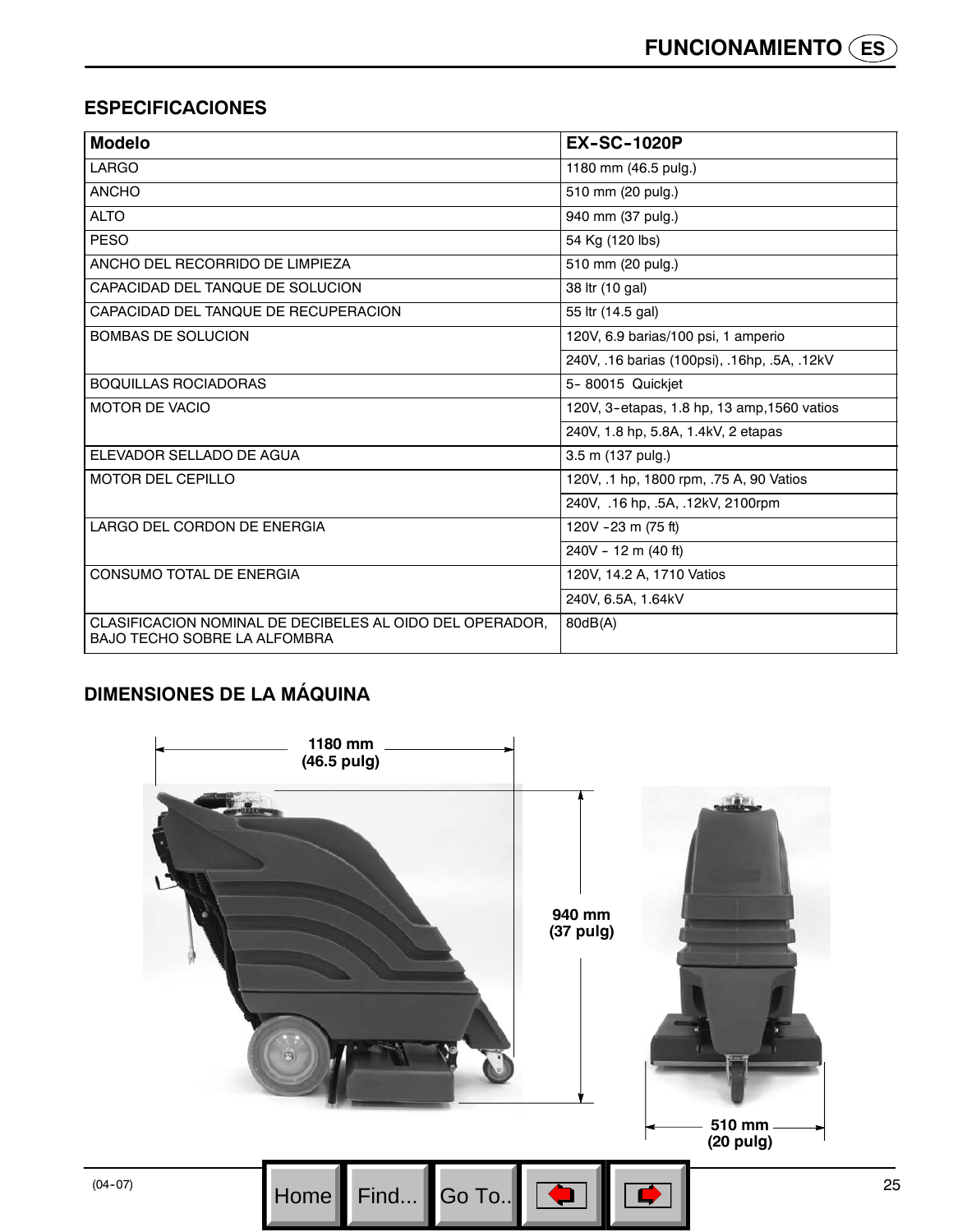# **FR FONCTIONNEMENT**

Ce manuel accompagne chaque nouveau modèle. Il contient les instructions de fonctionnement et d'entretien nécessaires.

#### **Lisez complètement ce manuel et familiarisez--vous avec la machine avant de l'utiliser ou de l'entretenir.**

Cette machine vous fournira d'excellents services. Toutefois, vous obtiendrez les meilleurs résultats pour un prix de revient minimum si:

- La machine est manipulée avec un certain soin.
- La machine fait l'objet d'un entretien régulier conformément aux instructions d'entretien de ce manuel.
- L'entretien de la machine est effectué avec des pièces fournies par le fabricant ou des pièces équivalentes.

Les pièces et fournitures peuvent être commandées en ligne, par téléphone, fax, ou par courrier.

### **DÉBALLAGE DE LA MACHINE:** Vérifiez

soigneusement si le carton ne présente pas de dommages. Signalez immédiatement tout dommage au transporteur.



#### **PROTECTION DE L'ENVIRONNEMENT**

Veuillez éliminer les matériaux d'emballage et les composants usagés de l'appareil de manière à protéger l'environnement, conformément aux règlements locaux concernant l'élimination des déchets.

N'oubliez pas de toujours recycler.

#### **Tennant Company**

PO Box 1452 Minneapolis, MN 55440 USA Phone: (800) 553-8033 or (763) 513-2850

www.tennantco.com www.nobles.com

Les spécifications et pièces sont susceptibles de modification sans préavis.

Copyright © 2010 TENNANT Company. Tous droits réservés.

# **DONNÉES DE LA MACHINE**

A remplir au moment de l'installation à titre de référence.

Nº du modèle --

Nº de série -

Options de la machine -

Agent commercial - \_\_\_

N<sup>o</sup> de tél. de l'agent commercial -

Numéro de client --

Date d'installation -

# **TABLE DES MATIÈRES**

| MESURES DE SÉCURITÉ<br>INSTRUCTIONS DE MISE À LA TERRE ...                                                                                                        | 27<br>28                   |
|-------------------------------------------------------------------------------------------------------------------------------------------------------------------|----------------------------|
| ÉTIQUETTES DE MISE EN GARDE                                                                                                                                       | 28                         |
| COMPOSANTS DE LA MACHINE                                                                                                                                          | 29                         |
| MISE EN SERVICE DE LA MACHINE                                                                                                                                     | 30                         |
| FONCTIONNEMENT DE L'APPAREIL<br>OPÉRATIONS PRÉLIMINAIRES<br>NETTOYAGE DES MOQUETTES<br>PENDANT LE FONCTIONNEMENT<br>FONCTIONNEMENT DES ACCESSOIRES<br>(EN OPTION) | 30<br>30<br>31<br>31<br>31 |
| <b>RÉGLAGE DE LA HAUTEUR DE BROSSE </b>                                                                                                                           | 32                         |
| <b>VIDANGE DES RÉSERVOIRS</b><br>VIDANGE DU RÉSERVOIR DE                                                                                                          | 32                         |
| RÉCUPÉRATION<br><b>VIDANGE DE LA SOLUTION NETTOYANTE</b><br>RESTANTE                                                                                              | 32<br>33                   |
| $ENTRETIEN DE LA MACHINE$                                                                                                                                         | 33                         |
| ENTRETIEN QUOTIDIEN                                                                                                                                               | 33                         |
| ENTRETIEN HEBDOMADAIRE                                                                                                                                            | 34                         |
| ENTRETIEN MENSUEL                                                                                                                                                 | 34                         |
| ENTRETIEN TRIMESTRIEL<br>$ENTRETIEN DE LA MACHINE:$                                                                                                               | 34<br>34                   |
| ENTREPOSAGE DE LA MACHINE                                                                                                                                         | 35                         |
| <b>ARTICLES DE STOCK RECOMMANDÉS </b>                                                                                                                             | 35                         |
|                                                                                                                                                                   |                            |
| DÉPISTAGE DES PANNES                                                                                                                                              | 35                         |
| DONNÉES TECHNIQUES                                                                                                                                                | 37                         |
| DIMENSIONS DE LA MACHINE                                                                                                                                          | 37                         |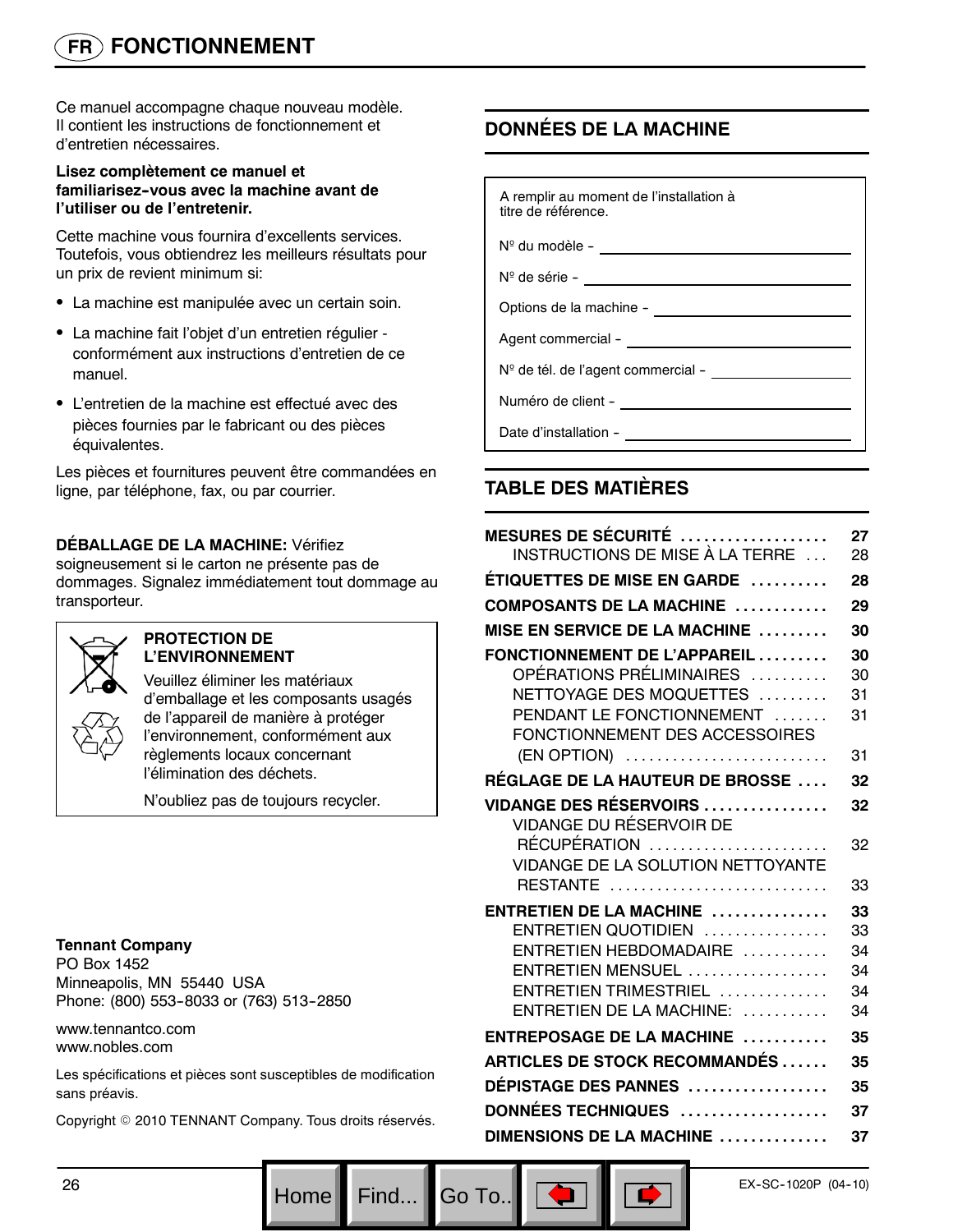# **MESURES DE SÉCURITÉ**

**Cette machine est conçue pour un usage commercial. Elle est destinée exclusivement au nettoyage des moquettes et tissus d'ameublement dans un environnement intérieur et ne convient pas à un quelconque autre usage. Utilisez uniquement des accessoires et des produits nettoyants pour moquettes disponibles dans le commerce, prévus pour l'utilisation de la machine.**

#### **Tous les opérateurs sont tenus de lire et comprendre les consignes de sécurité suivantes et de se familiariser avec celles--ci.**

Le symbole de mise en garde suivant et l'en-tête « POUR VOTRE SECURITE » sont utilisés tout au long de ce manuel comme indiqué dans leur description :

**A MISE EN GARDE : identifie la présence de dangers ou les opérations dangereuses susceptibles de blesser grièvement ou de provoquer la mort.**

**POUR VOTRE SECURITÉ : identifie les instructions qui doivent être suivies afin de garantir la sécurité lors de l'utilisation de l'équipement.**

**Le fait de ne pas respecter ces avertissements peut entraîner des blessures, un choc électrique, un incendie ou une explosion.**

**MISE EN GARDE : danger d'incendie ou d'explosion :**

**N'utilisez jamais de liquides inflammables ou n'utilisez pas la machine dans ou près de liquides ou vapeurs inflammables ou de poussières combustibles.**

*Cette machine n'est pas équipée de moteurs protégés contre les explosions. Les moteurs électriques émettent des étincelles au moment du démarrage et pendant leur fonctionnement, ce qui peut entraîner un incendie instantané ou une explosion si la machine est utilisée dans une zone où des vapeurs/liquides inflammables ou des poussières combustibles, sont présents.*

Ne ramassez pas de matériaux inflammables ou **de métaux réactifs.**

**AL MISE EN GARDE : danger électrique. N'utilisez pas la machine avec un cordon d'alimentation endommagé. Ne modifiez pas la prise. Débranchez le cordon d'alimentation avant d'entretenir la machine.**

**Si le cordon d'alimentation est endommagé ou rompu, il doit être remplacé par le fabricant ou son**

**agent de maintenance ou toute autre personne qualifiée, afin d'éviter tout danger.**

**AL MISE EN GARDE : brosse en rotation. Eloignez vos mains. Coupez le contact avant de travailler sur la machine.**

**MISE EN GARDE: Risque d'électrocution. Ne pas utiliser à l'extérieur. N'exposez pas à la pluie. Entreposez à l'intérieur.**

Les signaux d'information ci-après indiquent les **situations potentiellement dangereuses pour l'opérateur ou l'équipement :**

#### **POUR VOTRE SECURITÉ :**

- **1. N'utilisez pas la machine :**
	- avec des liquides inflammables ou près de **vapeurs inflammables, afin d'éviter le risque d'explosion ou d'incendie instantané.**
	- Si vous n'y êtes pas formé et autorisé.
	- Avant d'avoir lu et compris le manuel **opérateur.**
	- Si le cordon n'est pas correctement relié à **la terre.**
	- Avec des cordons ou prises endommagés.
	- Si elle n'est pas en bon état de marche.
	- $\mathbf{\dot{A}}$  l'extérieur.
	- **Dans l'eau stagnante.**
	- Avec des rallonges de cordons **supplémentaires. Utilisez uniquement les rallonges de cordons équipées avec la machine ; celles--ci possèdent la capacité adéquate et sont reliées à la terre.**
- **2. Avant d'utiliser la machine :**
	- Assurez-vous que tous les dispositifs de **sécurité se trouvent à leur place et fonctionnent correctement.**
	- **Placez les signes SOL HUMIDE si nécessaire.**
- **3. Lors de l'utilisation de la machine :**
	- Ne roulez pas sur le cordon avec l'appareil.
	- Ne tirez pas la machine par la prise ou le **cordon.**
	- Ne tirez pas le cordon près des bords ou **des coins vifs.**
	- **-- Ne débranchez pas l'appareil en tirant sur le cordon.**
	- $N'$ étirez pas le cordon.

Go To.

- Ne manipulez pas la prise avec des mains **mouillées.**
- **Éloignez le cordon des surfaces chaudes.**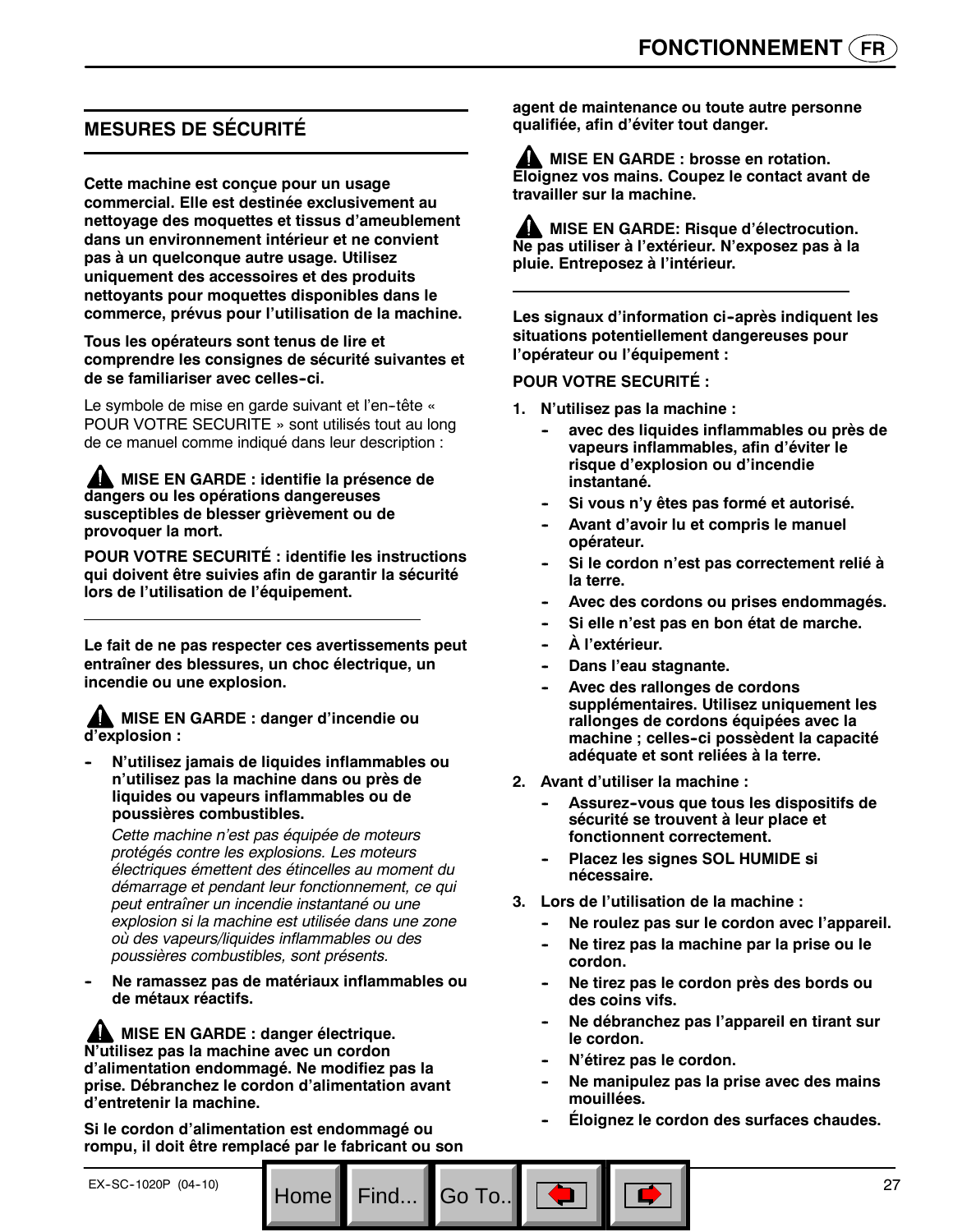- **Signalez immédiatement tout dommage occasionné à la machine ou tout mauvais fonctionnement.**
- Suivez les instructions de mélange et de **manipulation indiquées sur les conteneurs chimiques.**
- Empêchez les enfants de jouer à proximité **de la machine.**
- **4. Avant de quitter ou d'entretenir la machine :**
	- Coupez le contact de la machine.
	- Débranchez le cordon de la prise murale.
- **5. Lors de l'entretien de la machine :**
	- Débranchez le cordon de la prise murale.
	- **Évitez les pièces mobiles. Ne portez pas de veste ou de chemise large ou de manches amples.**
	- Utilisez des pièces de rechanges fournies **ou agréées par le fabricant.**
	- **Toutes les réparations doivent être effectuées uniquement par un technicien qualifié.**
	- **-- Ne modifiez pas le design d'origine de la machine.**
- **6. Lors du transport de la machine :**
	- **Demandez de l'aide pour soulever la machine.**
	- Débranchez le cordon de la prise murale.

**Utilisez des sangles pour arrimer la machine sur le camion ou la remorque.**

#### **INSTRUCTIONS DE MISE À LA TERRE**

**La machine doit être mise à la terre. En cas de dysfonctionnement ou de panne, la mise à la terre offre une voie de moindre résistance au courant électrique, afin de réduire le risque de décharge électrique. Cette machine est équipée d'un cordon muni d'un conducteur de terre principale et d'une fiche avec mise à la terre. La fiche doit être branchée sur une prise appropriée montée correctement, conformément aux réglementations et codes en vigueur au niveau local. Ne supprimez pas la fiche de mise à la terre ; si celle--ci manque, remplacez la prise avant d'utiliser la machine.**



# **ÉTIQUETTES DE MISE EN GARDE**

L'étiquette de mise en garde apparaît sur la machine à l'emplacement indiqué. Remplacez l'étiquette lorsqu'elle est endommagées ou qu'elle devient illisible.



Go To.

**ÉTIQUETTE MISE EN GARDE –** Située au dos du panneau de commande.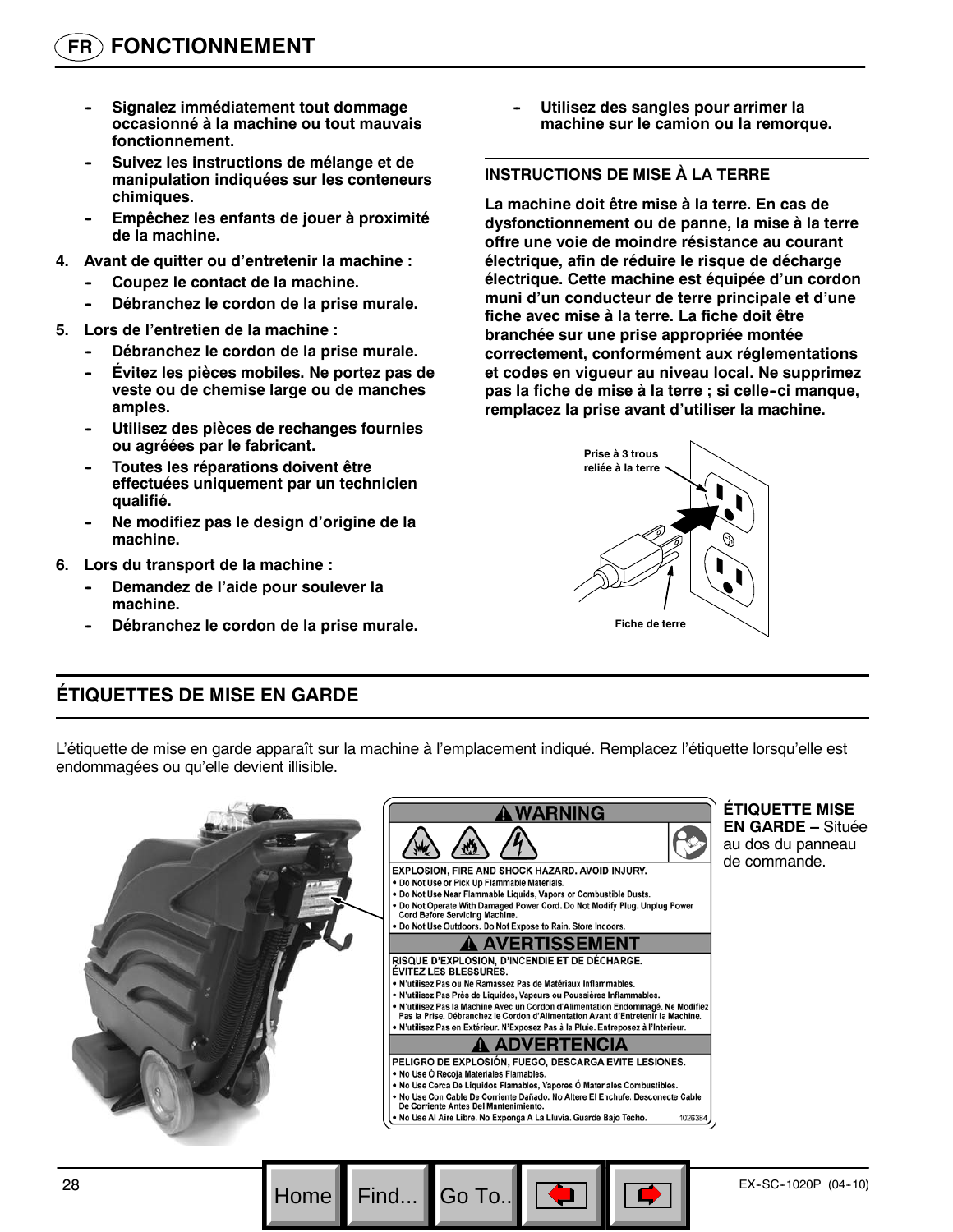# **COMPOSANTS DE LA MACHINE**



Go To.. $\|$ 

- 1. Couvercle du réservoir de récupération
- 2. Couvercle du réservoir de solution
- 3. Barre de diffusion
- 4. Roulettes de montée d'escalier 254 mm
- 5. Rallonge de cordon d'alimentation (modèle 120 V)
- 6. Tuyau de purge
- 7. Raccord rapide du tuyau de solution de l'accessoire
- 8. Commutateur principal
- 9. Commutateur de brosse/pulvérisateur
- 10. Tuyau de vidange du réservoir de récupération
- 11. Coupe-circuit (sous le boîtier de manœuvre)
- 12. Crochet de stockage du câble d'alimentation
- 13. Levier de soulèvement de la tête de brosse/d'extracteur
- 14. Toron de raccordement d'alimentation (modèle 120 V)
- 15. Tête d'extracteur
- 16. Logement de brosse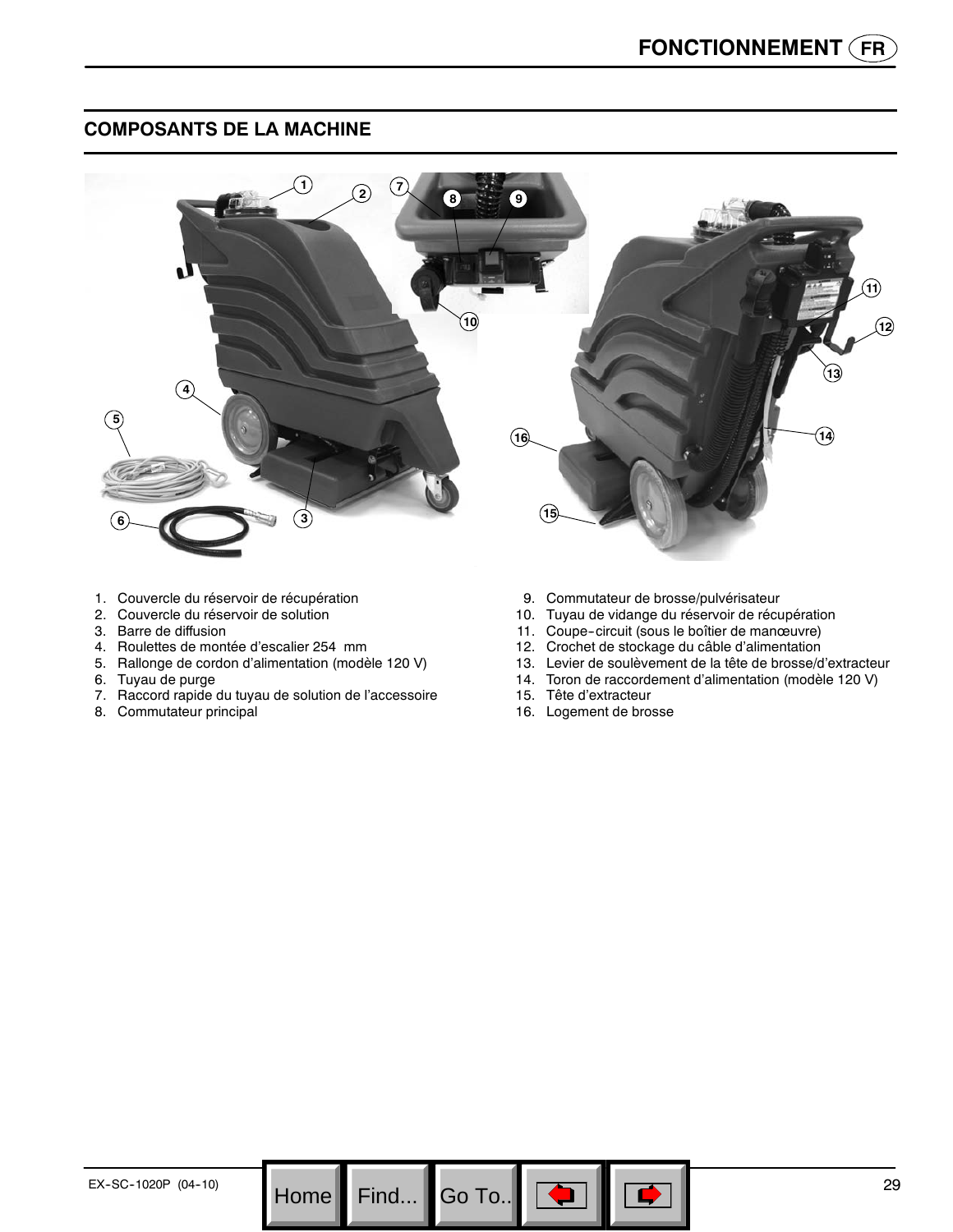# **MISE EN SERVICE DE LA MACHINE**

- 1. Vérifiez soigneusement si le carton ne présente pas de dommages. Signalez immédiatement tout dommage au transporteur. La machine est expédiée montée et prête à l'emploi.
- 2. Retirez le couvercle du réservoir de solution et remplissez le réservoir de 38 litres d'eau chaude, à une température maximale de 60°C (Figure 1).

*REMARQUE : La température de l'eau ne doit pas excéder 60*\_*C, afin d'éviter tout endommagement du réservoir.*

*REMARQUE : lorsque vous remplissez le réservoir de solution avec un seau, assurez--vous que le seau est propre. N'utilisez pas le même seau pour remplir et pour vider la machine.*



**FIG. 1**

#### **MISE EN GARDE : danger d'incendie ou d'explosion. N'utilisez jamais de liquides inflammables.**

3. Ajoutez une solution de nettoyage recommandée. Suivez les instructions de dosage figurant sur le flacon.

**POUR VOTRE SECURITÉ : lorsque vous utilisez la machine, suivez les instructions de mélange et de manipulation indiquées sur les conteneurs chimiques.**

#### **ATTENTION : Si vous utilisez des nettoyants chimiques en poudre, mélangez avant d'ajouter les produits.**

*REMARQUE : Si vous le souhaitez, utilisez de l'eau chaude uniquement : vous obtiendrez un excellent résultat.*

- 4. Remettez le couvercle fermement après le remplissage.
- 5. Branchez la rallonge de cordon sur la machine (modèle 120 V).

6. Branchez le cordon d'alimentation dans une prise murale munie d'une broche de terre (Figure 2).



**FIG. 2**

**POUR VOTRE SECURITÉ : N'utilisez la machine que si le cordon est correctement relié à la terre.**

**POUR VOTRE SECURITÉ : N'utilisez pas la machine avec des rallonges de câbles supplémentaires. Utilisez uniquement les rallonges de cordons équipées avec la machine ; celles--ci possèdent la capacité adéquate et sont reliées à la terre.**

# **FONCTIONNEMENT DE L'APPAREIL**

**POUR VOTRE SECURITÉ : n'utilisez pas la machine avant d'avoir lu et compris le manuel opérateur.**

**MISE EN GARDE : danger d'incendie ou d'explosion. N'utilisez jamais de liquides inflammables ou n'utilisez pas la machine dans ou près de liquides ou vapeurs inflammables ou de poussières combustibles.**

#### **OPÉRATIONS PRÉLIMINAIRES**

Go To.

- 1. Aspirez la moquette pour enlever les particules et les autres détritus.
- 2. Vérifiez si le cordon d'alimentation n'est pas endommagé.

**AL MISE EN GARDE : danger électrique. N'utilisez pas la machine avec un cordon d'alimentation endommagé. Ne modifiez pas la prise. Débranchez le cordon d'alimentation avant d'entretenir la machine.**

**Si le cordon d'alimentation est endommagé ou rompu, il doit être remplacé par le fabricant ou son agent de maintenance ou toute autre personne qualifiée, afin d'éviter tout danger.**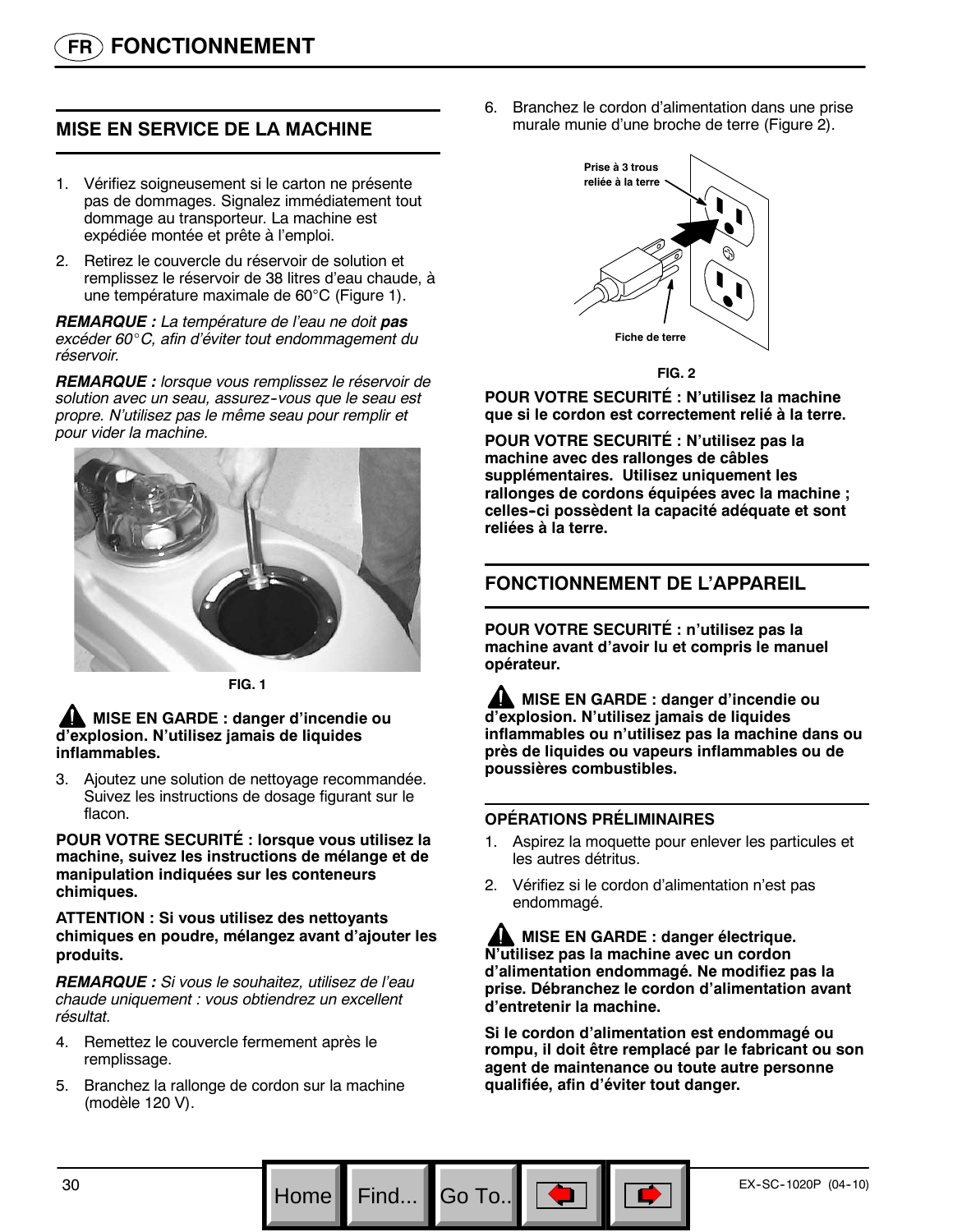#### **NETTOYAGE DES MOQUETTES**

- 1. Activez le commutateur principal.
- 2. Abaissez le levier de soulèvement de la tête de brossage/d'extracteur (Figure 3).



**FIG. 3**

3. Pour commencer le nettoyage, maintenez enfoncé le commutateur de brosse/pulvérisateur et poussez la machine vers l'avant à une allure de 23 m par minute. Pour les zones particulièrement sales, poussez la machine plus lentement (Figure 4).



**FIG. 4**

#### **MISE EN GARDE : danger d'incendie ou d'explosion. Ne ramassez pas de matériaux inflammables ou de métaux réactifs.**

- 4. Relâchez le bouton à la fin du couloir et continuez à poussez la machine vers l'avant afin de ramasser l'excédent de solution.
- 5. Après le nettoyage, effectuez la procédure d'entretien quotidien de la machine.

*REMARQUE : Laissez sécher la moquette pendant une heure maximum. Utilisez des systèmes de soufflerie pour réduire le temps de séchage.*

#### **PENDANT LE FONCTIONNEMENT**

- 1. Si nécessaire, ajustez la hauteur de la brosse pour l'adapter au type de moquette (voir RÉGLAGE DE LA HAUTEUR DE BROSSE).
- 2. Faites chevaucher de 51 mm chaque couloir de nettoyage.
- 3. Restez à l'écart de la prise murale et du cordon d'alimentation pour éviter d'endommager le cordon d'alimentation.
- 4. Lorsque vous faites tourner la machine, relâchez le commutateur de brosse/pulvérisateur, poussez la poignée vers le bas et faites pivoter la machine sur les roues arrière.
- 5. Vérifiez si une quantité importante de mousse ne s'est pas formée dans le réservoir de récupération. Utilisez un désémulsifiant recommandé pour prévenir tout dommage du moteur.

#### **ATTENTION : La mousse n'active pas le filtre d'arrêt à flotteur. Les dommages du moteur de l'extracteur occasionnés par de la mousse ou de l'eau ne sont pas couverts par la garantie.**

- 6. Lorsque le filtre d'arrêt à flotteur est activé, le ramassage de l'eau s'arrête. À ce moment, videz le réservoir de récupération et remplissez le réservoir de solution (Voir VIDANGE DES RÉSERVOIRS).
- 7. Si la brosse ou le moteur d'extraction s'arrêtent, il se peut que le coupe-circuit ait été déclenché. Coupez l'alimentation de la machine, débranchez le cordon d'alimentation et vérifiez la présence d'obstructions. Laissez refroidir le moteur et réenclenchez manuellement le bouton du coupe-circuit, situé sur le boîtier de manœuvre.
- 8. Soulevez la tête de brossage/extraction lorsque vous transportez la machine vers une zone de vidange.

#### **FONCTIONNEMENT DES ACCESSOIRES (EN OPTION)**

- 1. Débranchez le tuyau d'aspiration du couvercle du réservoir de récupération et branchez le tuyau d'aspiration de l'instrument à la place (Figure 5).
- 2. Branchez le tuyau de solution de l'instrument au raccord rapide qui se trouve à l'avant de la poignée (Figure 5).



**FIG. 5**

- 3. Fixez l'instrument de votre choix aux tuyaux.
- 4. Activez le commutateur principal.
- 5. Commencez à utiliser l'accessoire (Figure 6).

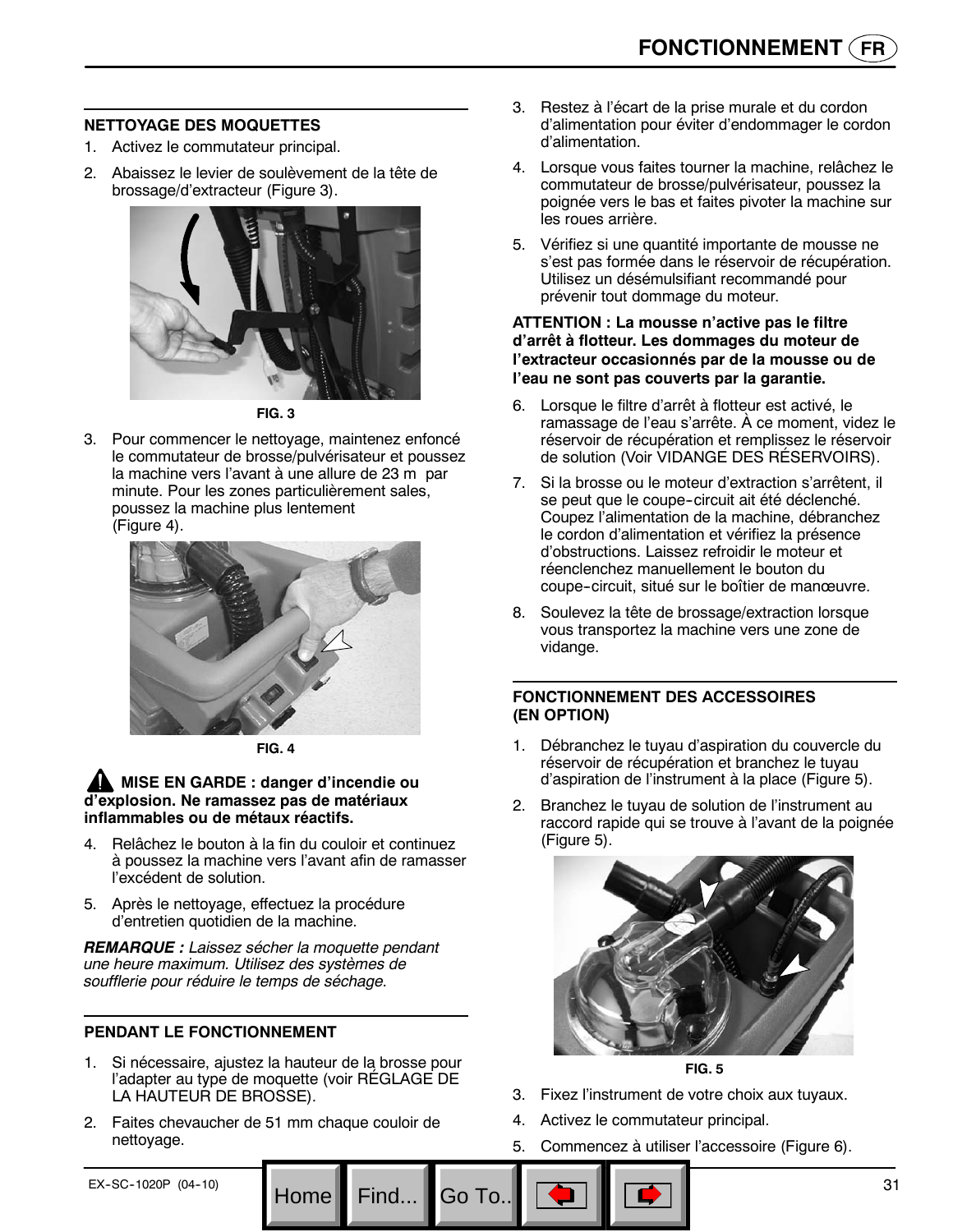

**FIG. 6**

#### **MISE EN GARDE : danger d'incendie ou d'explosion. Ne ramassez pas de matériaux inflammables ou de métaux réactifs.**

*REMARQUE : Lorsque vous nettoyez des tissus d'ameublement, vérifiez toujours les instructions de nettoyage du fabricant cousues dans le meuble.*

6. Après avoir utilisé l'instrument accessoire, réduisez la pression d'eau dans l'instrument, avant de débrancher le tuyau. Appuyez sur le déclencheur pendant cinq secondes après avoir coupé l'alimentation.

# **RÉGLAGE DE LA HAUTEUR DE BROSSE**

1. Coupez l'alimentation de la machine et débranchez le cordon d'alimentation de la prise murale.

**ANISE EN GARDE : brosse en rotation. Eloignez vos mains. Coupez le contact avant de travailler sur la machine.**

**MISE EN GARDE : danger électrique. Débranchez le cordon d'alimentation avant de quitter ou d'entretenir la machine.**

2. Pour régler la hauteur de brosse, utilisez un tournevis standard et tournez le levier de réglage de la hauteur de brosse par paliers de 1/4 de tour, sur l'une des 4 positions (Figure 7).



**FIG. 7**

# **VIDANGE DES RÉSERVOIRS**

#### **AL MISE EN GARDE : danger électrique. Débranchez le cordon d'alimentation avant de quitter ou d'entretenir la machine.**

*REMARQUE : Utilisez toujours des seaux différents pour vider et remplir la machine.*

# **VIDANGE DU RÉSERVOIR DE RÉCUPÉRATION**

- 1. Désactivez le commutateur d'alimentation et débranchez le cordon d'alimentation. Soulevez la poignée de levage de la tête de brossage lorsque vous transportez la machine vers une zone de vidange.
- 2. Retirez le bouchon du tuyau de drainage du réservoir de récupération en le tournant dans le sens contraire des aiguilles d'une montre et videz le réservoir (Figure 8).





3. Après la vidange, revissez fermement le bouchon du tuyau de vidange.

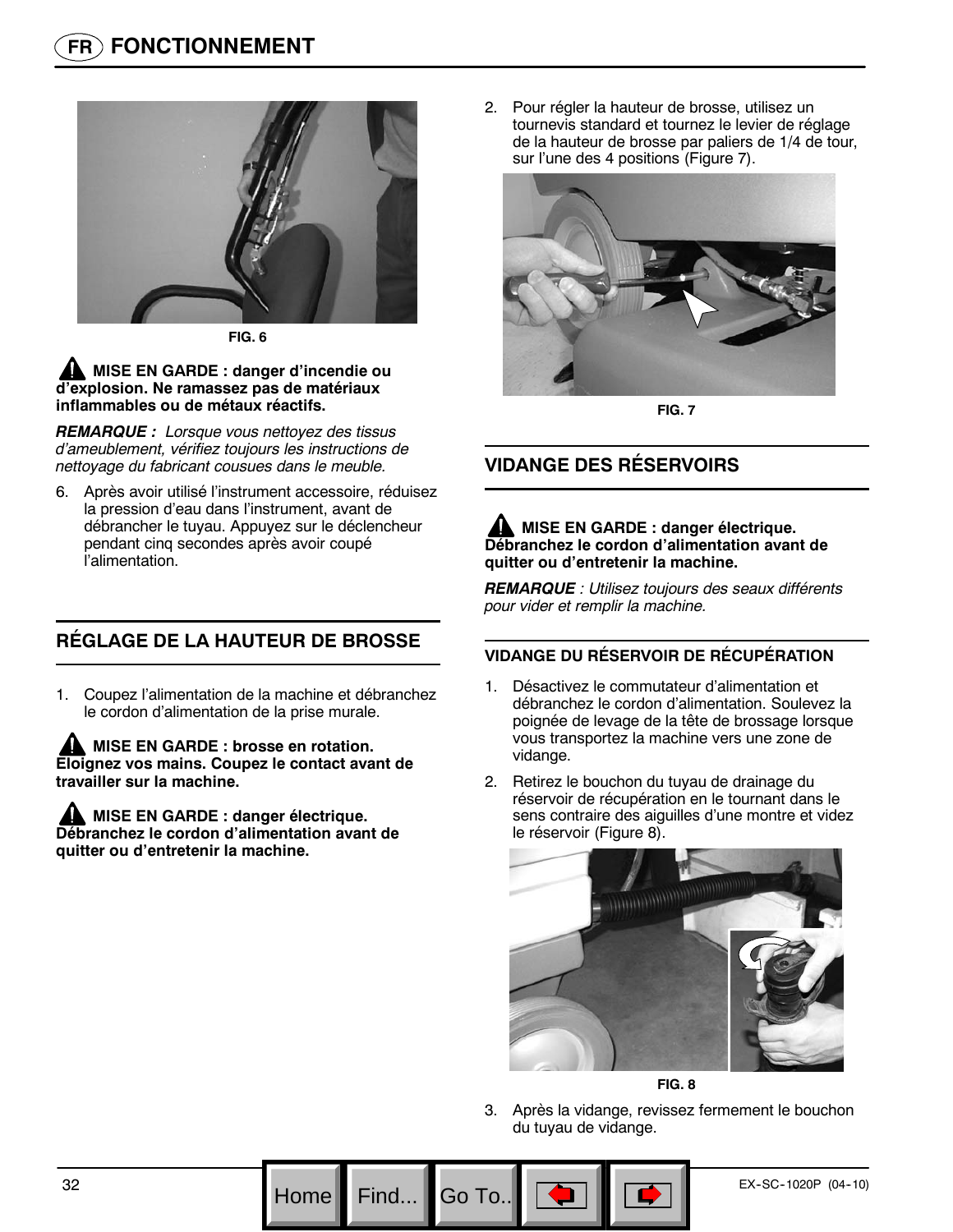#### **VIDANGE DE LA SOLUTION NETTOYANTE RESTANTE**

1. Branchez le raccord rapide de la machine, le tuyau de purge de 1 m fourni avec la machine (Figure 9).



**FIG. 9**

- 2. Dirigez le tuyau dans un seau ou un siphon de sol.
- 3. Activez le commutateur principal.

*REMARQUE : Vous pouvez également utiliser le tuyau de purge pour rincer le réservoir de récupération lorsqu'il y a un restant d'eau.*

# **ENTRETIEN DE LA MACHINE**

Pour maintenir la machine en bonne condition de fonctionnement, suivez simplement les procédures d'entretien quotidiennes, hebdomadaires et mensuelles de la machine.

**MISE EN GARDE : danger électrique. Débranchez le cordon d'alimentation avant de quitter ou d'entretenir la machine.**

**Contactez un service de réparation agréé pour les réparations de la machine.**

**POUR VOTRE SECURITÉ : Lors du dépannage de la machine, toutes les réparations doivent être effectuées uniquement par un technicien qualifié.**

Find...

#### **ENTRETIEN QUOTIDIEN (Après chaque utilisation)**

- 1. Rincez le réservoir de récupération et le couvercle du réservoir de récupération après l'emploi.
- 2. Retirez et nettoyez le filtre d'arrêt à flotteur. Le filtre est situé dans le réservoir de récupération (Figure 10).



**FIG. 10**

- 3. Aspirez le reste de solution dans le réservoir de solution, à l'aide du tuyau de purge de 1 m.
- 4. Retirez et rincez le filtre du réservoir de solution.
- 5. Retirez toute fibre de moquette et tout débris coincé dans la brosse.
- 6. Retirez tout débris coincé dans la tête d'extraction.
- 7. Vérifiez si le câble d'alimentation n'est pas endommagé et remplacez-le si nécessaire. Enroulez soigneusement le cordon après chaque utilisation.

**Si le cordon d'alimentation est endommagé ou rompu, il doit être remplacé par le fabricant ou son agent de maintenance ou toute autre personne qualifiée, afin d'éviter tout danger.**

8. Nettoyez la machine avec un produit non-abrasif et non-solvant.

**POUR VOTRE SECURITÉ : lorsque vous nettoyez la machine, n'utilisez pas de jet de pression sur la machine. Un dysfonctionnement électrique risque de se produire.**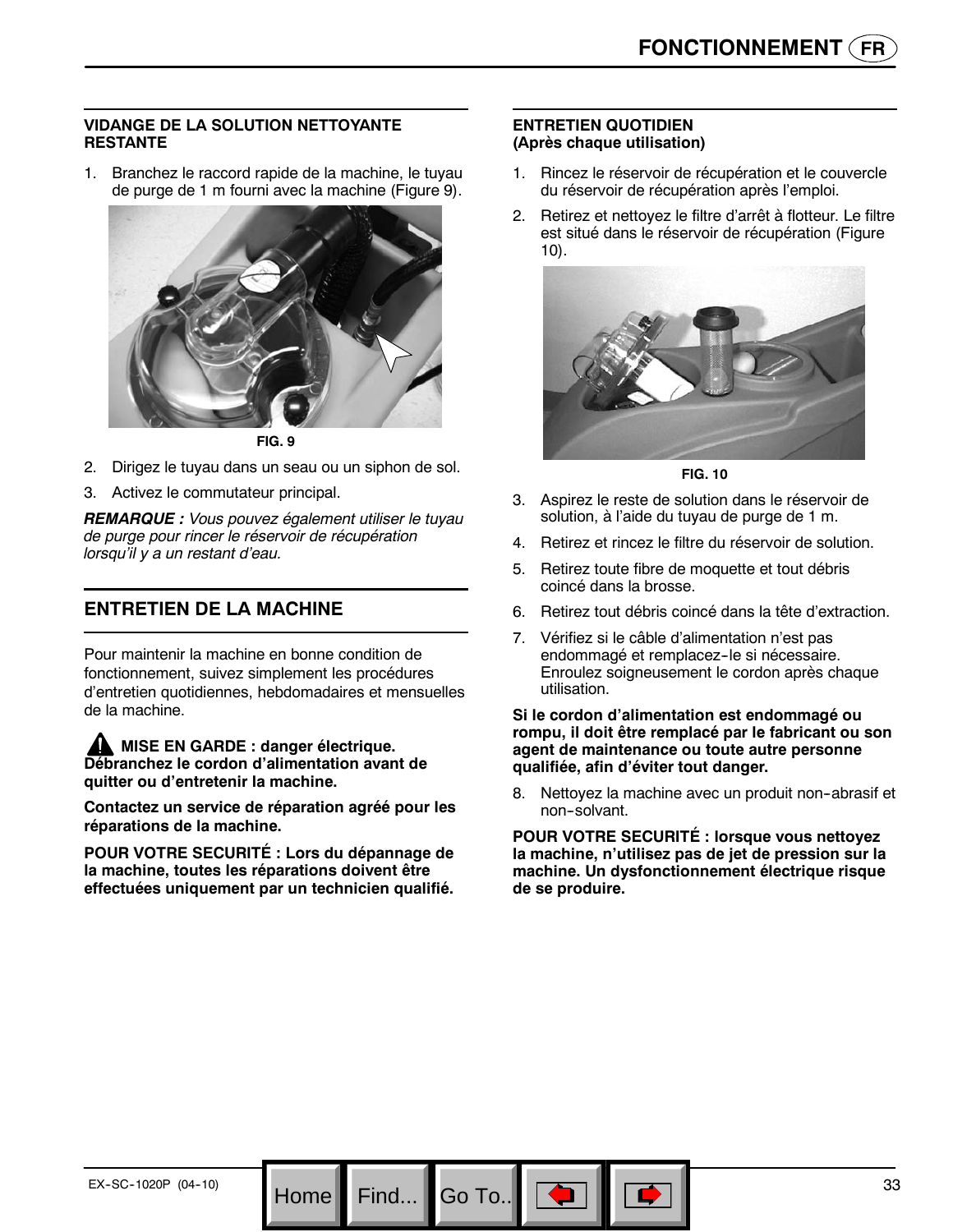#### **ENTRETIEN HEBDOMADAIRE (Toutes les 20 heures de service)**

- 1. Vérifiez si le tuyau d'aspiration n'est pas endommagé ou détaché.
- 2. Vérifiez si le système de diffusion n'est pas obstrué. S'il est obstrué, enlevez les gicleurs et faites--les tremper dans une solution d'acide acétique pendant six heures maximum. N'utilisez pas d'objet pointu pour enlever les gicleurs pour éviter tout dommage.

#### **POUR VOTRE SECURITÉ : lorsque vous utilisez la machine, suivez les instructions de mélange et de manipulation indiquées sur les conteneurs chimiques.**

3. Vérifiez si le cordon d'alimentation et la poignée du cordon ne sont pas endommagés. Remplacez-les immédiatement en cas de dommage.

**Si le cordon d'alimentation est endommagé ou rompu, il doit être remplacé par le fabricant ou son agent de maintenance ou toute autre personne qualifiée, afin d'éviter tout danger.**

#### **ENTRETIEN MENSUEL (Toutes les 80 heures de service)**

1. Rincez le système de pompage avec une solution d'acide acétique pour dissoudre la formation normale de produits chimiques alcalins. Suivez les instructions ci-après:

#### **POUR VOTRE SECURITÉ : lorsque vous utilisez la machine, suivez les instructions de mélange et de manipulation indiquées sur les conteneurs chimiques.**

a. Mélangez 0,5 l d'une solution d'acide acétique avec 7,5 l d'eau chaude, à une température maximale de 60°C, puis versez le mélange dans le réservoir de solution.

*REMARQUE : La température de l'eau ne doit pas excéder 60*\_*C, afin d'éviter tout endommagement du réservoir.*

*REMARQUE : Si vous remplissez le réservoir avec un seau, assurez--vous que le seau est propre. Ce, afin d'éviter tout risque d'obstruction des conduites du système de distribution de la solution.*

- b. Activez le commutateur principal.
- c. Positionnez le carter de la brosse au-dessus d'un trou de vidange et activez pendant une minute le commutateur de brosse/pulvérisateur.
- d. Coupez la machine et laissez la solution restante décomposer les dépôts alcalins toute la nuit.
- e. Le lendemain, vidangez le reste de solution et rincez le système avec 11 l d'eau claire.
- 2. Lubrifiez les roues et la roulette avec une huile résistant à l'eau.
- 3. Vérifiez si la machine n'a pas de fuite.
- 4. Contrôlez si les vis de la machine sont bien serrées.

#### **ENTRETIEN TRIMESTRIEL (Toutes les 250 heures de service)**

Vérifiez le degré d'usure des balais en charbon du moteur de l'extracteur. Remplacez les balais lorsqu'ils mesurent 10 mm ou moins.

**Contactez un service de réparation agréé pour les réparations de la machine.**

**POUR VOTRE SECURITÉ : Lors du dépannage de la machine, toutes les réparations doivent être effectuées uniquement par un technicien qualifié.**

#### **ENTRETIEN DE LA MACHINE:**

#### **A** MISE EN GARDE : danger électrique. **Débranchez le cordon d'alimentation avant de quitter ou d'entretenir la machine.**

Pour accéder aux composants interne pour une réparation:

1. Retirez la vis de la tige de la poignée de levage comme illustré ; une clé de 13 mm (1/2 in) est requise (Figure 11).





#### **ATTENTION: Assurez--vous que les réservoirs sont vides avant de les ouvrir.**

2. A l'aide d'une clé de 14 mm (9/16 in), retirez les deux boulons à tête hexagonale à l'avant de la machine pour ouvrir la machine.

Go To..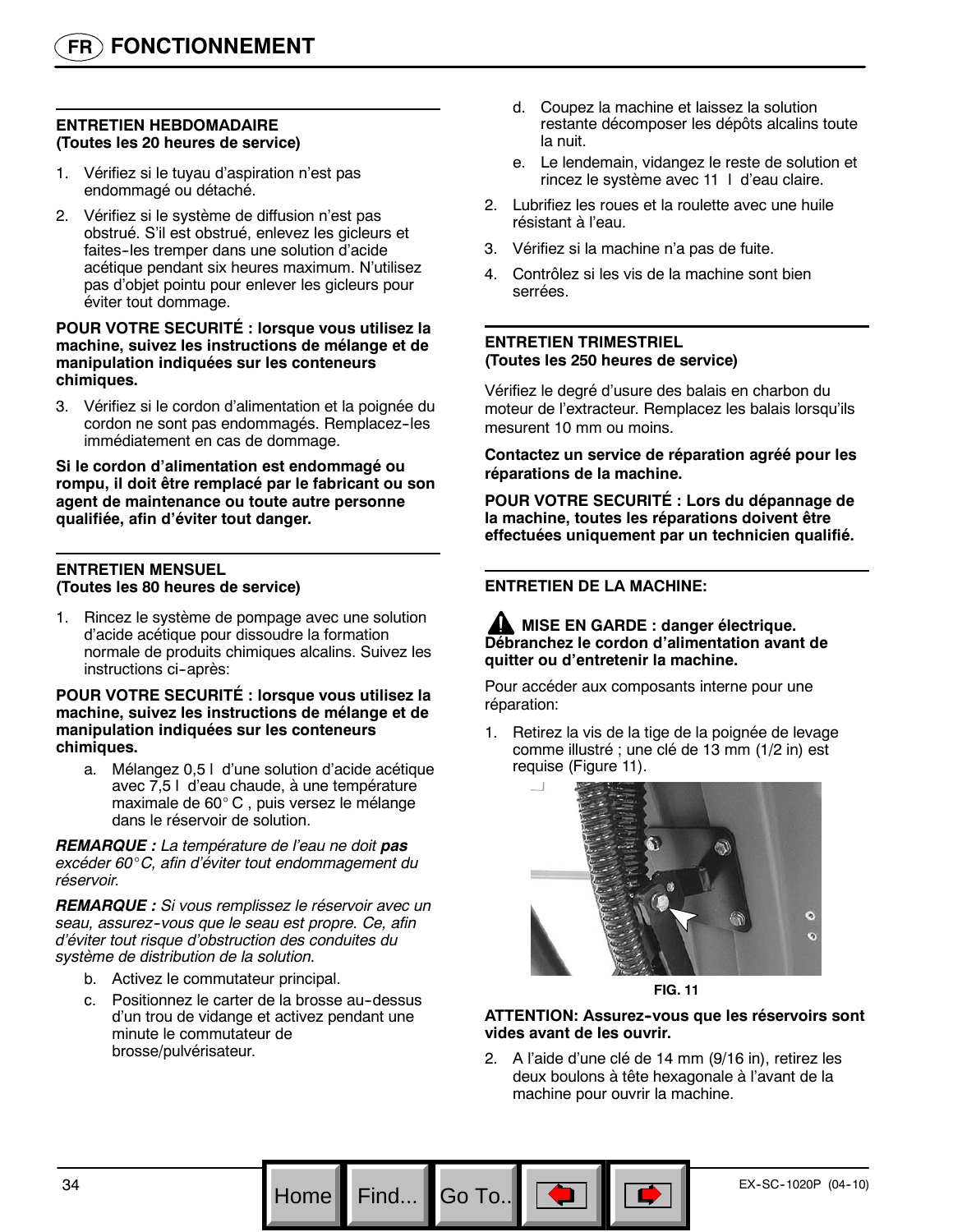3. Faites basculer le réservoir vers l'arrière en l'écartant du châssis (Figure 12).



**FIG. 12**

4. Veillez à ne pas pincer de tuyaux ou de fils internes en refermant la machine.

# **ENTREPOSAGE DE LA MACHINE**

- 1. Avant d'entreposer la machine, veillez à rincer les réservoirs et à faire la vidange de toute l'eau de la machine.
- 2. Entreposez la machine verticalement à l'abri de l'humidité en veillant à ce que la tête de brossage/extraction soit en position relevée.

3. Retirez le couvercle du réservoir de récupération pour favoriser la circulation d'air.

**ATTENTION: En cas d'entreposage de la machine à des températures inférieures à 0**\_**C, veillez à ce que la machine, la pompe et le système de pulvérisation soient tout à fait vides et secs. Les dommages occasionnés par le gel ne sont pas couverts par la garantie.**

**MISE EN GARDE : Risque d'électrocution. Ne pas utiliser à l'extérieur. N'exposez pas à la pluie. Entreposez à l'intérieur.**

# **ARTICLES DE STOCK RECOMMANDÉS**

Reportez--vous à la section Liste des pièces du manuel pour les articles de stock recommandés. Les articles de stock sont clairement identifiés à l'aide d'un point précédant la description de la pièce. Voir l'exemple ci-dessous :

| 26 | 1017380    | (00000000- | ) ● Hose, Drain, Assy, 1.5d X 29.5l, Blk, Flx |
|----|------------|------------|-----------------------------------------------|
| 27 | 1008639    | (00000000- | Drain Assy                                    |
|    | 28 1019563 | (00000000- | ) · Strap, Drain Cap                          |
| 29 | 1008637    | (00000000- | ) • O Ring, 1.48" Id, 1.76" Od                |

| <b>PROBLÈME</b>                           | <b>CAUSE</b>                                       | <b>REMEDE</b>                                                                                         |
|-------------------------------------------|----------------------------------------------------|-------------------------------------------------------------------------------------------------------|
| La machine ne fonctionne pas.             | Commutateur principal ou câblage<br>défectueux.    | Contactez le service de dépannage.                                                                    |
|                                           | Coupe-circuit de la machine<br>déclenché.          | Réenclenchez le coupe-circuit                                                                         |
|                                           | Cordon d'alimentation défectueux.                  | Contactez le service de dépannage.                                                                    |
|                                           | Coupe-circuit du bâtiment déclenché.               | Réenclenchez le coupe-circuit.                                                                        |
| La pompe à solution ne fonctionne<br>pas. | Surchauffe de la pompe.                            | Déterminez la cause, laissez refroidir<br>la pompe 20 minutes, puis<br>réenclenchez le coupe-circuit. |
|                                           | Pompe à solution défectueuse.                      | Contactez le service de dépannage.                                                                    |
|                                           | Solénoïde défectueux.                              | Contactez le service de dépannage.                                                                    |
|                                           | Commutateur de brosse/pulvérisateur<br>défectueux. | Contactez le service de dépannage.                                                                    |
|                                           | Câblage lâche ou cassé.                            | Contactez le service de dépannage.                                                                    |

Go To..

# **DÉPISTAGE DES PANNES**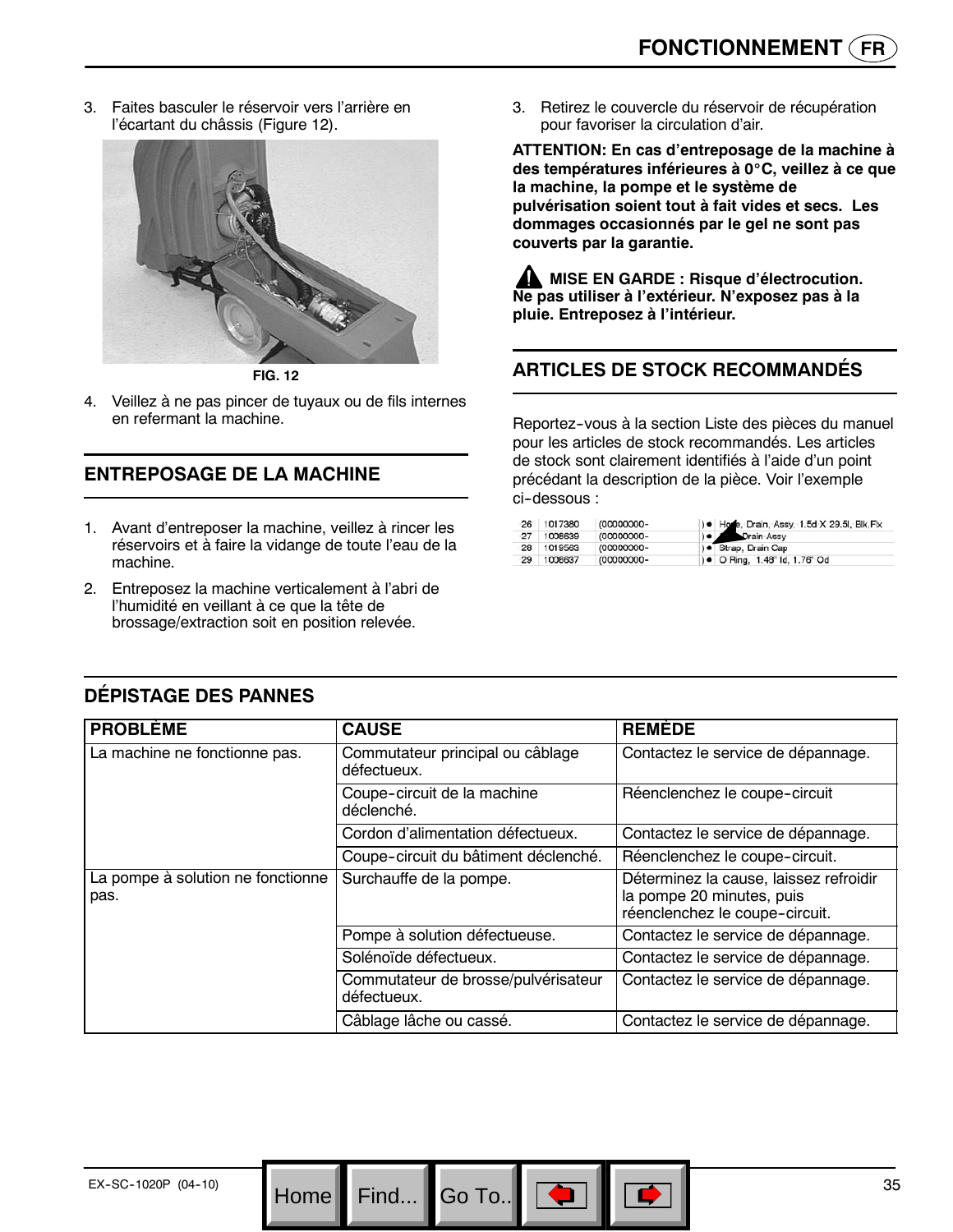# **DÉPISTAGE DES PANNES - CONTINUÉ**

| <b>PROBLÈME</b>                                 | <b>CAUSE</b>                                                              | <b>REMÈDE</b>                                                                                                               |
|-------------------------------------------------|---------------------------------------------------------------------------|-----------------------------------------------------------------------------------------------------------------------------|
| Le moteur de l'extracteur ne<br>fonctionne pas. | Dispositif de surcharge thermique du<br>moteur de l'extracteur déclenché. | Vérifiez si le passage d'air n'est pas<br>obstrué et laissez le moteur refroidir<br>20 minutes.                             |
|                                                 | Câblage lâche ou cassé.                                                   | Contactez le service de dépannage.                                                                                          |
|                                                 | Commutateur principal défectueux.                                         | Contactez le service de dépannage.                                                                                          |
|                                                 | Moteur d'aspiration défectueux.                                           | Contactez le service de dépannage.                                                                                          |
|                                                 | Balais de charbon usés.                                                   | Remplacez les balais ou faites faire un<br>entretien.                                                                       |
| Le moteur de la brosse ne<br>fonctionne pas.    | Coupe-circuit du moteur de la brosse<br>déclenché.                        | Eliminez l'obstruction au niveau de la<br>brosse. Réenclenchez le bouton du<br>coupe-circuit sur le boîtier de<br>manœuvre. |
|                                                 | Bouton de brosse/pulvérisation pas<br>enfoncé.                            | Appuyez sur le bouton de<br>brosse/pulvérisation.                                                                           |
|                                                 | Moteur de brosse défectueux.                                              | Contactez le service de dépannage.                                                                                          |
|                                                 | Courroie de la brosse lâche ou<br>cassée.                                 | Contactez le service de dépannage.                                                                                          |
|                                                 | Bouton ou fil défectueux.                                                 | Contactez le service de dépannage.                                                                                          |
| Ramassage non satisfaisant de<br>l'eau.         | Bouchon du tuyau de vidange<br>desserré.                                  | Mettez le bouchon fermement sur le<br>tuyau de vidange.                                                                     |
|                                                 | Réservoir de récupération plein.                                          | Faites la vidange du réservoir de<br>récupération.                                                                          |
|                                                 | Filtre de coupure à flotteur obstrué.                                     | Retirez le couvercle du réservoir de<br>récupération et débarrassez-le des<br>peluches.                                     |
|                                                 | Fuite d'air autour du couvercle du<br>réservoir de récupération.          | Resserrez les boutons du couvercle<br>du réservoir de récupération ou<br>remplacez les joints.                              |
|                                                 | Raccords du tuyau d'aspiration<br>détachés.                               | Attachez fermement les raccords.                                                                                            |
|                                                 | Tuyau d'aspiration défectueux.                                            | Remplacez le tuyau.                                                                                                         |
|                                                 | Raccords du tuyau d'aspiration<br>détachés.                               | Rattachez fermement les raccords au<br>tuyau.                                                                               |
|                                                 | Tête d'extraction obstruée.                                               | Délogez les débris de la tête<br>d'extraction.                                                                              |
|                                                 | Déplacement trop rapide de la<br>machine.                                 | Réduisez la vitesse du processus de<br>nettoyage.                                                                           |
| Diffusion irrégulière ou nulle.                 | Gicleurs sales ou obstrués.                                               | Nettoyez ou remplacez les gicleurs.                                                                                         |
|                                                 | Taille du gicleur ou angle d'aspersion<br>inapproprié.                    | Remplacez par des gicleurs<br>appropriés.                                                                                   |
|                                                 | Gicleurs usés.                                                            | Remplacez les gicleurs.                                                                                                     |
|                                                 | Réservoir de solution plus assez<br>rempli ou vide.                       | Remplissez le réservoir de solution.                                                                                        |
|                                                 | Pompe à solution défectueuse.                                             | Contactez le service de dépannage.                                                                                          |
|                                                 | Filtre du réservoir obstrué.                                              | Nettoyez le filtre.                                                                                                         |